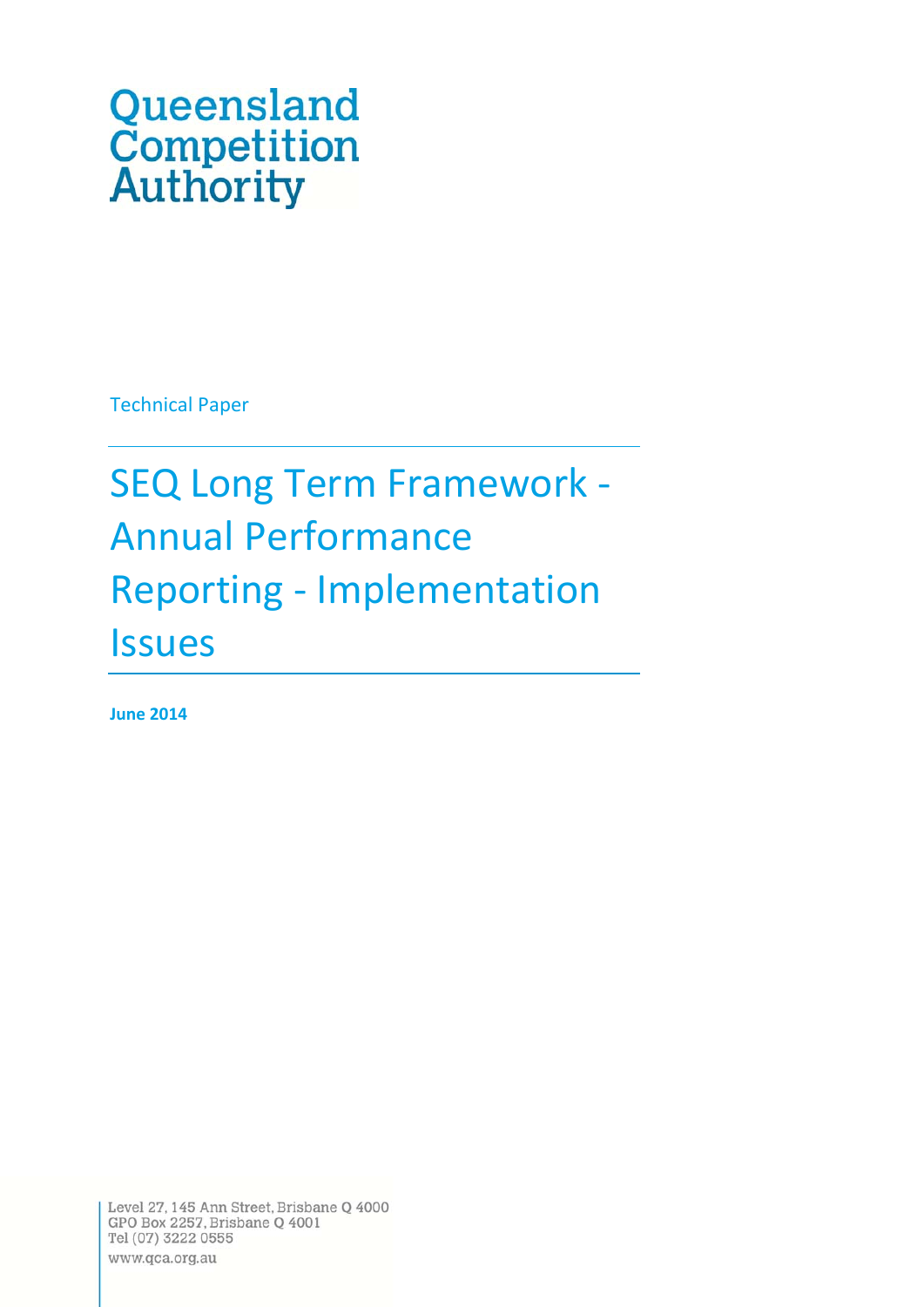We wish to acknowledge the contribution of the following staff to this report:

Geetu Anthonisz, William Copeman, Les Godfrey, Fifi Gosali, Keith Hutchinson, Kwabena Osei, George Passmore, Rick Stankiewicz

#### © Queensland Competition Authority 2014

The Queensland Competition Authority supports and encourages the dissemination and exchange of information. However, copyright protects this document.

2 electronically but only if it is recognised as the owner of the copyright and this material remains unaltered.The Queensland Competition Authority has no objection to this material being reproduced, made available online or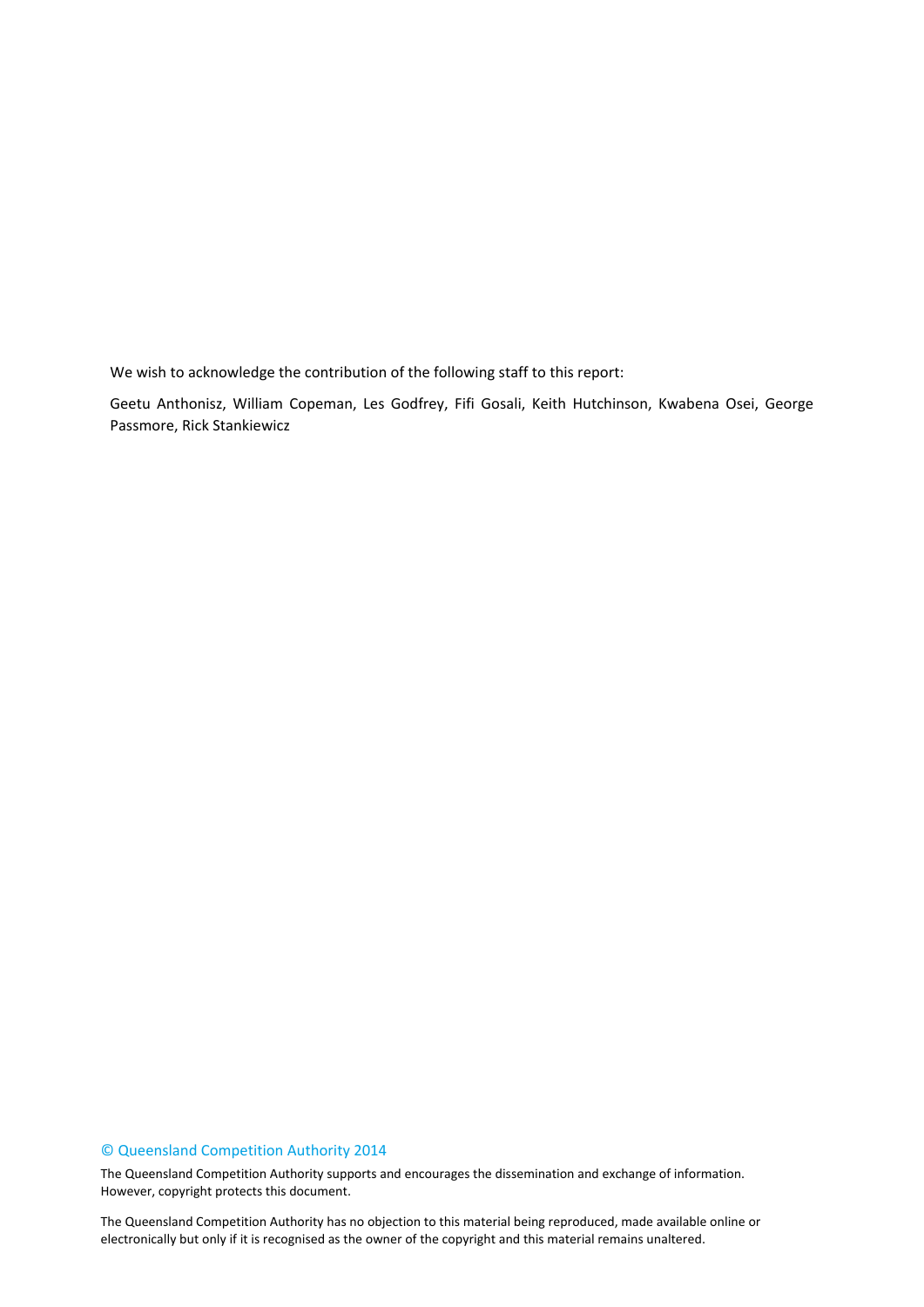# **SUBMISSIONS**

# Closing date for submissions: 31 July 2014

Public involvement is an important element of the decision-making processes of the Queensland Competition Authority (QCA). Therefore submissions are invited from interested parties concerning its assessment of implementation and information requirements. The QCA will take account of all submissions received.

Submissions, comments or inquiries regarding this paper should be directed to:

Queensland Competition Authority GPO Box 2257 Brisbane Q 4001

Tel (07) 3222 0545 Fax (07) 3222 0599 water@qca.org.au

www.qca.org.au

# **Confidentiality**

In the interests of transparency and to promote informed discussion, the QCA would prefer submissions to be made publicly available wherever this is reasonable. However, if a person making a submission does not want that submission to be public, that person should claim confidentiality in respect of the document (or any part of the document). Claims for confidentiality should be clearly noted on the front page of the submission and the relevant sections of the submission should be marked as confidential, so that the remainder of the document can be made publicly available. It would also be appreciated if two copies of each version of these submissions (i.e. the complete version and another excising confidential information) could be provided. Where it is unclear why a submission has been marked 'confidential', the status of the submission will be discussed with the person making the submission.

While the QCA will endeavour to identify and protect material claimed as confidential as well as exempt information and information disclosure of which would be contrary to the public interest (within the meaning of the *Right to Information Act 2009* (RTI)), it cannot guarantee that submissions will not be made publicly available.

## Public access to submissions

Subject to any confidentiality constraints, submissions will be available for public inspection at the Brisbane office, or on the website at www.qca.org.au. If you experience any difficulty gaining access to documents please contact us on (07) 3222 0555.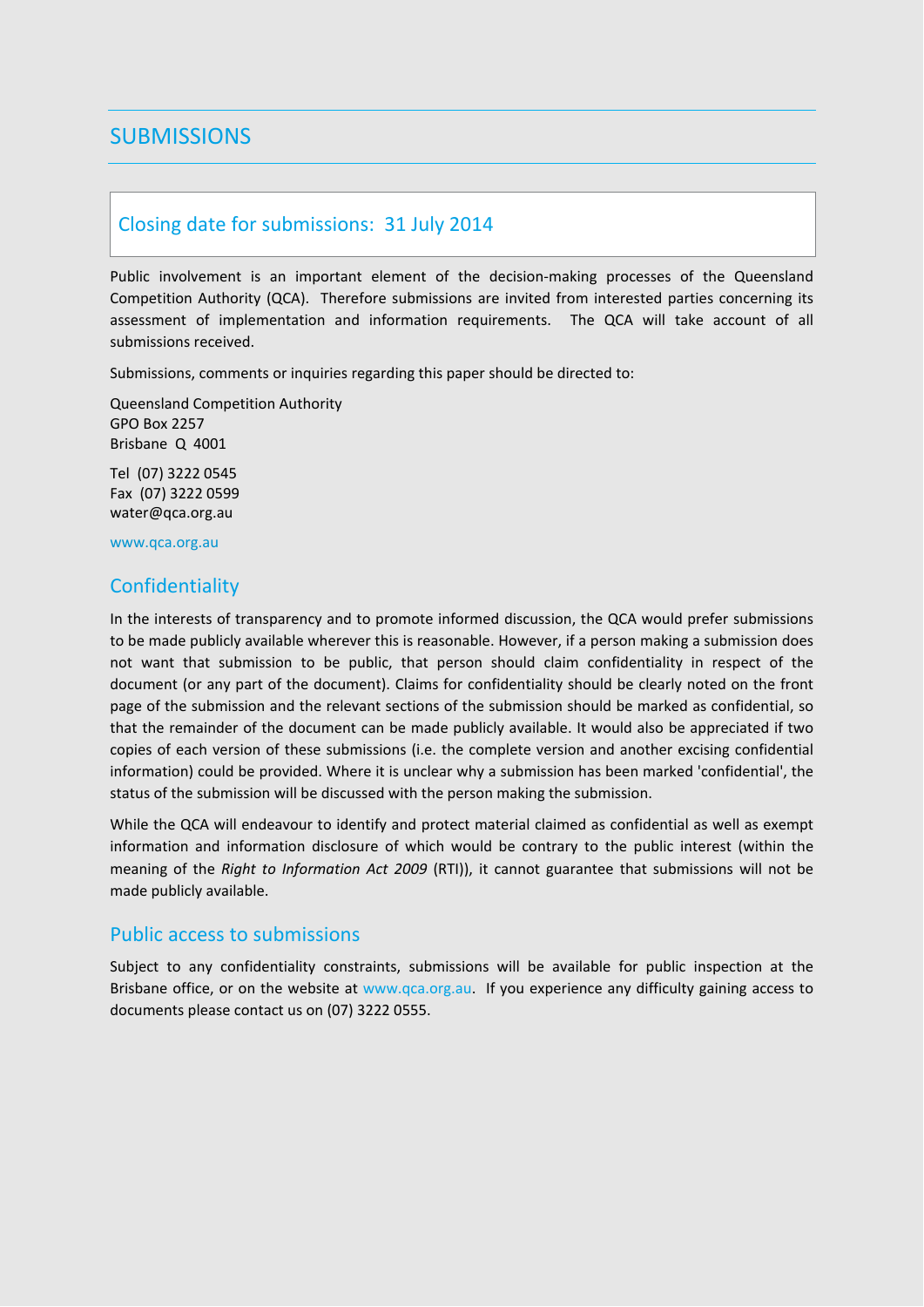# Table of Contents

| <b>SUBMISSIONS</b>                         |                                                                 | I              |  |
|--------------------------------------------|-----------------------------------------------------------------|----------------|--|
| Closing date for submissions: 31 July 2014 |                                                                 |                |  |
| Confidentiality                            |                                                                 |                |  |
|                                            | Public access to submissions                                    | j              |  |
|                                            | <b>EXECUTIVE SUMMARY</b>                                        | Ш              |  |
| Background                                 |                                                                 | iii            |  |
| Purpose                                    |                                                                 | iii            |  |
| CPI-X                                      |                                                                 | iii            |  |
|                                            | Under- and over-recovery                                        | iv             |  |
|                                            | <b>Information Requirements</b>                                 | iv             |  |
|                                            | THE ROLE OF THE QCA - TASK, TIMING AND CONTACTS                 | VI             |  |
| $\mathbf{1}$                               | <b>INTRODUCTION</b>                                             | 1              |  |
| 1.1                                        | Background                                                      | $\mathbf{1}$   |  |
| $\overline{2}$                             | CPI-X                                                           | $\overline{2}$ |  |
| 2.1                                        | Introduction                                                    | $\overline{2}$ |  |
| 2.2                                        | <b>CPI</b>                                                      | $\overline{2}$ |  |
| 3                                          | UNDER- AND OVER-RECOVERY                                        | 13             |  |
| 3.1                                        | Introduction                                                    | 13             |  |
| 3.2                                        | Past under or over recovery                                     | 13             |  |
| 3.3                                        | Revenue risks                                                   | 14             |  |
| 3.4                                        | Cost risks                                                      | 15             |  |
| 3.5                                        | Outperformance                                                  | 18             |  |
| 4                                          | <b>INFORMATION REQUIREMENTS</b>                                 | 19             |  |
| 4.1                                        | Introduction                                                    | 19             |  |
| 4.2                                        | Overview of information requirements                            | 19             |  |
| 4.3                                        | Level 1                                                         | 20             |  |
| 4.4                                        | Level 2                                                         | 28             |  |
| 4.5                                        | Level 3                                                         | 29             |  |
| 4.6                                        | Level 4                                                         | 29             |  |
| 4.7                                        | <b>Binding Rulings</b>                                          | 31             |  |
| <b>GLOSSARY</b>                            |                                                                 | 33             |  |
|                                            | APPENDIX A: STUDIES OF TFP IN THE AUSTRALIAN WATER SECTOR<br>35 |                |  |
| <b>REFERENCES</b>                          |                                                                 | 36             |  |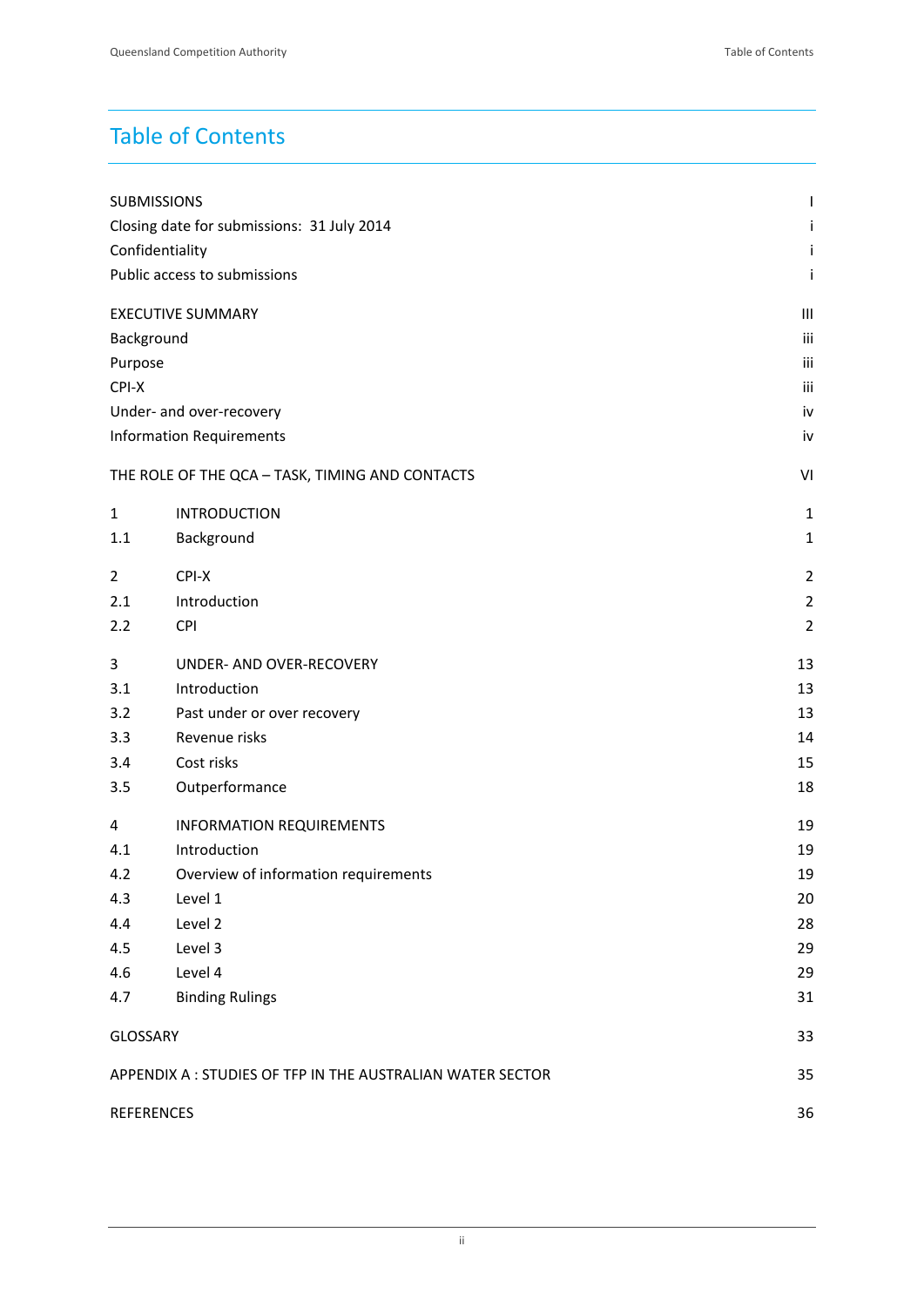# EXECUTIVE SUMMARY

# **Background**

The Ministers have directed the QCA to investigate and report on a long-term regulatory framework for the monopoly distribution and retail water and sewerage activities of the five SEQ distributor-retailers (the entities) ‐ Unitywater, Queensland Urban Utilities (QUU), and the Logan, Redland and Gold Coast City Councils. If accepted, the framework would apply from 1 July 2015.

In February 2014, the QCA released its Regulatory Framework Position Paper (QCA 2014a) which recommended a light-handed annual performance monitoring approach to apply from 1 July 2015. Under the framework, the QCA would monitor prices and revenues, policies and practices relating to customer engagement, investment strategies, service quality and pricing principles.

Water retailers' price and revenue performance would be assessed against CPI-X. Costs would only be reported and reviewed by retailers' if price or revenue changes exceed CPI‐X or where service quality issues arise.

# Purpose

The purpose of this paper is to outline matters relevant to the implementation of the proposed annual performance monitoring regulatory framework - in particular those relating to CPI-X, mechanisms for under‐ and over‐recovery of revenues and information requirements to implement the recommended regulatory framework.

# CPI‐X

An appropriate value of CPI is required for comparing the retailers' prices. The retailers use the previous year's observed CPI for setting their next year's water prices. However, a more forward-looking and readily observable approach is to use the RBA forecast CPI. This approach is used for many regulatory purposes including by the QCA for setting electricity prices.

For the CPI-X framework, QCA therefore recommends that retailers' annual changes in price (and revenues) be monitored by the QCA against the CPI based on the RBA forecast available at the time retailers' pricing decisions are made, that is February each year.

The X factor is a measure of the productivity gain that should be achievable by water retailers going forward. The QCA has estimated X using various sources ‐ including the findings of previous prudency and efficiency reviews of the retailers and the efficiency gains identified in other jurisdictions.

On this basis, operating efficiency gains of 1‐2% should be achievable. After initial significant savings upon introduction of a range of policy initiatives including price monitoring, in recent years forecasts of capital expenditure have only been about 0.04% when expressed in terms of the maximum allowable revenue.

As a result an X of 0.25% per year is proposed for each retailer. This estimate is considered to be conservative, but the recommended regulatory framework provides incentives to outperform this estimate in the form of a revenue sharing arrangement.

It is recommended that the QCA review the X factor in 5 years or earlier if it is considered a more appropriate estimate should be applied.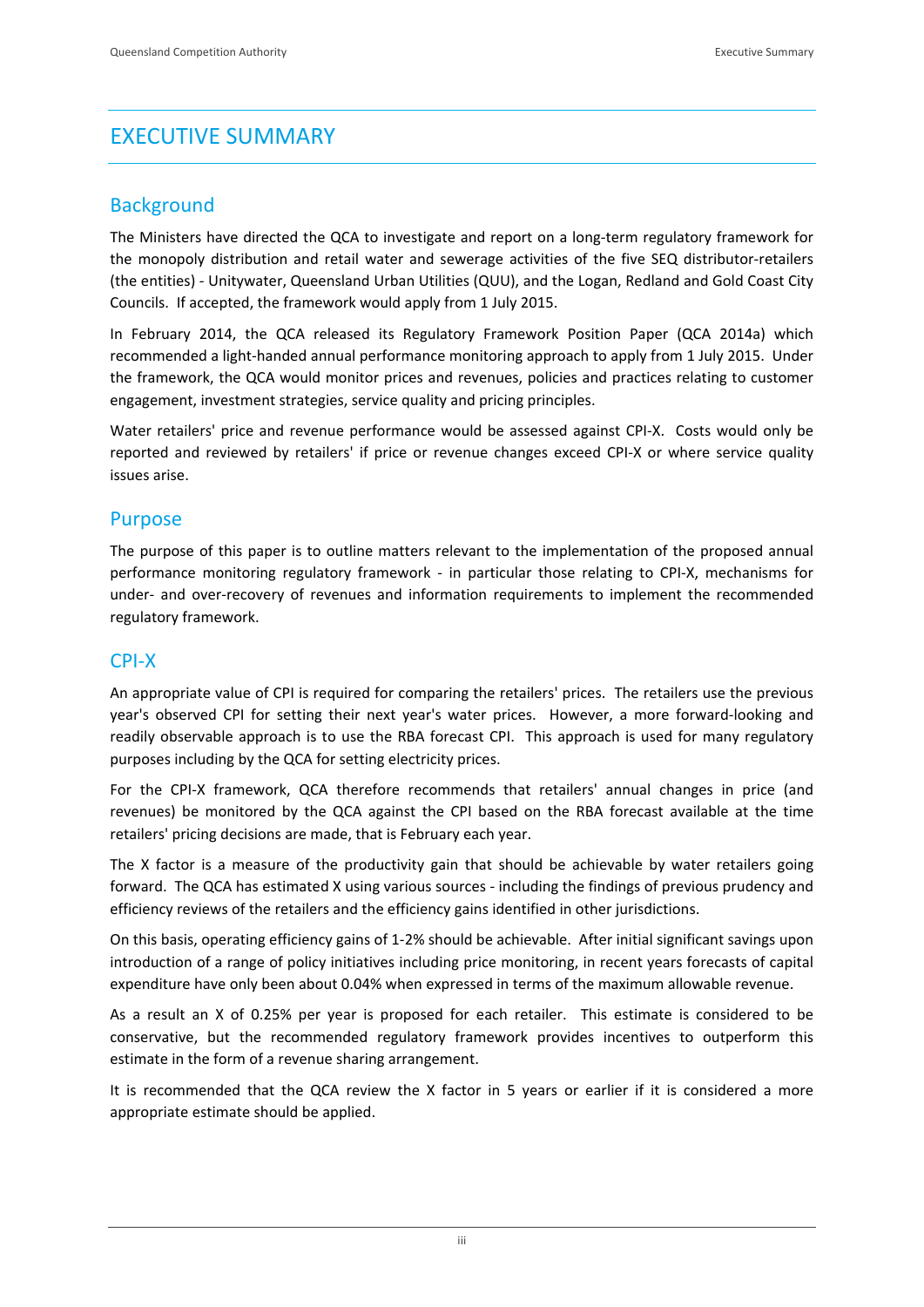# Under‐ and over‐recovery

QCA proposes that the appropriate mechanism to effect unders and overs is to smooth out the impact on prices on an NPV‐neutral basis over a period of up to 10 years from 1 July 2015.

Where an entity has not fully regained its 2013-15 under-recovery at the end of the ten-year period an application would need to be made to QCA to allow this under-recovery to be carried forward to later years.

Where a water retailer is considered to have over-recovered revenue during the 2013-15 period the overrecovery must be passed back through future price adjustments.

## Revenue risks

Revenue risks arising from demand variations should be managed by retailers through appropriate tariff structures. Nevertheless, revenues may vary from forecast where there are complex inclining block tariffs or other forms of differentiated tariffs in place, and demand changes on an uneven basis.

Where this results in prices that exceed CPI-X, water retailers will need to provide additional information in annual returns. Under recovery resulting from unexpected changes in demand is recommended to be recovered on a NPV‐neutral basis over a period of up to 10 years from 1 July 2015.

# Cost risks

Cost risks can relate to changes in market conditions for inputs (including those related to the maintenance and renewal of infrastructure) or as a result of regulatory imposts. Where a retailer has breached CPI‐X to recover unforseen and unexpected changes in costs, it should provide detailed information to QCA.

It is recommended that uncontrollable costs be recovered on a NPV‐neutral basis over a period of up to 10 years from 1 July 2015.

# **Outperformance**

A key feature of incentive regulation involves offering the regulated organisation an incentive to out‐ perform the X factor, as doing so will enable it to increase profitability. As proposed in the Regulatory Framework Position Paper (QCA 2014a), it is recommended that the benefit of outperformance, adequately documented by retailers and approved by QCA, be retained by retailers for a period of three years, and then returned to customers.

# Information Requirements

In the Regulatory Framework Position Paper (QCA 2014a), the QCA proposed to release an information returns template. However, following discussions with water retailers detailed templates are now not considered to be of assistance, as retailers are pursuing different approaches for the financial reporting information. After four previous reviews retailers are now familiar with the nature and detail of information required for regulatory purposes.

By way of general guidance, several scenarios are discernible which will require increasing levels of information to enable the QCA to establish whether a water retailer is exercising its market power:

- (a) Level 1: prices and tariff schedules, details relevant to customer engagement and strategic investment, service quality indicators and pricing principles
- (b) Level 2: if any price increases, or changes in particular components of the tariff structure exceed CPI‐X, the QCA will need to review average prices for water and sewerage. In addition to the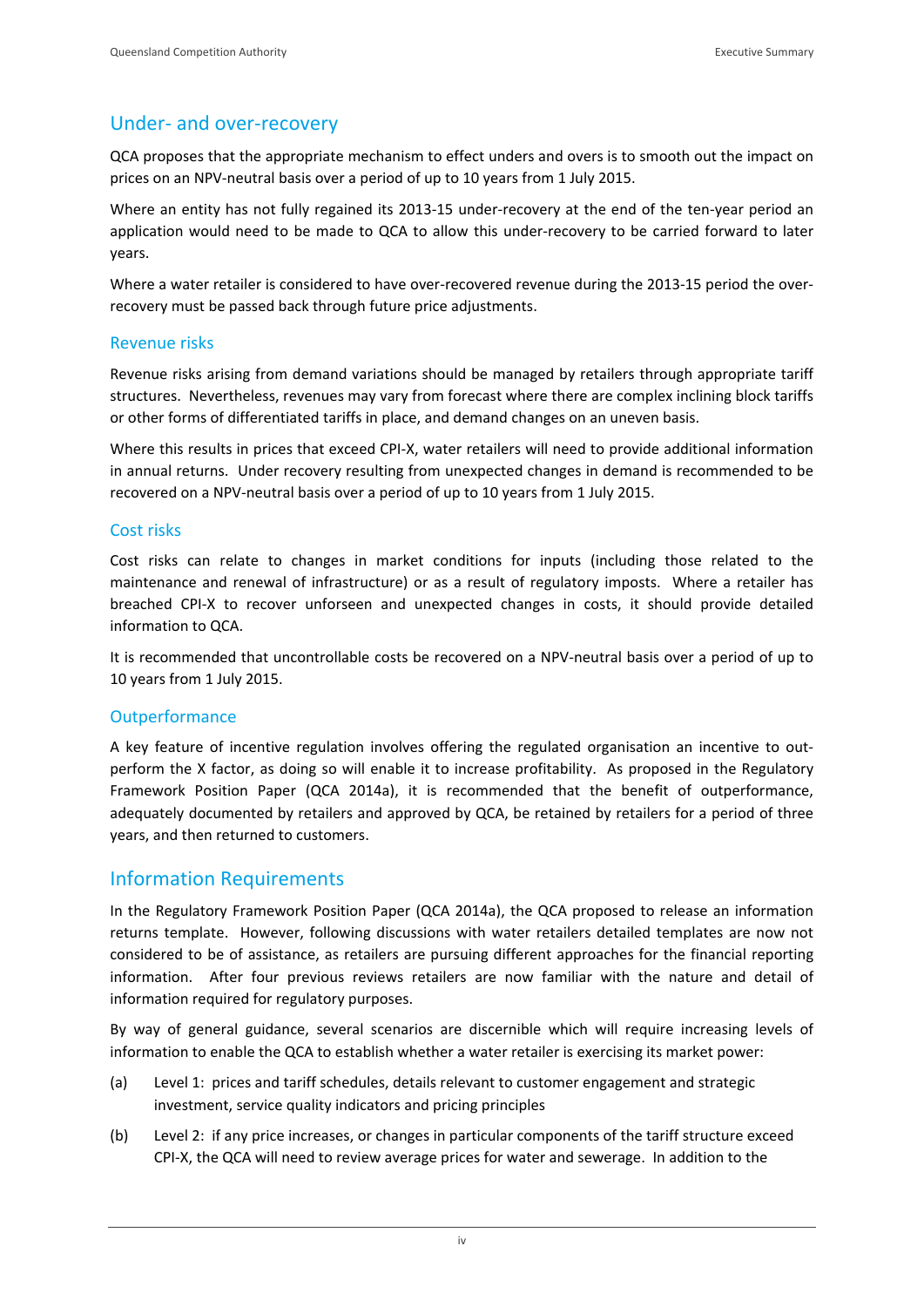financial information require for Level 1, retailers will need to provide revenue data for water and sewerage, residential and non‐residential

- (c) Level 3. If average prices increase by more than CPI‐X, and this is due to a limited number of cost increases, retailers will need to provide details of reasons (including relevant costs) for the increase and the MAR equivalents
- (d) Level 4. Where average prices increase by more than CPI‐X due to increases in a wide range of costs, retailers will need to submit full details, including RAB, depreciation, WACC and operating costs.

At any stage, the QCA can request further information. A full cost review, including a review of demand forecasts, the prudency and efficiency of opex and capex would be triggered if there is a concern that market power is being exercised. Should that be the case a price determination may be considered necessary.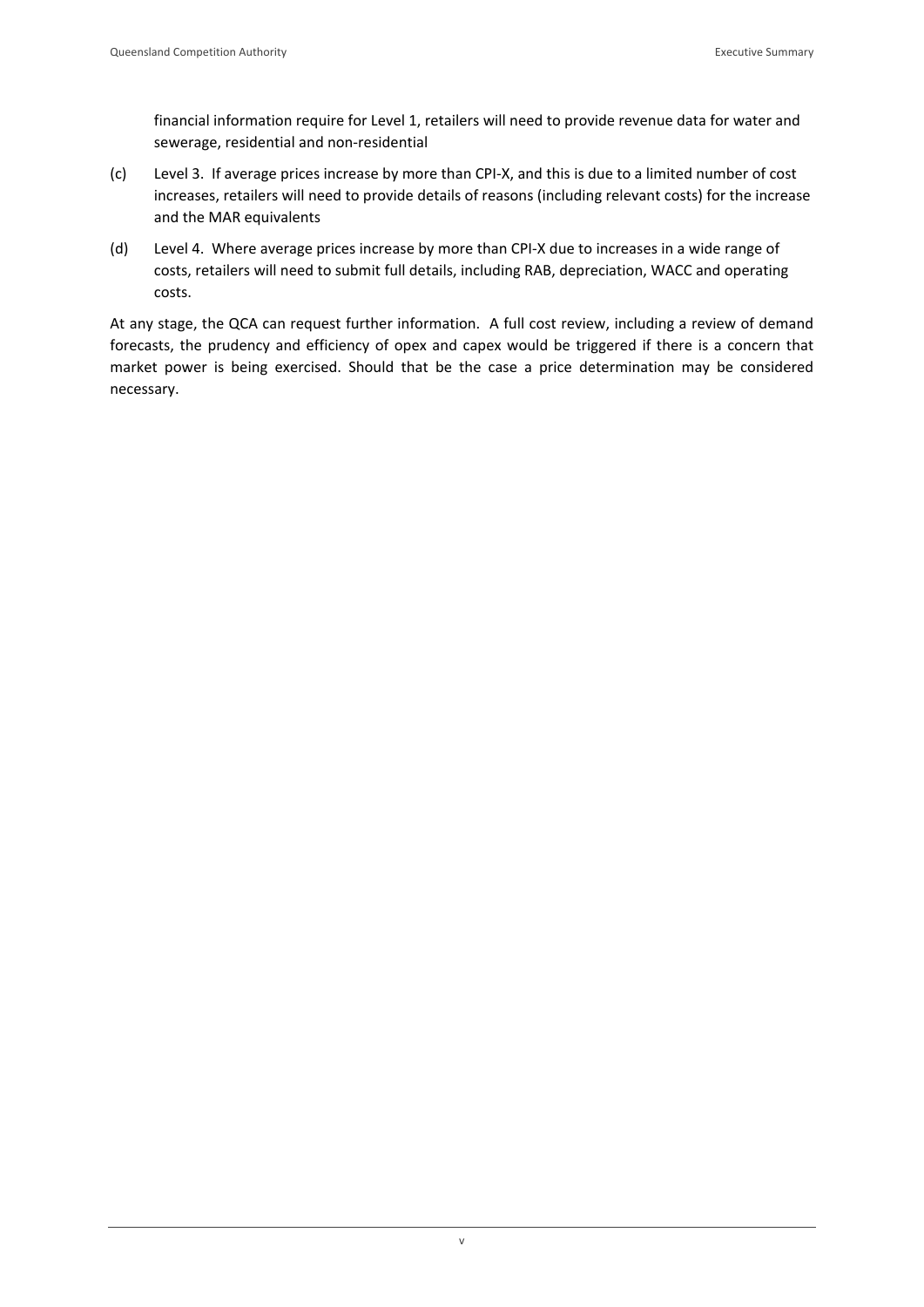# THE ROLE OF THE QCA – TASK, TIMING AND CONTACTS

The Queensland Competition Authority (QCA) is an independent statutory authority to promote competition as the basis for enhancing efficiency and growth in the Queensland economy.

The QCA's primary role is to ensure that monopoly businesses operating in Queensland, particularly in the provision of key infrastructure, do not abuse their market power through unfair pricing or restrictive access arrangements.

# Task, timing and contacts

The QCA has conducted four price monitoring reviews of distribution‐retail water providers in south east Queensland covering the pricing periods from July 2010 to June 2015.

On 28 June 2013, the QCA received a Ministerial Direction to investigate and develop a long‐term regulatory framework (and pricing principles). The over-arching objective is to protect customers' interests by ensuring that water and sewerage prices do not exceed prudent and efficient costs, while promoting efficient investment in services and having regard to service reliability, safety and security. The Direction required that the costs of implementing the regulatory regime do not exceed the benefits and that it should facilitate water retailers moving to light‐handed prices oversight over time.

# Key dates

| <b>Ministerial Direction</b>               | 28 June 2013      |
|--------------------------------------------|-------------------|
| Position Paper - Regulatory Framework      | 24 February 2014  |
| <b>Position Paper - Pricing Principles</b> | 28 March 2014     |
| Position Paper - Return on Capital         | 30 May 2014       |
| Submissions due on Position Papers         | 30 June 2014      |
| Submissions due on Technical Paper         | 31 July 2014      |
| Final Report                               | 30 September 2014 |

# **Contacts**

Enquiries regarding this project should be directed to:

ATTN: George Passmore Tel (07) 3222 0545 water@qca.org.au www.qca.org.au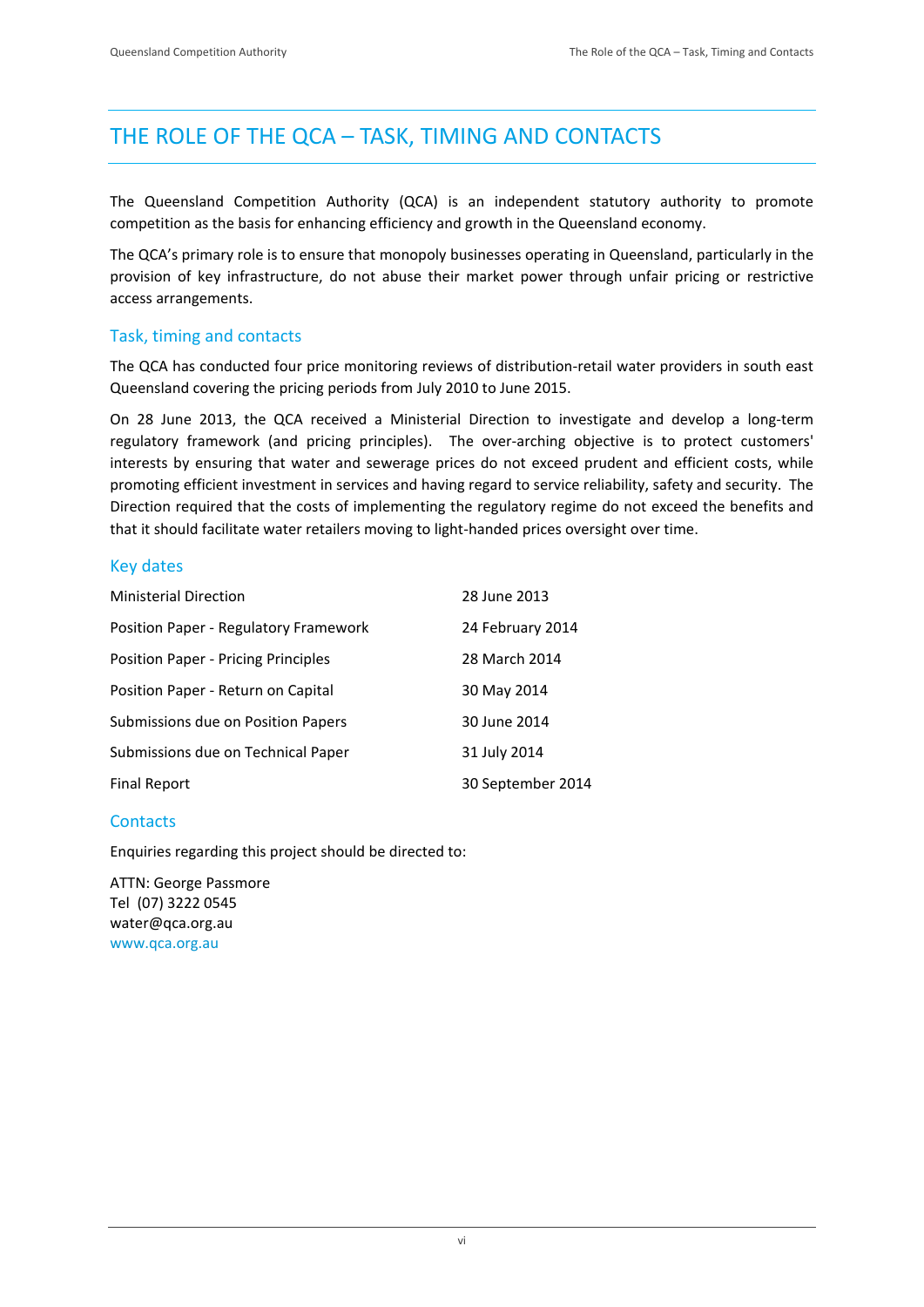# 1 INTRODUCTION

# 1.1 Background

The Ministers have directed the QCA to investigate and report on a long-term regulatory framework for the monopoly distribution and retail water and sewerage activities of the five SEQ distributor‐retailers (the entities) ‐ Unitywater, Queensland Urban Utilities (QUU), and the Logan, Redland and Gold Coast City Councils. If accepted, the framework would apply from 1 July 2015.

The QCA is required to outline how the regulatory framework will be implemented on an ongoing basis, and is to ensure that the costs of implementing the regulatory regime do not exceed the benefits.

The Ministers required that the form of prices oversight should minimise the administrative burden on the entities and facilitate a move to a more light-handed framework over time.

# The regulatory framework

In February 2014, the QCA released its Position Paper on the proposed long-term regulatory framework for SEQ water retailers (QCA 2014a).

The QCA recommended a light-handed annual performance monitoring approach to apply from 1 July 2015, with the QCA annually monitoring and reporting water retailers' performance against a range of measures. These measures include prices and revenues, and policies and practices relating to customer engagement, investment strategies, service quality and pricing principles.

Water retailers' price and revenue performance would be assessed against CPI-X. Costs would only be reported and reviewed by retailers' if price or revenue changes exceed CPI‐X or where service quality issues arise.

## Purpose

This paper outlines matters relevant to the implementation of the proposed annual performance monitoring regulatory framework - that is, defining CPI and the X factor, mechanisms for under‐ and over‐recovery of revenues, and related information requirements.

The recommended approach and information requirements remain subject to any modifications to the light-handed regulatory framework consequent upon the receipt and consideration of submissions for the Final Report and the Minister's decision.

Comments on these issues should be provided to the QCA by 31 July 2014.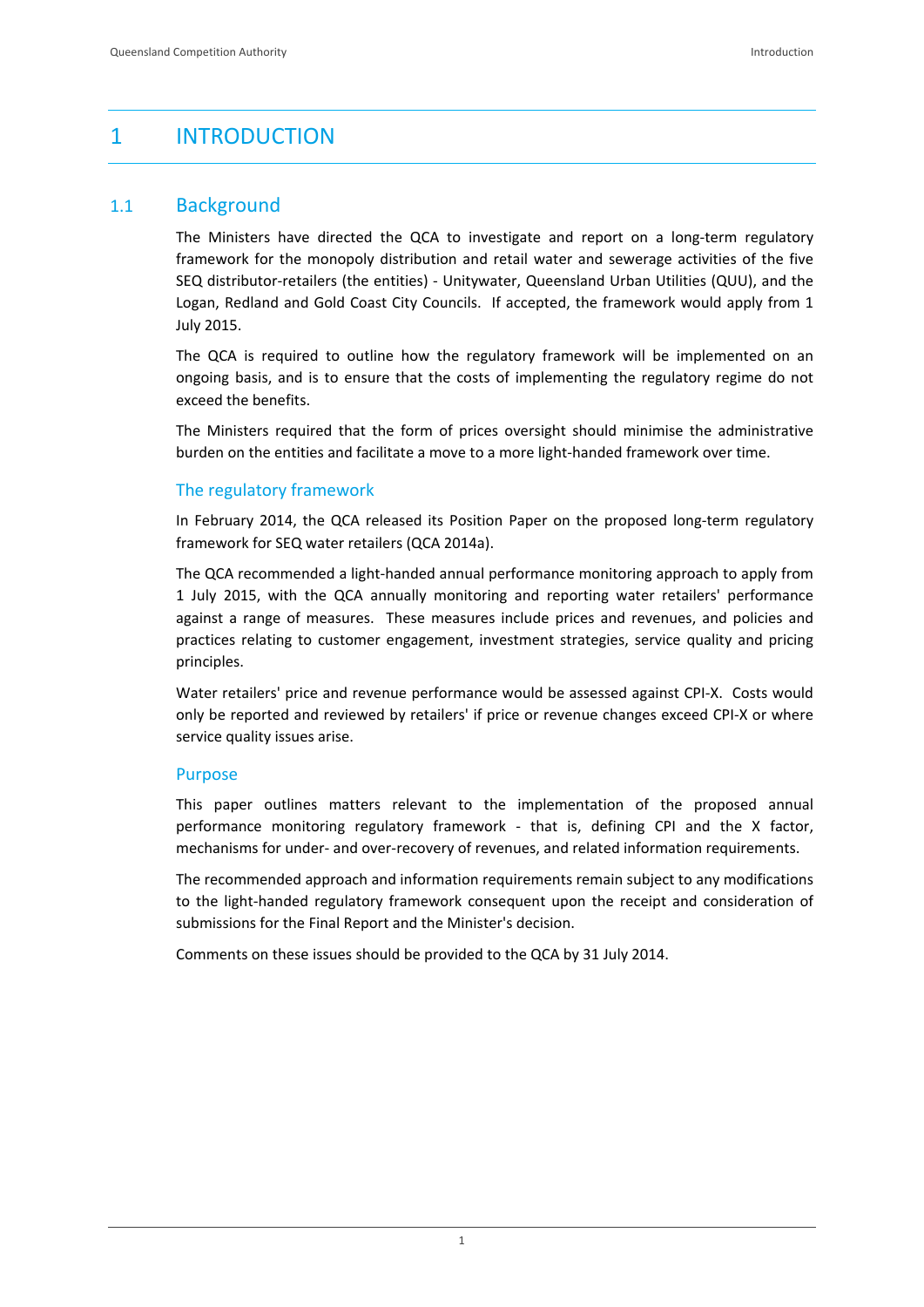# 2.1 Introduction

Under the Ministers' Direction, the QCA's regulatory framework is to ensure prices reflect prudent and efficient costs while promoting efficient investment in and use of these services.

The Ministers' Direction also requires that the regulatory framework provide incentive mechanisms to support innovation.

As noted in the Regulatory Framework Position Paper (QCA 2014a), in the Australian urban water sector, economic regulators generally establish an [efficient] cost of service and then apply incentives for improved performance - typically by reference to changes in CPI less an X factor.

In the context of the south east Queensland water retailers, a CPI‐X pricing framework would provide the reference point against which water retailers' changes in the distribution and retail component of prices would be monitored.

Regulatory frameworks using CPI‐X essentially follow from Baumol (1982) who argued that prices should increase at a rate reflecting the average rise in the firm's input costs less a productivity offset.

Baumol also noted, however, that using an index of the firm's own input prices could lead to gaming by the firm which could seek to manipulate the index. To avoid such gaming, a broad index [such as CPI] was considered appropriate to reflect input price growth in the economy and is generally preferred (see Littlechild 1986 for its application in the UK).

Baumol further noted that setting prices by reference to an exogenous measure not linked to a particular entity's specific values provides strong incentives for improved performance.

Bernstein and Sappington (1999) argued that where growth in the regulated firm's output [is expected or desired tol differ from a broad measure [such as CPI] these latter effects can be captured by the X factor.

# $22$  CPI

Australian regulators have consistently used CPI as an input cost index in regulatory decisions (ESC 2013b, ERA 2009, ESCOSA 2013a, ICRC 2008, 2013 and IPART 2010).

In SA, SA Water argued for increases in prices above CPI citing increases in input costs, but ESCOSA (2013a) rejected this approach on the basis that another cost index was unlikely to perfectly match SA Water's mix of inputs and would not drive efficiency gains.

The QCA has also used CPI for escalating some index prices and prices in general in other parts of the sector, electricity, rail and ports regulation.

It is noteworthy that CPI is readily available and widely understood. Moreover, it is sufficiently broadly based that the actions of any regulated business cannot affect it. Industry‐based cost estimates are more narrowly defined, and are therefore more volatile over the short-term.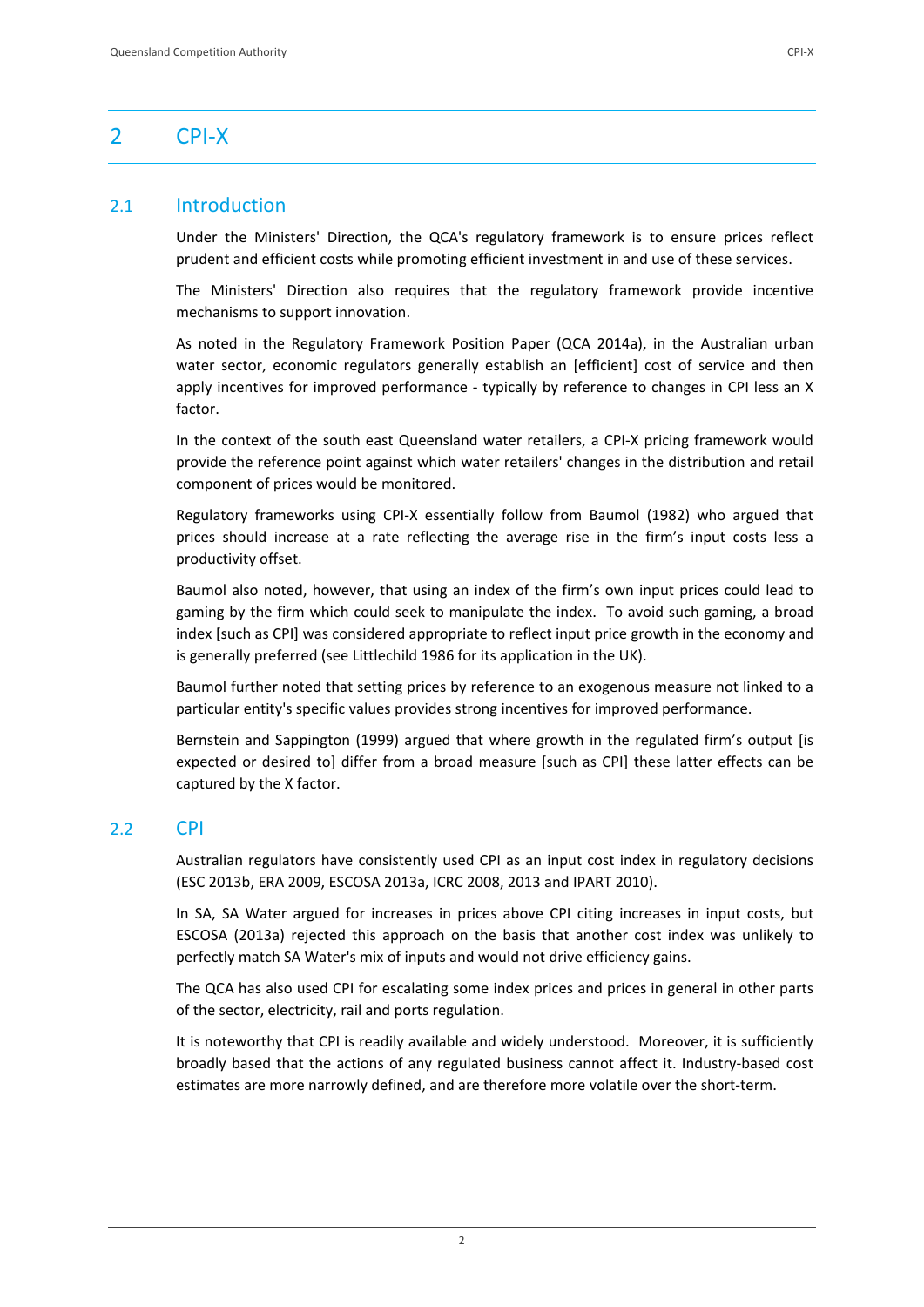# Which measure of CPI

As noted above, CPI is variously used to measure past changes in particular input costs, as a broad measure to forecast input costs and a means for escalating prices into the future ‐ as well as for applying CPI‐X.

The appropriate measure of CPI adopted needs to reflect the purpose for which it is intended to be applied.

Water retailers set prices either by reference to CPI or by reference to changes in their costs. Prices are set only one year in advance ‐ in some instances water retailers maintain longer term cost models for strategic and operational planning purposes.

Under the performance monitoring framework, the QCA has drawn on the arguments presented by Baumol and others cited above and proposed to assess water retailers' changes in prices against CPI (‐X). This approach is considered to:

- (a) provide suitable incentives for improved productivity as it reduces the possibility of gaming and, to avoid more detailed reviews encourages water retailers to seek out potential efficiency gains (particularly when in conjunction with X)
- (b) promote the financial sustainability of an entity to the extent that CPI reflects the general movement in input prices. The recommended performance monitoring framework incorporates various means for addressing any particular concerns should these arise ‐ these include binding rulings and unders and overs accounts.

The forecast of CPI at the time prices are set for a forthcoming year seems most appropriate for such an approach, as prices should be forward looking at the time they are set.

A question remains as to what is the best means for forecasting CPI at the time prices are set. The main options for doing so are:

- (a) the rate observed for the past year (December to December is generally preferred by water retailers' as March to March are not always available at the time prices are set)
- (b) a long term average of past rates
- (c) a long‐term benchmark [RBA] target for CPI
- (d) an actual [RBA] forecast for each year.

# Other jurisdictions

In other jurisdictions price regulation is typically ex ante - prices are based on forecast costs and revenues over a regulatory period of up to 5 years. For this purpose, ESCOSA (2013a) used the previous year's observed CPI to set prices. IPART (2012) used the midpoint of the RBA target range.

AER used the RBA's short term inflation forecast for the first 2 years and then the mid‐point of the target inflation in the later years (2.5%).

In setting the 2014-15 retail electricity prices the QCA used a CPI consistent with the mid-range of the RBA forecast (QCA, 2014c). For irrigation pricing for SunWater and Seqwater, the QCA used specific forecasts for labour, materials and electricity costs, but applied the mid-point of the RBA target range for all other direct and non-direct costs (2.5%) (QCA, 2012a, 2013a).

# QCA analysis

Options (a) and (b) are essentially backward looking and while in stable inflationary environments there may be no significant difference between these and other approaches,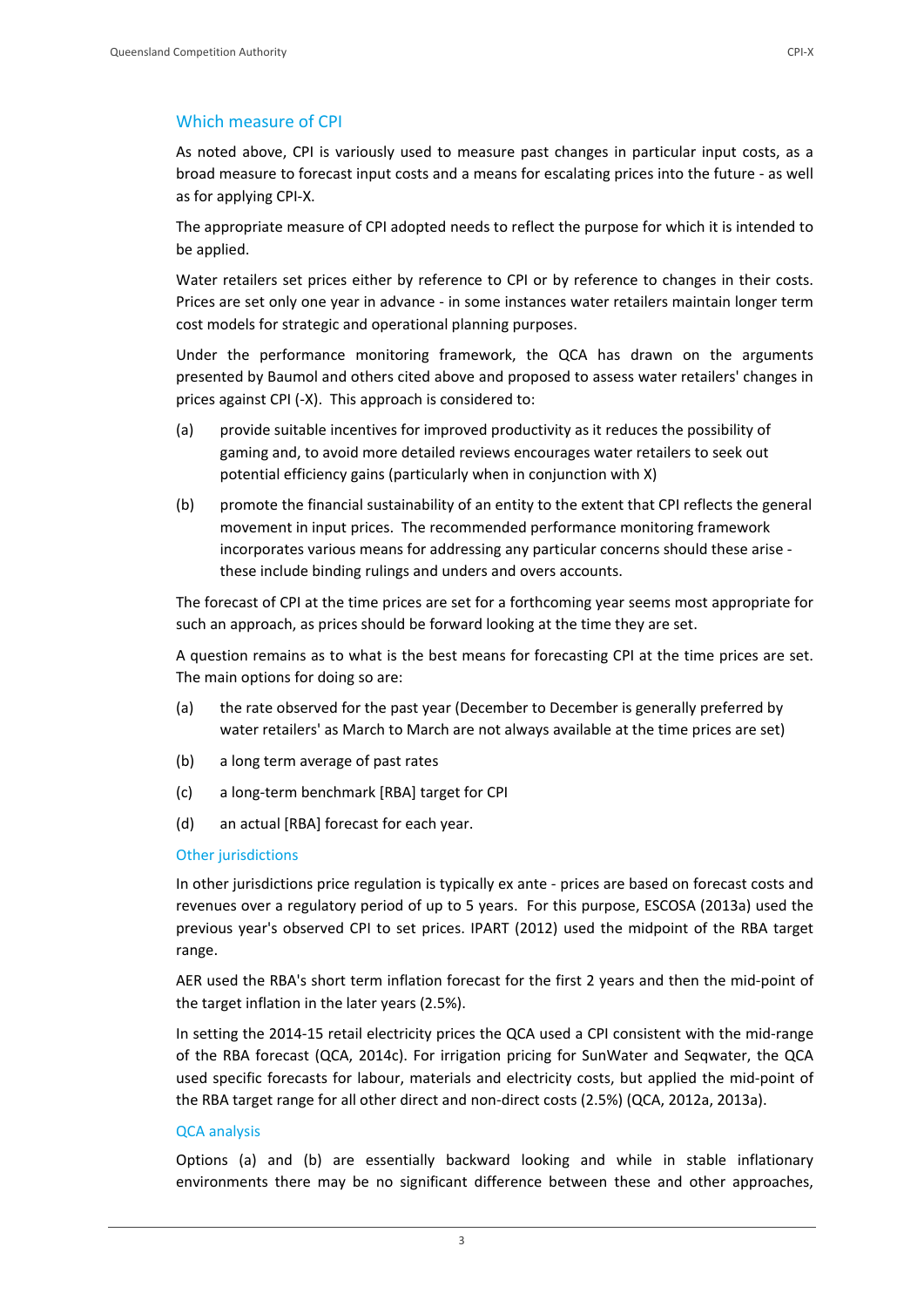forward looking approaches would be more relevant where inflationary expectations are changing ‐ and would more likely protect water retailers financial sustainability when prices are expected to rise.

The principal benefit of using a long term benchmark forecast such as the RBA target (option (c)) is that it gives a stable, predictable and forward‐looking CPI estimate (of 2.5%). It would thus provide certainty to water retailers and customers about the standard against which price rises will be assessed over a long term period.

However, where prices are reset annually, such as is the case for SEQ water retailers, the forecast for any particular year may diverge from the RBA target range, leading to accumulated under‐ or over‐recovery.

The QCA prefers that water retailers' prices be compared to annual forecast CPI (the RBA forecast) at the time the pricing decisions are made (option (d)). The RBA forecasts are forward-looking and reflect authoritative market expectations. A forward-looking approach is also consistent with the methods used to establish WACC, for example, also based on a forward‐looking risk free rate and also reflects the approach used by the QCA for electricity price setting (QCA 2014b).

Forecasts are made available by the RBA quarterly, including in February each year.

Where for a particular period the RBA publishes only a range for the CPI forecast, the mid‐point of the range should be adopted (in the absence of any particular reason to use either end of the range). For example, for 2014-15, the RBA, in its February Statement on Monetary Policy, forecast a range from 2.25% to 3.25%, giving a mid‐point of 2.75% (RBA, 2014).

As noted above, such an approach is consistent with the QCA's approach in other sectors.

# Draft Recommendation

**2.1 CPI be based on the RBA forecast national CPI index (or the mid‐point of the forecast range where a forecast is not available) applying at the time of SEQ retailers' pricing decisions.** 

# X Factor

As noted above, the Ministers' Direction requires that prices reflect prudent and efficient costs, and that the regulatory framework provide incentive mechanisms to support innovation.

The X factor in a CPI‐X framework is, in particular, intended to provide incentives for the service provider to achieve efficiency gains (IRIC 2004).

The Regulatory Framework Position Paper (QCA 2014a) noted that X may be based on an appraisal of the entity's ability to achieve cost savings ('cost-linked') or may be 'unlinked' from firm specific costs and based on broader productivity assessments.

# The cost linked approach

The cost‐linked approach is related to rate‐of‐return regulation in that the regulator determines building block costs for the regulated entity. However, in determining building block costs, the regulator assesses the scope for efficiency gains in the entity's operating and capital expenditure. This involves detailed analysis of costs to identify whether they are prudent and efficient, and conclusions may be supported through benchmarking or comparative analysis.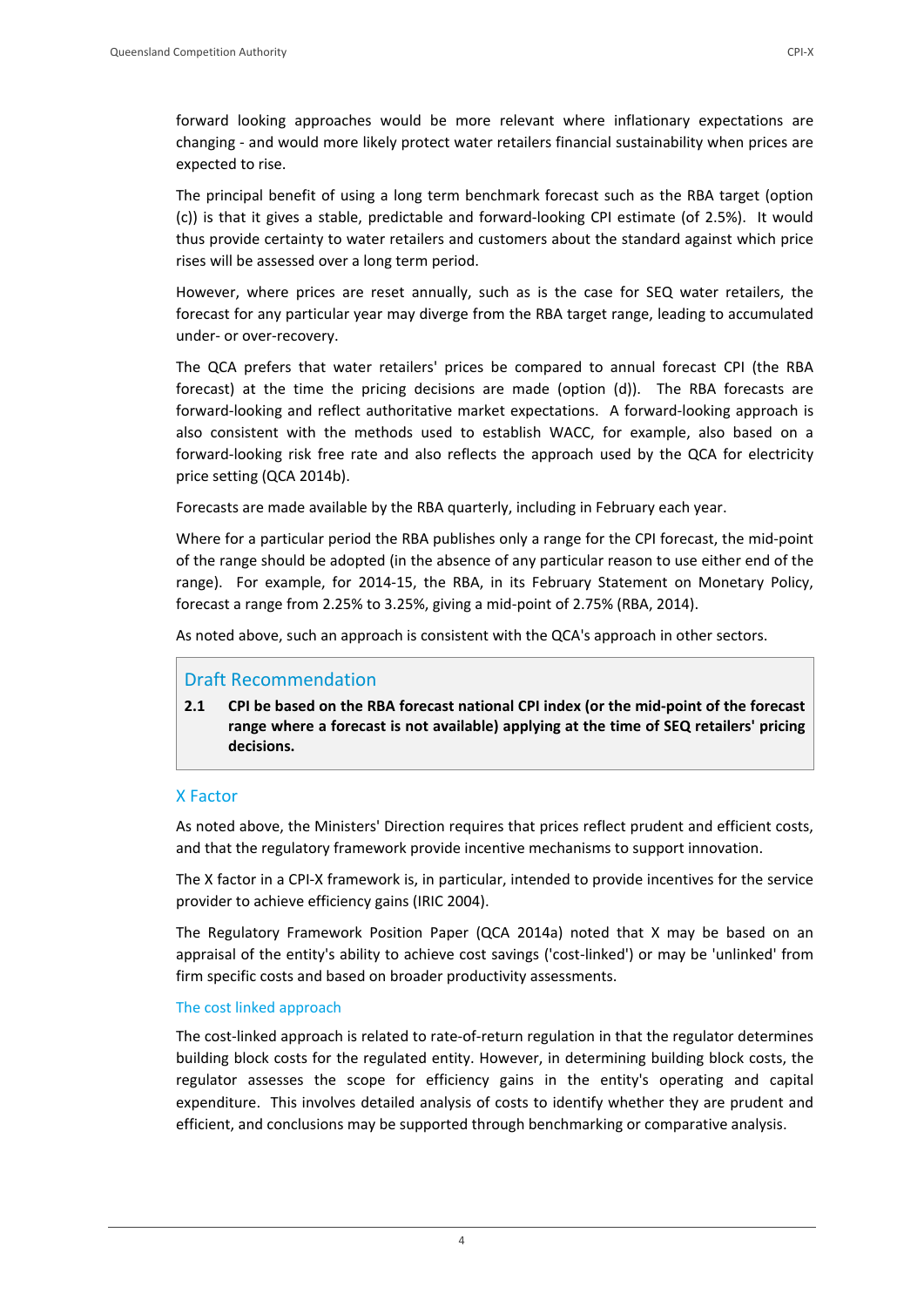#### The 'unlinked' approach

The regulated firm's prices are allowed to grow by an index intended to reflect input price growth (CPI) and adjusted by an exogenous measure to provide a further incentive to improve productivity.

In a pure application neither the CPI nor the X factor are linked to a firms cost structure (that is, they are unlinked).

Two types of productivity measures are typically adopted:

- (a) Total Factor Productivity (TFP)
- (b) Partial Performance Indicators (PPI)

#### **Total Factor Productivity**

TFP measures changes in output that result from the efficiency with which inputs are used in production.

While an industry‐specific TFP measure is typically adopted, a more sophisticated approach is to account for differences in TFP growth between the regulated industry and the broader economy and differences in input price growth between the regulated industry and the broader economy (QCA, 2012b; Bernstein and Sappington, 1999). $1$ 

#### **Partial Performance Indicators**

Partial performance indicators (PPI) measure productivity by using benchmark measures of operating expenditure or unit‐cost measures. Such measures are typically used where it is difficult to obtain robust and reliable estimates of TFP.

#### Other jurisdictions

<u> Andrew Maria (1989)</u>

#### **Application of the cost linked approach**

The cost linked approach to determining X is adopted by a number of regulators including, in Australia, the Australian Energy Regulator (AER, 2010), the Independent Pricing and Regulatory Tribunal (IPART, 2012), the Essential Services Commission (ESC, 2013a), the Essential Services Commission of South Australia (ESCOSA, 2013) and the Economic Regulatory Authority (ERA, 2013).

IPART, ESC, ESCOSA and ERA undertake efficiency assessments of the expenditure proposals of regulated entities, usually using the advice of consultant engineers.

## **Application of the 'unlinked' approach** TFP

There have been a few academic and regulatory studies that have attempted to estimate the TFP of the Australian water industry.

The studies have sometimes employed data envelopment analysis (DEA, a non‐parametric technique which constructs feasible input‐output combinations based on sample business data) to estimate TFP and have tended to show declining productivity growth in the urban water sector, between the mid 1990s and the mid 2000s.

 $1$  Input prices of the regulated industry may grow at a different rate from input prices in the broader economy where the regulated industry uses one input more intensively than the broader economy (regulated industries tend to be more capital intensive than the broader economy) and that input's price grows at a different rate to other input prices.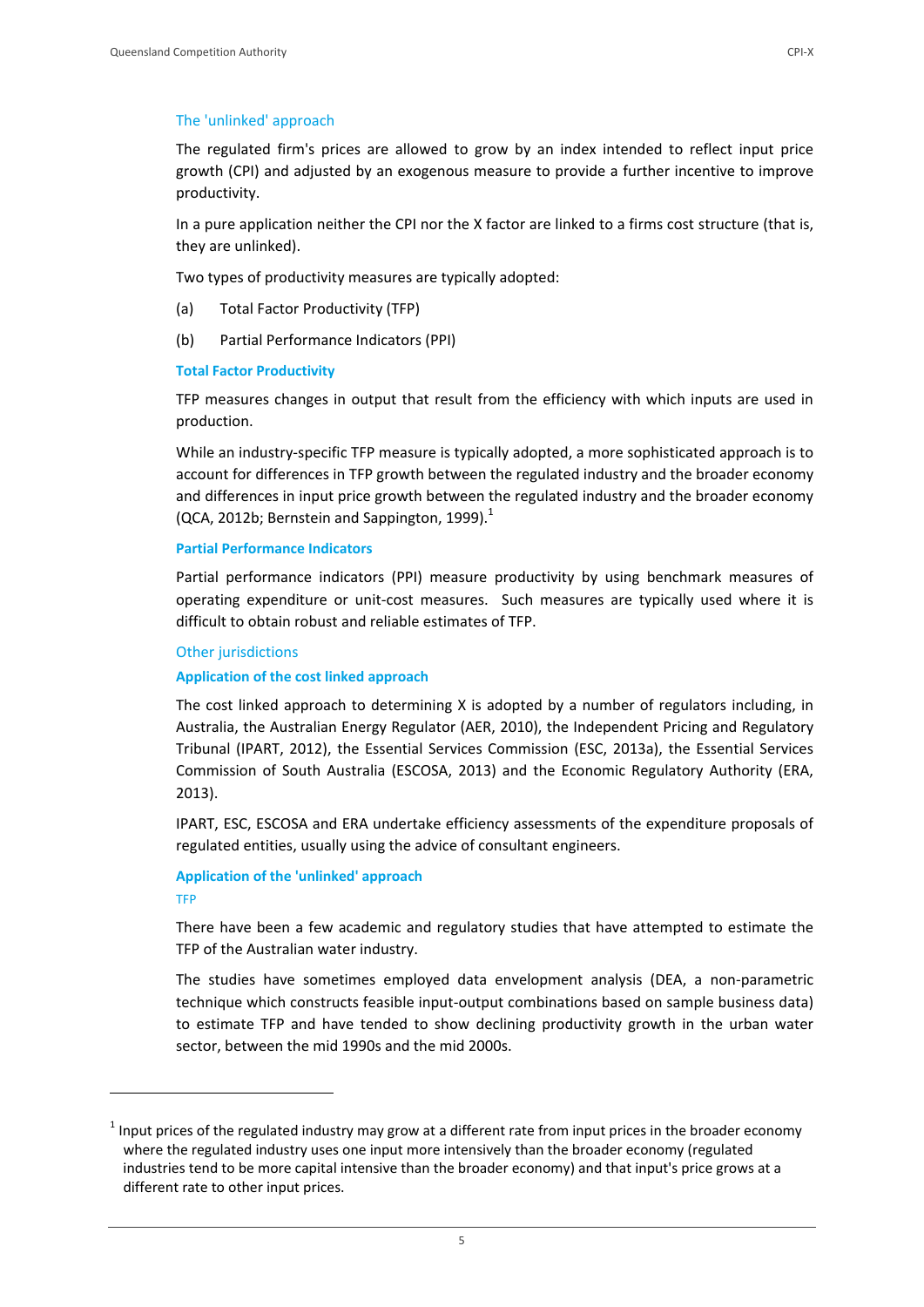One study (Coelli and Walding, 2006) recorded an average annual decline in TFP of 1% over this period while a second study (Byrnes et al, 2010) recorded an average annual decline of as much as 10% (largely attributed to water conservation policies over the period studied). Only one study (Worthington, 2011) showed positive average annual growth in TFP (1%).

The ESC (2012) also has published findings on productivity trends of the Victorian water industry over the period 2006 to 2010 finding an average annual decline in TFP of 0.5% for the businesses studied. The Commission's decomposition of TFP was based on a stochastic frontier model. The ESC also estimated TFP using random effects model and index‐based approach (using a Cobb‐Douglas index specification). The average of the three models (stochastic frontier model, random effects model and index-based approach) was used to compare Victorian metropolitan and regional water retailers to interstate retailers.

These results have been influenced by the period chosen for analysis (typically a period of significant investment in supply augmentation) and the measurement of outputs and inputs. In general, the studies advanced three key reasons for the measured decline in productivity:

- (a) the drought over this period and the corresponding decline in average water use
- (b) recent investments in supply augmentation which have resulted in higher input costs
- (c) increased regulatory compliance requirements.

PPI

In regulatory applications, PPI measures have typically been used to inform judgements about the scope for efficiency gains in the process of cost-linked reviews however they involve judgements based on benchmarking (see for example, the AER (2010), IPART (2012), ESC (2013b), ESCOSA (2013a) and ERA (2009, 2013)).

In an extensive review of the use of PPI in regulatory applications in the energy sector, the ACCC (2012b) found that PPI benchmarking methods appear to have been relied on when there are a small number of comparable regulated utilities.

PPI benchmarking methods appear to often be complemented with other methods. For example, the Ontario Energy Board in Canada and the Irish CER considered the results of both PPI and econometric benchmarking methods (ACCC 2012b).

## QCA analysis

## **Cost‐linked approach**

The cost-linked approach has been criticised for its close resemblance to rate of return regulation in that the regulated firm has little incentive to reduce its costs once they have been approved by the regulator.

It can also be a time‐consuming and costly exercise.

## **Unlinked approaches**

The unlinked approach avoids the potentially time consuming process of directly identifying cost savings.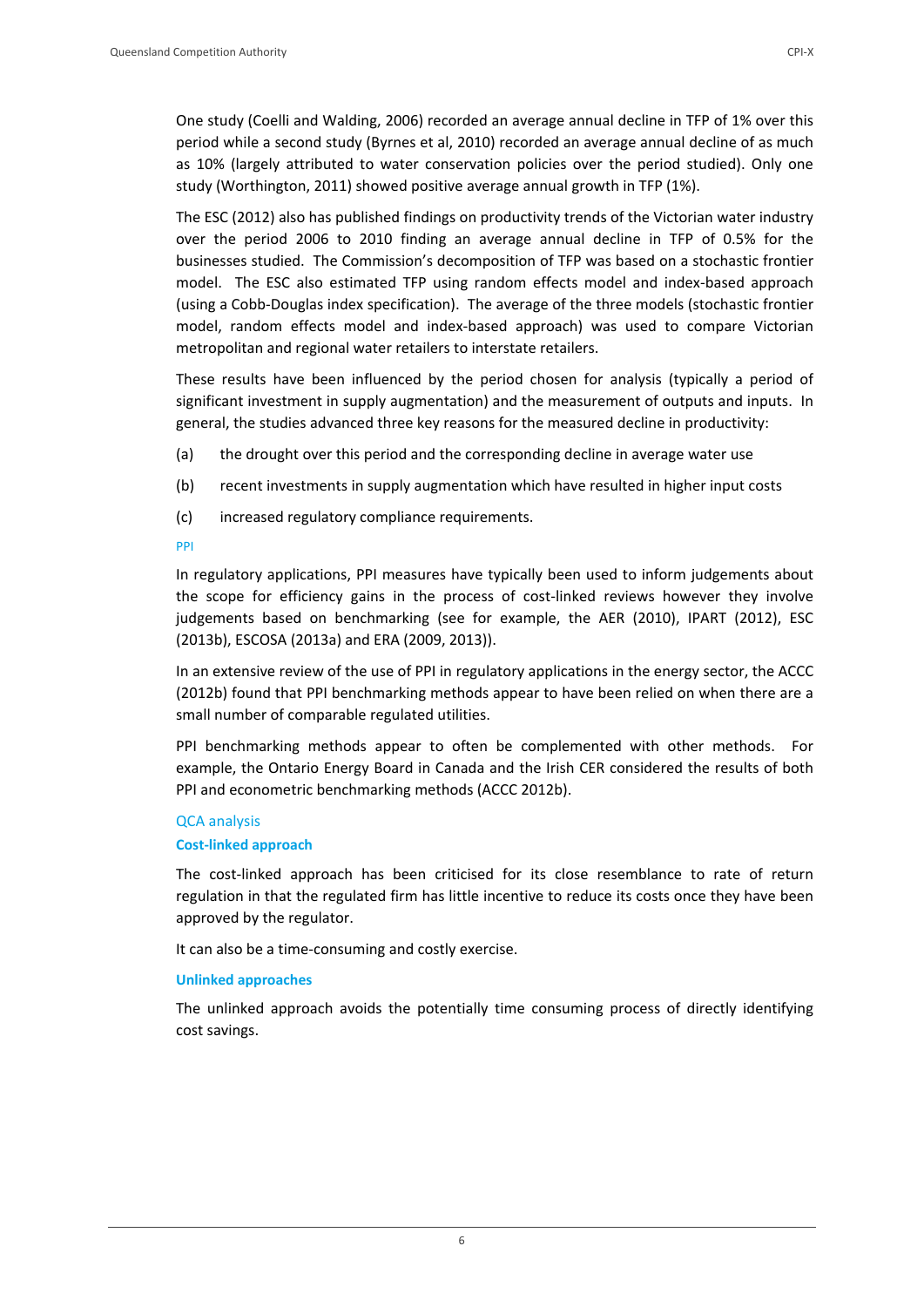#### TFP

The application of TFP requires significant robust information and is subject to significant difficulties such as potential errors following from errors in<sup>2</sup>the assumptions underlying the estimation methodology and errors in the selection and measurement of inputs and outputs.

The empirical studies of TFP growth in the Australian water sector reinforce the impact, on estimates of productivity growth, of the choice of methodology, data and measurement approach. For example, because many of the studies occurred during a period of significant investment in supply augmentation, they show a decline in productivity over time.

#### PPI

While partial productivity measures offer a relatively simple approach for measuring productivity, they ignore the possibility for substitution between inputs and assume that there is a linear relationship between inputs and outputs. For example, if capital expenditure is substituted for operating expenditure, a unit cost measure of operating expenditure may indicate that there has been an increase in productivity (ACCC, 2012b).

#### **Proposed Approach**

Reflecting concerns about the lack of incentive of cost linked estimates and the information problems (as well as costs and time) associated with establishing robust sophisticated methods for establishing 'unlinked' X, in practice, regulators often rely on historical information about the performance of regulated firms or of other firms in similar industries in setting an X factor (King, undated).

In effect this means reviewing previous cost-linked reviews of the regulated firms and related unlinked sources - noting also that the X factor may depend on the form and effectiveness of prior regulation and whether the nature of ownership has changed (King, undated).

Consistent with the above, to set a value for X the QCA has reviewed:

- (a) the historical performance of the water retailers
- (b) the performance of like businesses in other jurisdictions, and
- (c) the X‐efficiency targets set by other regulators.

While the resultant estimates lack the desired rigour otherwise sought, other components of the proposed regulatory framework are available as safeguards where the nominated CPI‐X potentially results in unanticipated untoward financial or service quality outcomes.

#### **Past reviews of SEQ retailers**

#### Operating expenditure efficiencies in SEQ for 2010‐15

At the commencement of prices oversight and other complementary Queensland Government policy initiatives substantial savings in operating expenditure were identified. Initially an amount of \$127 million in savings was achieved over 2010‐13. This represented about 4% of total operating expenditure over that period.

The average efficiencies identified by the QCA as part of price monitoring alone in non‐bulk operating expenditure of the Queensland water distribution/retail businesses over the period 2010‐15 are summarised below.

<u> Andrew Maria (1989)</u>

 $2$  See, for example, Biggar (2005).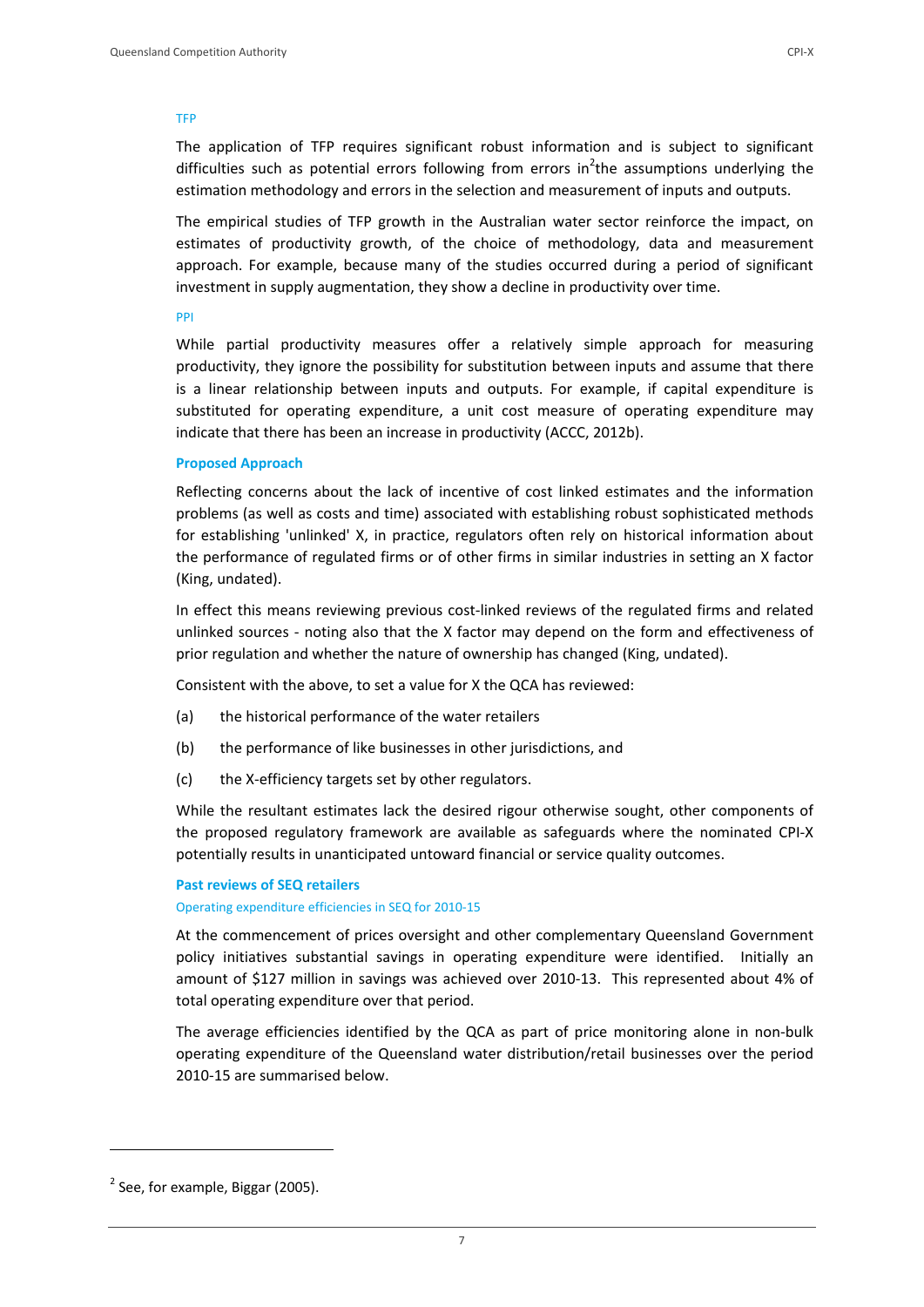|                     | 2010-11 | 2011-12 | 2012-13 | $2013 - 14*$ | $2014 - 15*$ | Annual<br>average |
|---------------------|---------|---------|---------|--------------|--------------|-------------------|
| QUU                 | $-0.4%$ | 1.4%    | 4.4%    | 2.3%         | 0.5%         | 2.0%              |
| Unitywater          | 1.5%    | $-0.9%$ | 4.8%    | 1.2%         | 1.7%         | 1.6%              |
| Gold Coast<br>Water |         |         |         | 0.4%         | 1.1%         | 0.7%              |
| Logan Water         |         |         |         | 1.6%         | 2.1%         | 1.8%              |
| Redland<br>Water    |         |         |         | 5.7%         | 6.6%         | 6.2%              |

**Table 1 Identified operating expenditure efficiencies of SEQ water retailers**

*Sources: QCA (2011, 2012c, 2013b, 2014d, 2014e, 2014f, 2014g, 2014h). \*Excludes relatively large savings in tax expenditure.* 

While there is a wide range of estimates of savings identified by QCA in past reviews, for most water retailers these ranged between 0.7% and 2% per annum although average efficiency gains of 6.2% per annum were identified for Redland Water for 2013‐14 and 2014‐15 (based on the entities' forecasts at the time prices were set).

#### Capital expenditure efficiencies in SEQ for 2010‐15

At the commencement of prices oversight and other complementary Queensland Government policy initiatives, substantial savings in capital expenditure were achieved. Initially an amount \$1.1 billion in savings was achieved over 2010‐13, as identified and implemented by the retailers. This represented about 38% of total capital expenditure over that period.

In subsequent monitoring investigations, the QCA used a sample of capital expenditure items to review prudency and efficiency. Samples accounted for between 23.9% and 45.8% of total capital expenditure of Unitywater and QUU. However capital expenditure was, in total, only 5.9% of the RAB of these entities.

Given that the combined capital expenditure of QUU and Unitywater over 2010‐15, makes up 5.9% of their combined RAB, the capital expenditure savings identified (6% of the capital expenditure reviewed) make up a relatively small percentage (0.4%) of the combined RAB of these entities. If these savings are expressed in terms of MAR (through return on and of capital) this represents a reduction of approximately 0.04% in the MAR.<sup>3</sup>

It should be noted that while savings in capital expenditure may appear insignificant when expressed in MAR terms, they may be significant when considered over the life of the relevant assets and in the context of the amount of the initial outlays.

#### **X factors in other jurisdictions**

#### Operating expenditure efficiencies in other jurisdictions

The operating expenditures of various retail/distribution businesses in Australia have often been reviewed by expert consultants as part of the price determination or price monitoring processes of various regulators over the last decade. These reviews have identified efficiencies in operating expenditure of various water distribution/retail businesses as noted below.

<u> Andrew Maria (1989)</u>

 $3$  Assumes that the return on and of capital is 11% per year.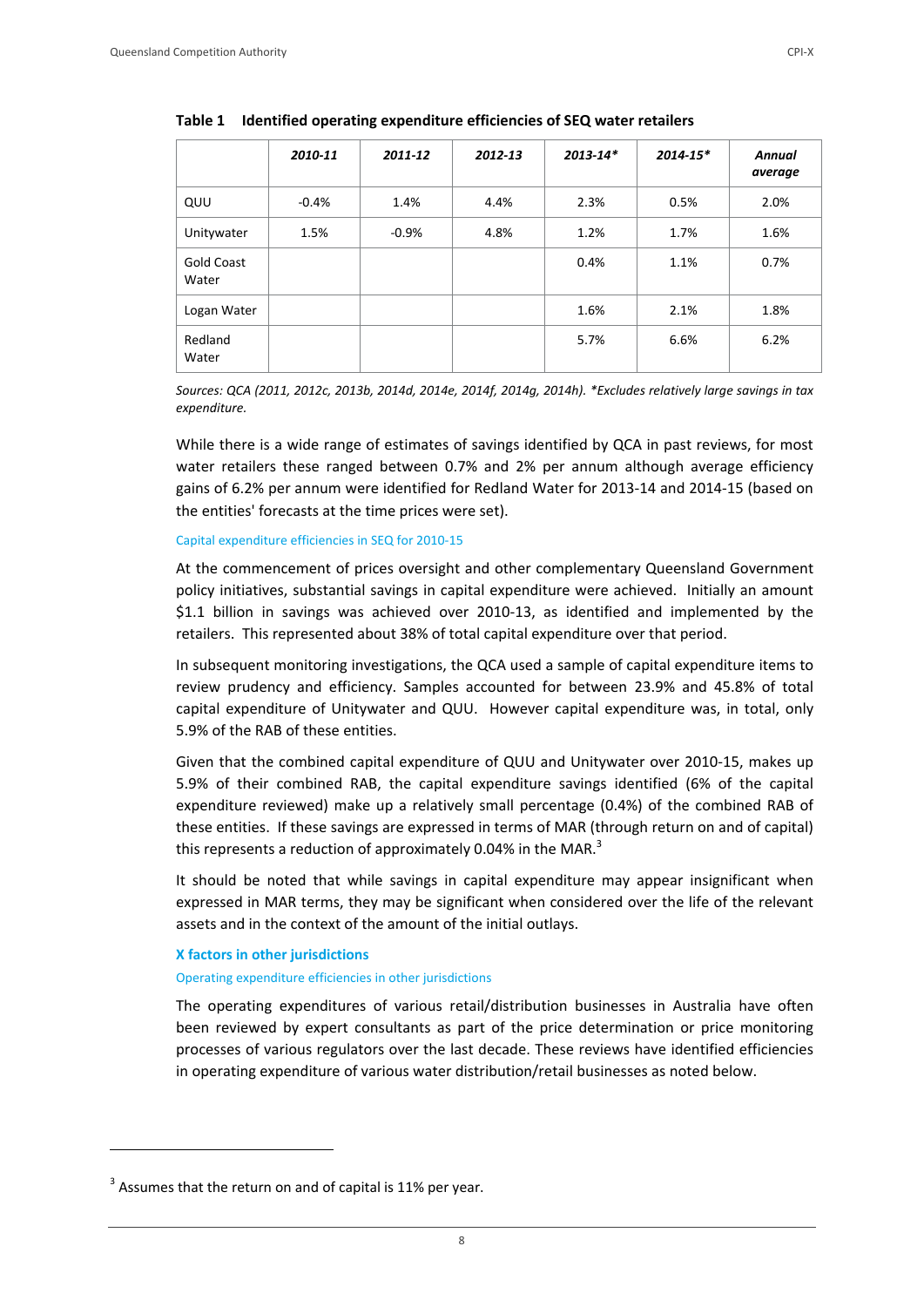| Service provider                  | Period  | Average annual efficiencies in<br>operating expenditure |
|-----------------------------------|---------|---------------------------------------------------------|
| City West Water                   | 2009-18 | 1.1%                                                    |
| South East Water                  | 2009-18 | 1.1%                                                    |
| Yarra Valley Water                | 2009-18 | 0.7%                                                    |
| <b>State Water Corporation</b>    | 2010-14 | $0.8%$ #                                                |
| Sydney Water                      | 2012-16 | $0.25%$ #                                               |
| <b>Sydney Catchment Authority</b> | 2012-16 | 0.3%                                                    |
| <b>SA Water</b>                   | 2013-16 | 0.4%                                                    |
| Water Corporation (WA)            | 2005-16 | 2.0%##                                                  |

# **Table 2 Identified operating expenditure efficiencies of selected water businesses across Australia**

*Sources: IPART (2012), ESC (2009, 2013b), ESCOSA (2013a), ERA (2013). #Represents estimated achievable on‐* going efficiency gains. IPART also identified catch-up efficiency savings of 0.6% rising to 1.2% per annum (for State Water) and 1.5% rising to 2% (for Sydney Water Corporation). ##Applied to 'business as usual' operating *expenditure.*

#### Operating expenditure targets in other jurisdictions

In other jurisdictions, continuing efficiency improvements have ranged from 0.25% per annum to 2.2% per annum. The ESC (2013b) imposes a 1% (real) per year annual efficiency target<sup>4</sup> in baseline operating costs (business as usual costs) for metropolitan Melbourne water retailers and Melbourne Water. This applies to controllable costs, excluding bulk water charges and compliance costs such as license fees and environmental charges and one‐off costs such as drought management.

In NSW, IPART (2010, 2012) identified catch up efficiencies (gains in operational efficiency to move to the level of a top performing frontier company) and continuing efficiency (increased productivity derived from process innovation and technology or a shifting of the frontier). IPART (2010, 2012) applied catch-up efficiencies of 0.6% rising to 1.2% (real) per year for State Water Corporation and 1.5% rising to 2% per year for Sydney Water Corporation (that is, operating expenditure efficiencies to bring these entities to the benchmark efficiency frontier). Ongoing efficiency gain targets were 0.8% and 0.25% per year respectively.

For the Sydney Catchment Authority (SCA), a bulk water provider, efficiency gain targets were only 0.3% of core operating cost per year (IPART, 2012). This target was estimated by Halcrow and took into account identified efficiency savings from various projects, offset by increases in expected customer service costs. It is notable that this (relatively low) efficiency target followed a period of significant cuts in FTEs by the SCA ‐ from 289 FTEs (in 2007‐08) to 246 (in 2010‐11).

#### Capital expenditure efficiencies in other jurisdictions

Other regulators in Australia, including the ESC (2013b), IPART (2012), ESCOSA (2013a) and ERA (2013) typically assess capital expenditures using cost-linked methods with the aid of a consultant. Typically, the capital expenditure program is broken down into components

<sup>4</sup> These savings are based on analysis by the Victorian Competition and Efficiency Commission (VCEC, 2008) following a review of the metropolitan Melbourne water industry.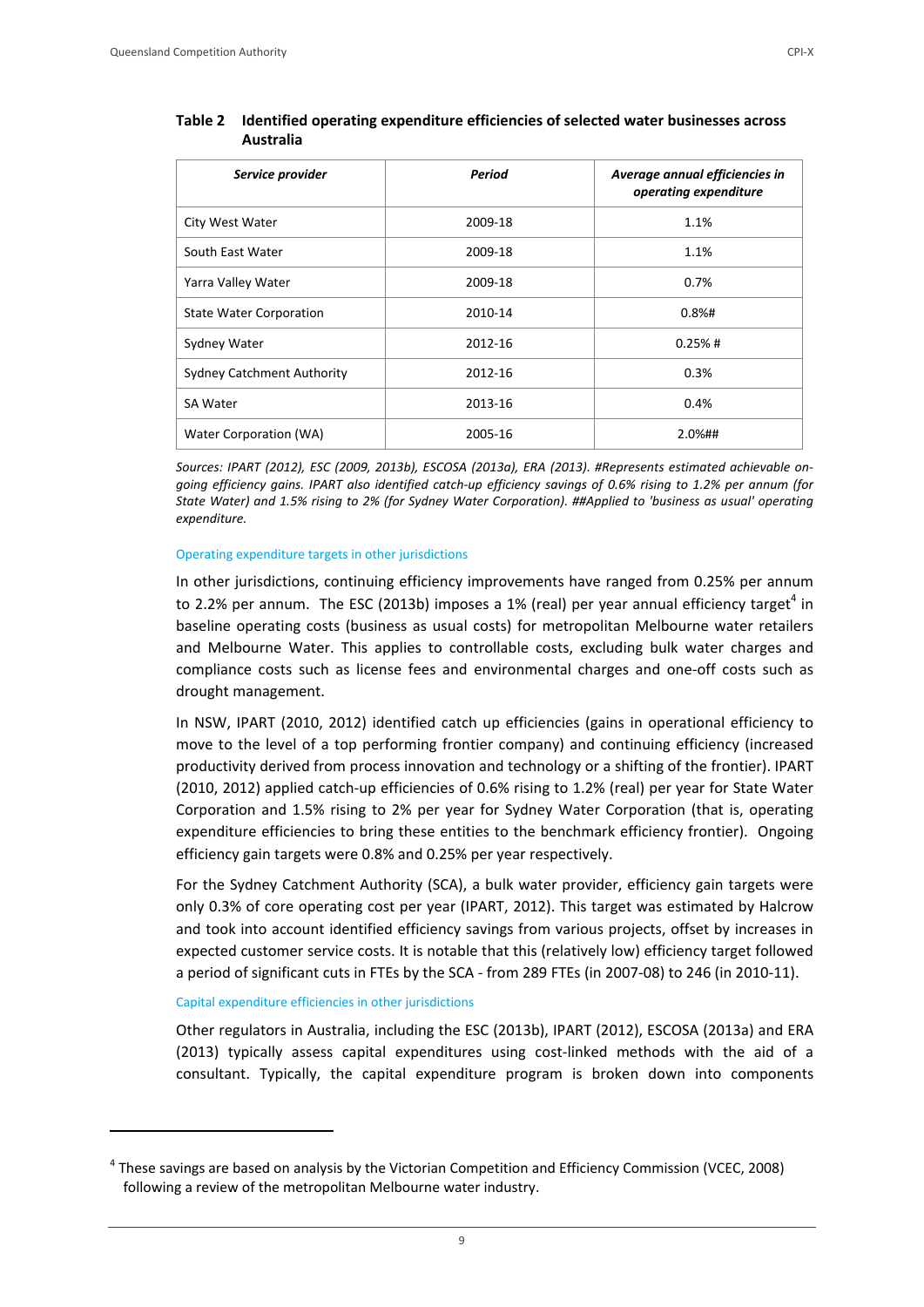Examples of efficiency savings identified by regulators in other jurisdictions include:

- (a) Victoria where the ESC found average savings, across the metropolitan Melbourne businesses, of 3% for the 2013-18 pricing determination<sup>5</sup>
- (b) NSW where IPART found average savings of 15.6% in Sydney Water's capital expenditure program, for the 2012‐16 pricing determination, reflecting IPART's view on the scope for efficiency improvements and the desirability of re‐phasing some parts of the program
- (c) South Australia where ESCOSA set a capital expenditure benchmark for SA Water that was 14.4% lower than proposed by SA Water for the 2013‐16 pricing determination primarily as a result of re‐phasing the capital expenditure program.

However, these regulators have not set specific savings targets in terms of a total MAR equivalent.

# An X factor for SEQ retailers Proposed efficiencies in operating expenditure

The evidence from the QCA's reviews of the water retailers indicates that efficiency gains in operating expenditure (excluding tax) for most entities averaged between 0.7% and 2% per annum, with some variation from year to year.

The implications of the experience in other jurisdictions are difficult to assess as the water utilities in other States differ in various ways to the SEQ water retailers. SA Water, the Water Corporation of WA and the Victorian regional water authorities are vertically integrated bulk/retail businesses. Melbourne Water provides treated water and wastewater services and bulk transport services. Sydney Catchment Authority is a bulk business that does not provide treated water services while the NSW State Water Corporation provides regional bulk/retail services. Sydney Water and the Victorian metropolitan authorities are most comparable to the SEQ retailers.

Overall, the identified operating cost efficiency savings ranged from 0.25% (Sydney Water, which is mainly a retailer) to 2% (Water Corporation of WA). For the entities that focus on retail services, the efficiency savings ranged from 0.25% (Sydney Water) to 1.1% (South East Water and City West Water in Victoria).

Other regulators have typically used the estimated efficiency gains as targets, for example, IPART applied a 0.3% target to SCA based on its cost-linked analysis. In Victoria, however, the ESC applies a broad 1% target to all regional and metropolitan water authorities.

On the basis of the three assessment criteria, therefore:

- (a) historic SEQ performance suggests a range of 0.7% to 2%
- (b) opex efficiency gains in like businesses in other jurisdictions range from 0.25% to 1.1%
- (c) regulators' efficiency targets range from 0.3% to 2%.

This leaves a wide potential range for setting operating X efficiency. However, based on QCA's past experience, operating cost efficiency gains could be expected to be in the 0.7% to 2% range

10

 $^5$  This consisted of a 1.9% reduction for Melbourne Water, an 8% reduction for Western Water and a 14.4% reduction for City West Water.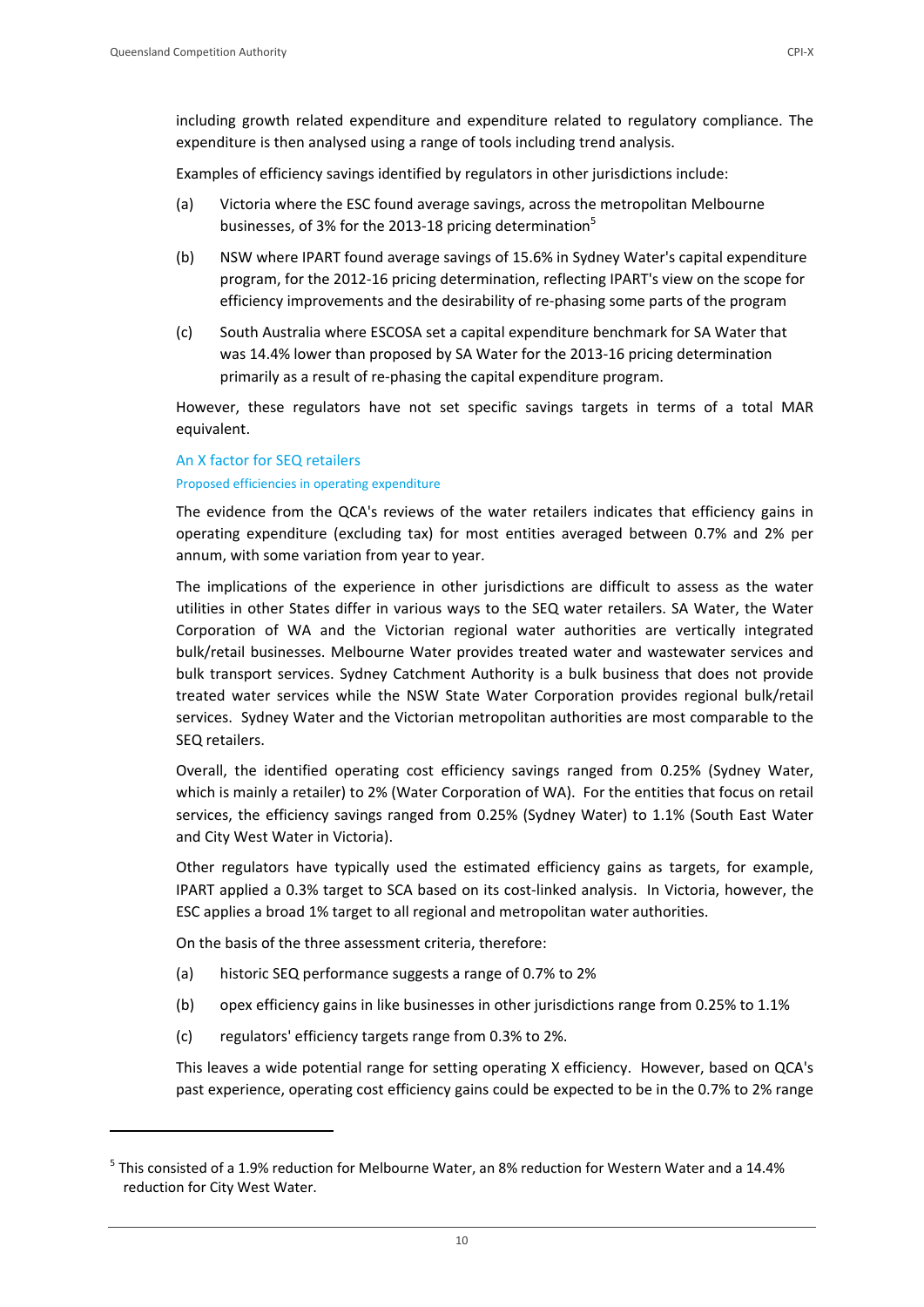for the SEQ water retailers. It is reasonable to expect that the scope for efficiency gains will become less as businesses mature, and an X at the lower end of the range would be reasonable, while also remaining within the ranges and targets identified in other jurisdictions.

There is essentially no clear pattern based on the available information as to whether different estimates of X should be applied to any particular SEQ water retailer (estimates for Redlands are still under review) nor for any group of entities.

# Proposed efficiencies in capital expenditure

The evidence from the QCA's reviews of water retailers together with the experience in other jurisdictions shows that, given the variable and lumpy nature of capital expenditure, it is much more difficult to forecast benchmark capital expenditure over time and therefore the potential efficiency gains.

The QCA's experience with prudency and efficiency reviews shows that, while they result in meaningful savings in actual capital outlays, the impact on the MAR (in the absence of any recent significant augmentations relative to the asset base) and therefore prices have more recently been quite small. Based on the historical savings identified in capital expenditure in the QCA's previous reviews, a target saving of up to 0.04% in MAR equivalent would seem appropriate.

# X factor

Efficiency gains of 0.7 to 2% per annum in operating expenditure (excluding Redland Water) (MAR equivalent) translate into a decrease in total costs (or MAR) of between 0.2% and 0.6% per annum (excluding Redland Water), as shown below.

|                            | 2010-11 | 2011-12 | 2012-13 | $2013 - 14*$ | $2014 - 15*$ | <b>Annual</b><br>average |
|----------------------------|---------|---------|---------|--------------|--------------|--------------------------|
| QUU                        | $-0.1%$ | 0.4%    | 1.3%    | 0.6%         | 0.6%         | 0.6%                     |
| Unitywater                 | 0.6%    | $-0.3%$ | 1.4%    | 0.3%         | 0.5%         | 0.5%                     |
| <b>Gold Coast</b><br>Water |         |         |         | 0.1%         | 0.3%         | 0.2%                     |
| Logan Water                |         |         |         | 0.4%         | 0.5%         | 0.5%                     |
| Redland<br>Water           |         |         |         | 1.8%         | 2.0%         | 1.9%                     |

**Table 3 Operating efficiencies of SEQ water retailers ‐ MAR equivalent**

*Sources: QCA (2011, 2012c, 2013b, 2014d, 2014e, 2014f, 2014g, 2014h). \*Excludes relatively large savings in tax expenditure.* 

The QCA recommends an X factor near the low end of this range (0.2%) be adopted noting that further operating efficiency gains will become more difficult to achieve as fewer opportunities for savings become available.

Taking account also of the capex efficiency target of 0.04%, the QCA considers a reasonable overall X factor of 0.25% per year should be applied to the MAR. This X factor will apply in monitoring from 1 July 2015 onwards.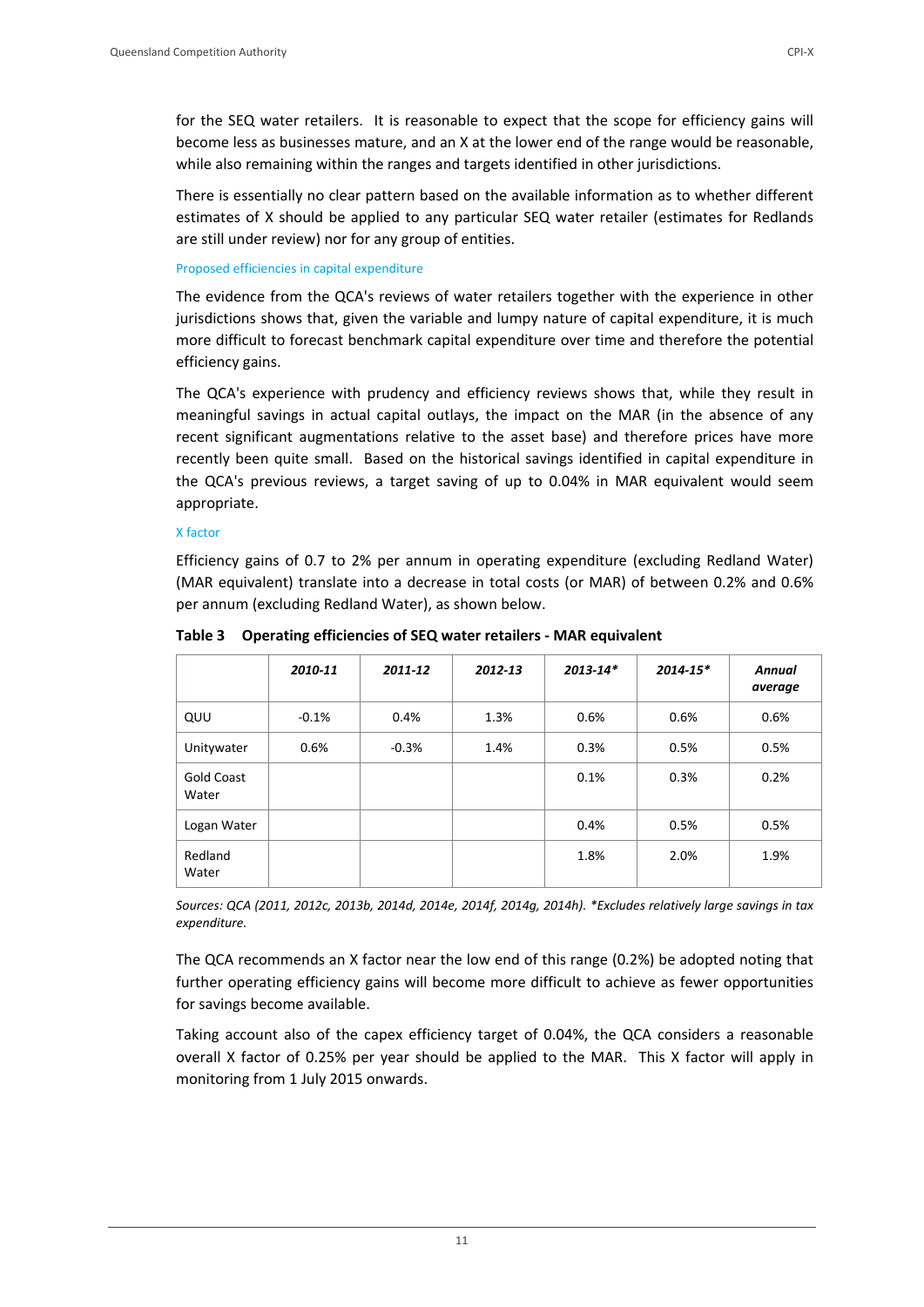# Draft Recommendation

# 2.2 An X factor of 0.25% be applied annually (to the MAR from 1 July 2015) for the 5 SEQ **water retailers**

# Reviewing and resetting the X factor

The Regulatory Framework Position Paper (QCA 2014a) noted that, where entities demonstrate that price increases are in line with CPI‐X but costs increased by less than CPI‐X due to efficiency initiatives, these gains may be retained by the entities for up to three years before being passed through to customers.

Whether or not entities are able to outperform the CPI-X target through efficiency initiatives will depend on the level at which X is set.

Given its importance, the QCA should review the X factors in 5 years, or earlier should evidence emerge that the X factor is inappropriate.

# Draft Recommendation

**2.3 The QCA review the X factor in 5 years or earlier if it is considered a more appropriate estimate should be applied.**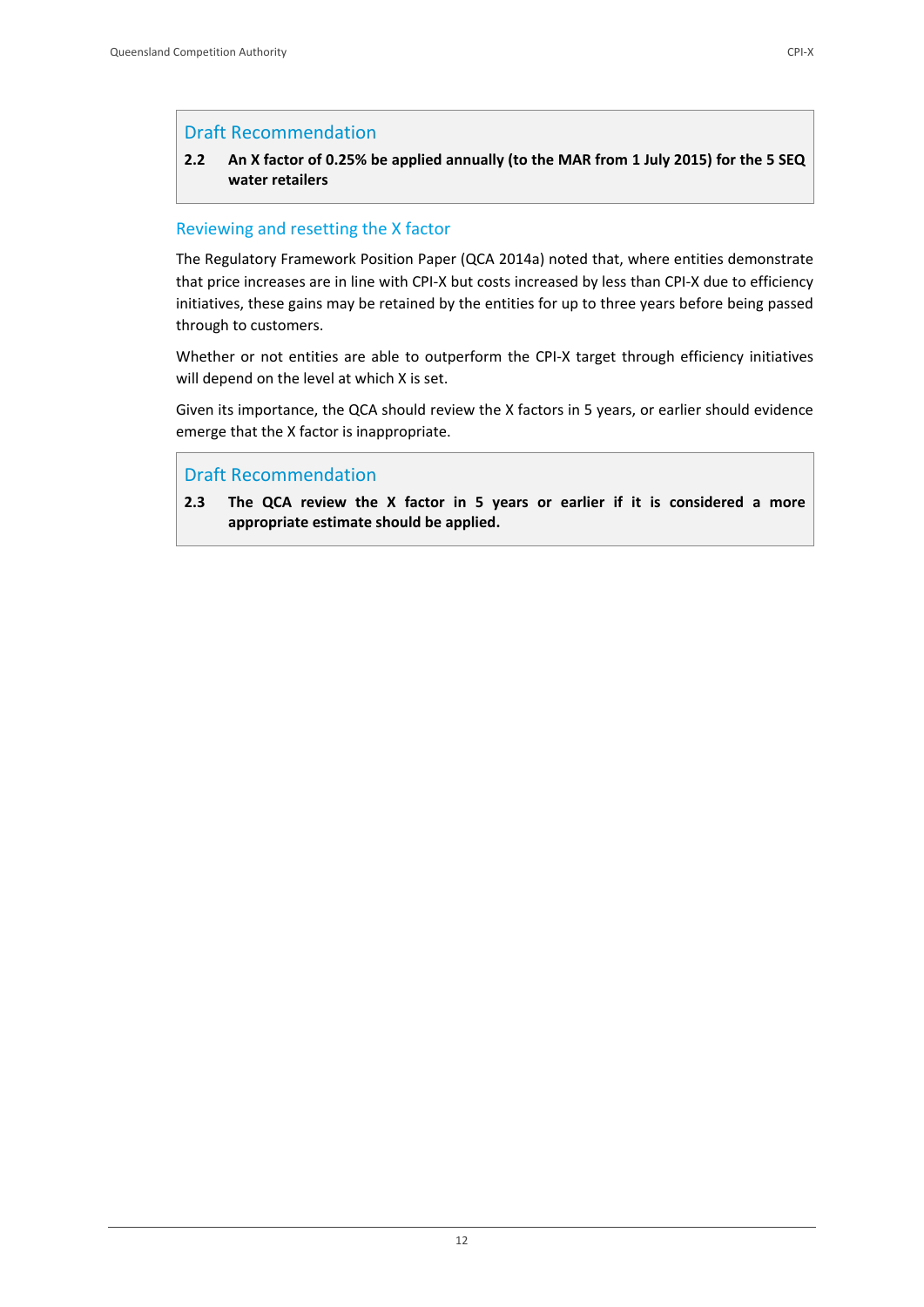# 3 UNDER‐ AND OVER‐RECOVERY

# 3.1 Introduction

The Ministerial Direction states that the treatment of aggregate annual revenue under/over recoveries in relation to core water and sewerage services should be considered as part of the permanent price monitoring framework in a manner that balances the interests of the water entities and their customers.

This paper sets out the rules and mechanisms for managing the under‐and‐over recovery.

#### Key issues

The basic aim of incentive regulation is to provide incentives for the regulated firm to take appropriate actions—in terms of cost, innovation, service quality and investment—that mimic as much as possible outcomes in perfectly competitive markets and at the same time ensure that the firm is allowed to earn enough revenue to recover the efficient cost of providing the services (QCA 2014i).

An unders and overs mechanism can complement incentive‐based regulation to manage any shortfalls or surpluses in an entity's revenue over a given period. An interest rate (risk‐free rate or the weighted average cost of capital) is usually applied to the unders and overs account to address any timing issues.

An unders and overs mechanism gives a level of financial security to the business by ensuring that revenues do not depart substantially from costs over time where revenues and costs vary due to uncontrollable factors. Such a mechanism minimises price shocks to customers through price adjustments and provides greater revenue certainty over a longer period for service providers.

The appropriateness of the whether unders and overs should be permitted in particular circumstances is typically determined by the ability of the respective parties (retailers or their customers) to manage (control) the risks, and the implications of the allocation when assessed against the relevant regulatory objectives – in this case economic efficiency, revenue adequacy and public interest considerations (particularly those relating to customers. Further, any unders or overs need to be efficient.

# 3.2 Past under or over recovery

QCA' s price monitoring of the SEQ water retailers for 2013‐15 (for example, QCA 2014d, 2014e, 2014f, 2014g, 2014h) found that in most cases, the retailers are under‐recovering relative to efficient costs. This is due in part to legacy pricing policies.

The Regulatory Framework Position Paper (QCA 2014a) recommended that under‐recoveries incurred in 2013‐14 and 2014‐15 as part of a price path can [that is, are eligible to] be carried forward into the maximum allowable revenue (MAR) from 1 July 2015. Where a water retailer is considered to have over-recovered revenue during the 2013-15 period, the over-recovery must be passed back through future price adjustments.

For previous years (before 2013‐14), under‐recovery may only be recognised where it relates to flood impacts. QCA's view in the Position Paper is that under-recovery prior to 1 July 2013 was the result of a legitimate exercise of the retailers' discretion to forgo these revenues and accept a lower rate of return.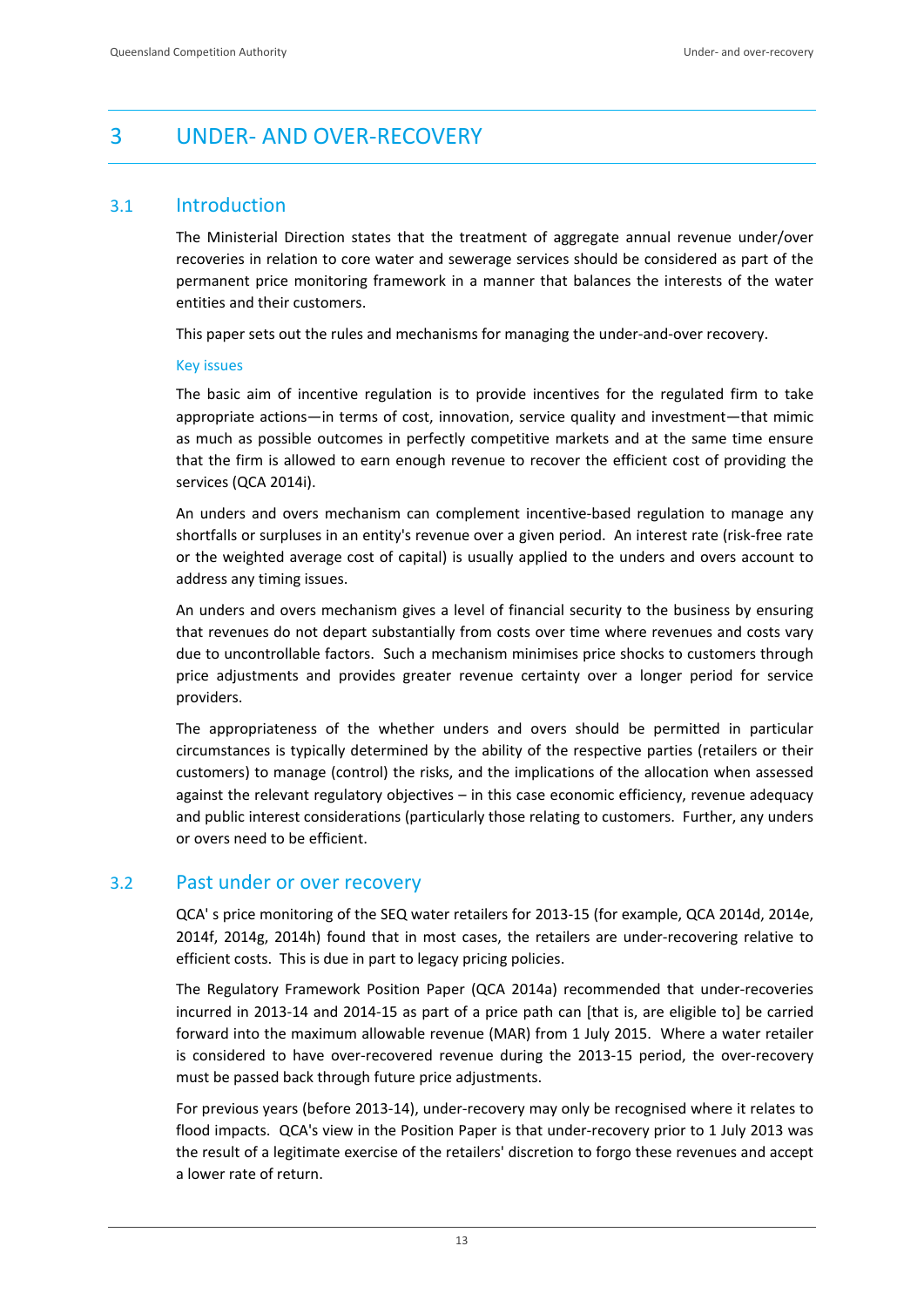To assist entities, the QCA proposes to estimate the amount of under‐recovery that is eligible to be accommodated in pricing decisions in future years (for its Final Report).

The QCA recommends that the appropriate mechanism to address unders and overs is to smooth out the impact on prices, with prior under-recoveries to be recouped on an NPV-neutral basis for a period of up to 10 years (to provide sufficient opportunity to moderate price increases given the increases in bulk water charges). Where an entity has not fully regained its 2013-15 under-recovery at the end of the ten-year period an application would need to be made to QCA to allow this under-recovery to be carried forward to later years.

# Draft Recommendation

- **3.1 Eligible under recovery from a past period be recovered on a NPV‐neutral basis over a period of up to 10 years from 1 July 2015.**
- 3.2 Where an entity has not fully regained its 2013-15 under-recovery at the end of the **ten‐year period an application would need to be made to QCA to allow this under‐ recovery to be carried forward to later years.**
- **3.3 Where a water retailer is considered to have over‐recovered revenue during the 2013‐15 period, the over‐recovery must be passed back through future price adjustments.**

# 3.3 Revenue risks

In other jurisdictions where a deterministic regulatory framework is applied for water utilities' unders and overs mechanisms are often, but not in all cases, used to manage variances between actual and forecast revenues.

## Other jurisdictions

In the 2012 Determination for Sydney Water, IPART (2012) adopted a mechanism to address the risk to an agency of variations between forecast and actual consumption. IPART implemented the option of making price adjustments in the subsequent determination for all variations unrecovered or not passed-through where the variation was outside a deadband of  $+/-10$  per cent.

The ICRC (2008) set prices based on a five‐year forecast. If water usage (and therefore revenue) is significantly different from forecast water usage in the first 2.5 years of the period, usage will be re-forecast for the remainder of the period and prices adjusted. In addition, where the volumetric revenue shortfalls/over‐recoveries are outside a 3% dead‐band range, they will be recovered/repaid in the subsequent regulatory period. The ICRC noted that this approach provided ACTEW with relatively greater certainty and less exposure to demand risk, while providing customers with as much certainty as possible regarding prices.

ERA (2009) in setting the tariffs of the Water Corporation, Aqwest and Busselton Water, advised that the Western Australian State Government is provided with annual updates on capital expenditure in the preceding year and forecasts of capital and operating expenditure for the coming 10 years. Any under- or over-recovery of past expenditure due to short term supply variations is accounted for by making adjustments to future prices. ERA contended that this approach removes demand risk from the utilities and places the risk associated with incorrect demand forecasts with the customers. It allows any under‐ or over‐recovery of past expenditure to be accounted for in the following year.

ESC (2013b) does not provide for within - period unders and overs for revenue risks. Once prices are set, they are not normally adjusted during the regulatory period to reflect differences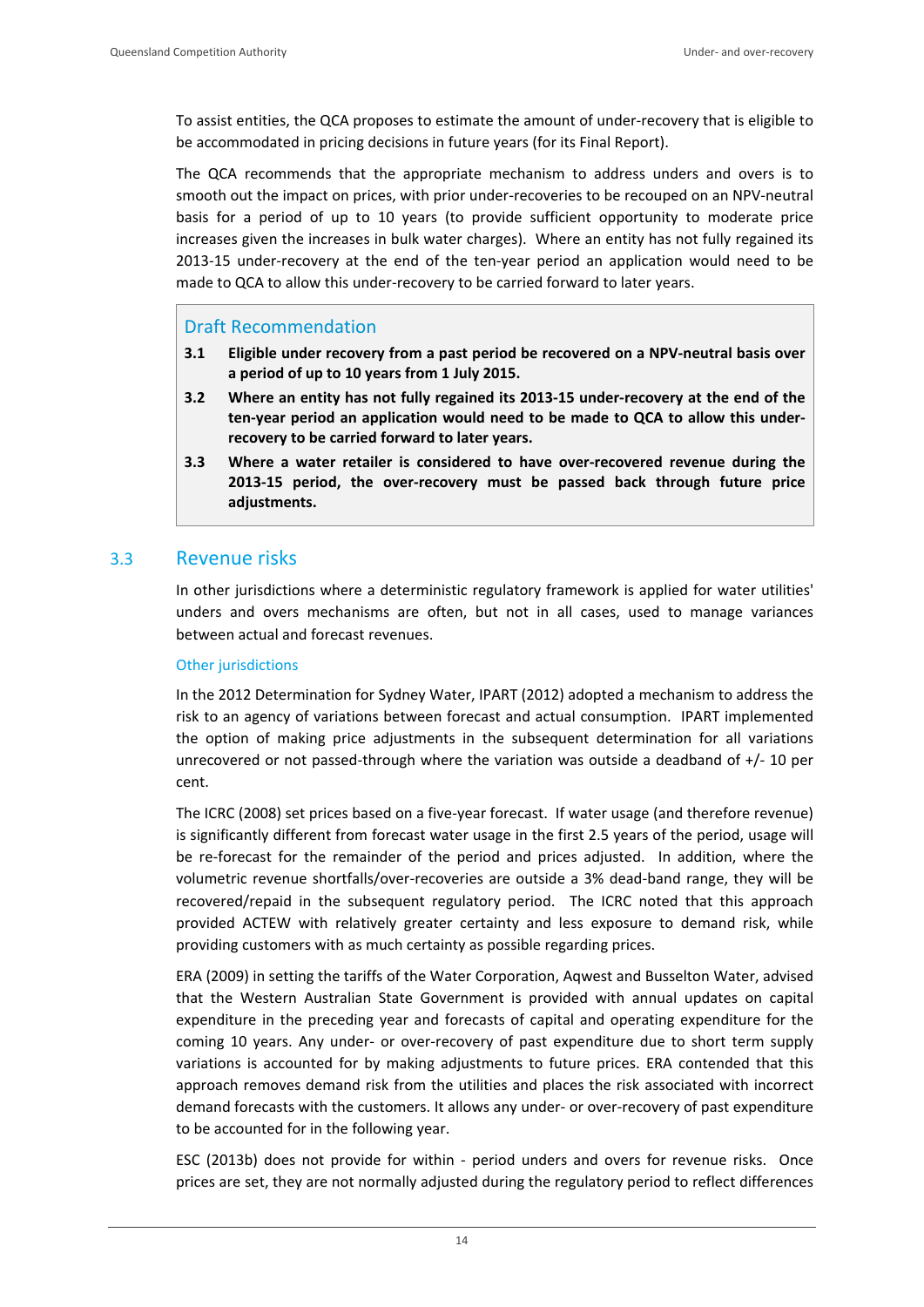between actual and forecast costs, or divergences between actual and forecast demand levels. The ESC considers that this approach provides businesses with an incentive to manage their costs efficiently during the regulatory period (typically five years). However, ESC does allow for end‐of‐period cost pass‐throughs.

#### QCA analysis

Under the recommended light‐handed annual performance monitoring framework, retailers set prices annually to meet their required revenue, taking account of forecast demand and costs, and report annually on their performance for the previous year.

Primarily, the risks associated with revenue risks relate to unpredictable or unexpected changes over the regulatory period in the level of demand for water and sewerage services.

The retailers cannot control customer demand particularly for a wide range of services in particular and different localities. However, retailers can control the structure of tariffs that reflect fixed and variable costs. Nevertheless, revenues may vary from forecast where there are complex inclining block tariffs or other forms of differentiated tariffs in place, and demand changes as a result of specific local factors.

Under the recommended light‐handed framework, water retailers may choose to raise revenue shortfalls arising from demand variations from customers in later years. Where this results in prices that exceed CPI‐X, they will need to provide additional information in annual returns.

The recommended mechanism to account for unders and overs is for demand variations from year to year to be adjusted on a NPV-neutral basis over a period of up to 10 years from 1 July 2015.

# Draft Recommendation

**3.4 Under recovery resulting from unexpected changes in demand be recovered on a NPV‐neutral basis over a period of up to 10 years from 1 July 2015.** 

# 3.4 Cost risks

Cost risks occur when actual expenses change compared to forecast expenses. These can relate to unexpected changes in market conditions for inputs (including those related to the maintenance and renewal of infrastructure) or as a result of regulatory imposts (such as changes in legislation, taxation and technical or economic regulation) or one‐off natural disasters (such as the 2011 floods). Increases in costs after prices are set can result in under‐ recovery.

When a monopoly service provider is confronted by unforeseen and unexpected changes in costs, the issue arises as to whether these should be passed on to customers or borne by the service provider. In general, this is determined by:

- (a) whether the change in costs could have been anticipated and thus managed or avoided by the service provider
- (b) whether the effect of the change in costs on either the service provider or the user is material.

The Regulatory Framework Position Paper (QCA 2014a) stated that uncontrollable costs such as bulk water charges and changes to Government legislation will be accepted as pass-throughs.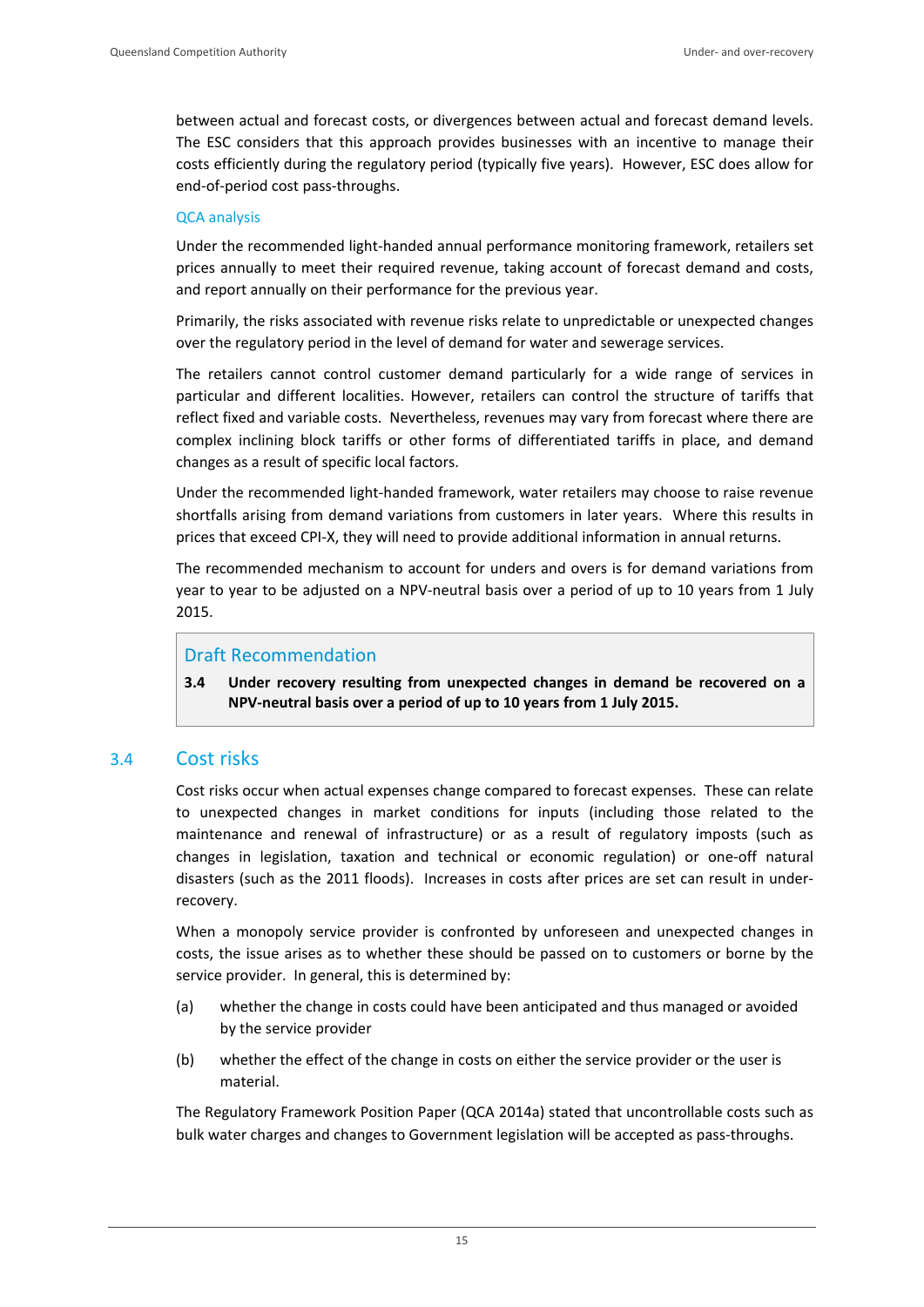It can be difficult to establish the source of changes in costs and whether these are controllable or not. They can arise as a result of market conditions, for example, increases in chemicals costs, or may be the result of poor management practices that allow costs to increase beyond efficient levels. Furthermore, a reduction in costs may be the result of a decrease in service rather than an increase in efficiency.

In regulatory practice, various mechanisms may be used including:

- (a) end‐of‐period adjustments. Cost increases outside of the service providers' control are accumulated and passed through in the next regulatory period
- (b) review triggers. Unexpected substantial changes above a materiality threshold may re‐ open a regulatory investigation
- (c) cost pass‐throughs. Such mechanisms allow for automatic adjustment of prices for the impact of uncontrollable exogenous cost impacts when they occur.

The basic motivation for cost pass throughs is to help insulate the firm's cash flows from external shocks, as regulated firms should not bear risks that they cannot manage or control.

#### Other Jurisdictions

ESC (2013b) allowed cost pass‐through for desalination water order and security costs for Melbourne Water and the metropolitan retailers. Similarly, IPART (2012) allowed a cost passthrough mechanism for desalination costs charged to Sydney Water, including shut‐down charges. The mechanism allowed for adjusted charges to be made to customers.

The National Electricity Rules (NER 2014) requires the Australian Energy Market Commission (AEMC) to consider pass through applications from distribution network service providers. Cost pass throughs may be for increases or decreases in costs.

The NER contains extensive guidance on what events are positive or negative change events, the process and information requirements for providers to apply for pass through, and the factors the AER must take into account when making a determination.

In electricity pricing, QCA (2014c) allowed pass‐through for differences in network charges, in the event that the charges billed to retailers (usually the AER‐approved charges) differ from those used to set notified prices, and differences in small‐scale renewable energy scheme (SRES) costs, where the amounts included in the determination are found to be materially understated or overstated as a result of differences between the non‐binding and binding small‐ scale technology percentages (STPs).

The QCA considered that limiting the use of the pass-through mechanism to these two situations strikes a reasonable balance between concerns about the potential for regulatory gaming and the expectation that retailers should have the opportunity to recover the efficient incremental costs of certain exogenous events.

In the SunWater review, QCA (2012) proposed end‐of‐period adjustments, price review triggers or cost pass‐through mechanisms be used to manage risks due to market conditions for inputs or regulatory imposts. Regulatory imposts should be passed through immediately. However, QCA considered that electricity cost increases not be an immediate pass‐through as this could remove incentives to manage electricity costs efficiently.

QCA (2012) recommended that if SunWater were to sustain material costs above or below forecast costs, the QCA would consider an application for adjustment by SunWater or other stakeholder. The QCA's decision will depend on consideration of the following criteria: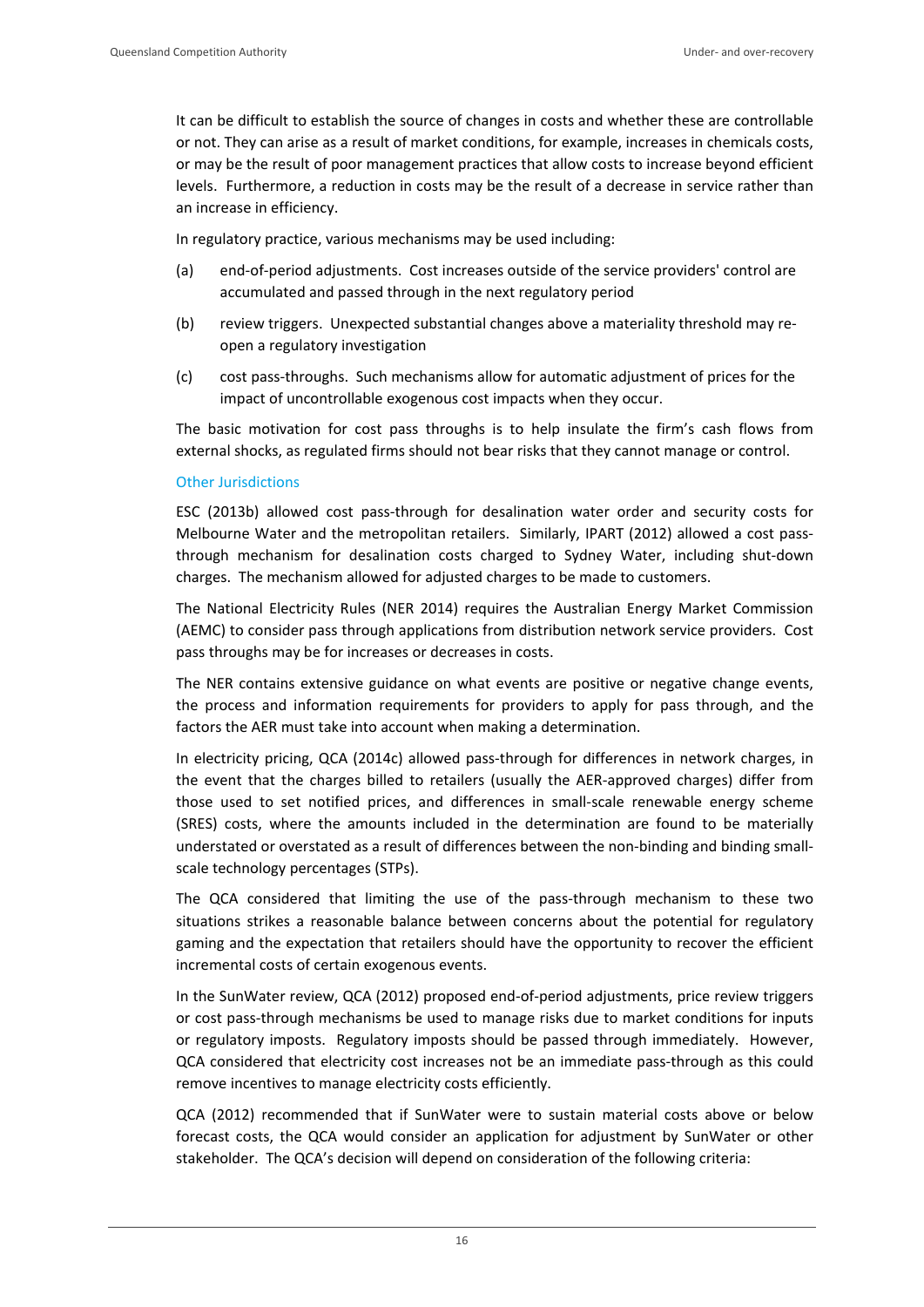- (a) whether the impact of the change in costs on SunWater or the customer is material
- (b) whether the change in costs could have been anticipated and, thus, managed or avoided by SunWater
- (c) the extent to which allowing the recovery of unanticipated costs would reduce incentives to pursue efficiencies.

#### QCA analysis

The key issue is whether such adjustments result in price increases that exceed CPI‐X, and whether these can be justified as legitimate uncontrollable risks or whether they result from poor management.

Cost pass‐through arrangements can have unintended and undesirable impacts on incentives. For example, if the regulatory regime permits one category of costs to be automatically passed through, there may be a bias towards that expenditure at the expense of a more efficient substitute. In general, the pass-through process should allow only the efficient component of changes in costs to be passed through  $-$  that is, the component of cost that could not be managed or avoided by the service provider.

In previous reviews, QCA has indicated that immediate cost pass-through (both positive and negative) would be considered for changes in:

- (a) taxation
- (b) regulatory compliance requirements
- (c) law or pursuant to law
- (d) government policy, provided it was a major change.

The Regulatory Framework Position Paper (QCA 2014a) noted that in addition to these costs, bulk water costs, which make up over 50% of the entities operating costs for water should also be accepted as a cost pass-through. Market-driven changes in the WACC (for example, significant changes in the risk‐free rate or debt margins) are unavoidable and may result in price increases exceeding CPI‐X.

In other jurisdictions, and in electricity pricing by the QCA, cost pass-throughs are allowed for certain limited identified circumstances. The QCA proposes that they be limited to the circumstances listed above.

As the retailers set prices annually, and these are locked in, cost pass-throughs will not be reflected in prices within the pricing period. Rather, they will be accounted on an NPV neutral basis for a period of up to 10 years. Where the cost impact is substantial, a longer period of up to 10 years may be suitable to ensure price increases are appropriately smoothed. Review trigger arrangements are built into the annual performance monitoring framework.

Where a retailer has breached CPI-X to recover unforeseen and unexpected changes in costs, it will be required to provide detailed information to QCA regarding these over-recoveries and potential cost pass‐throughs (in terms of the MAR).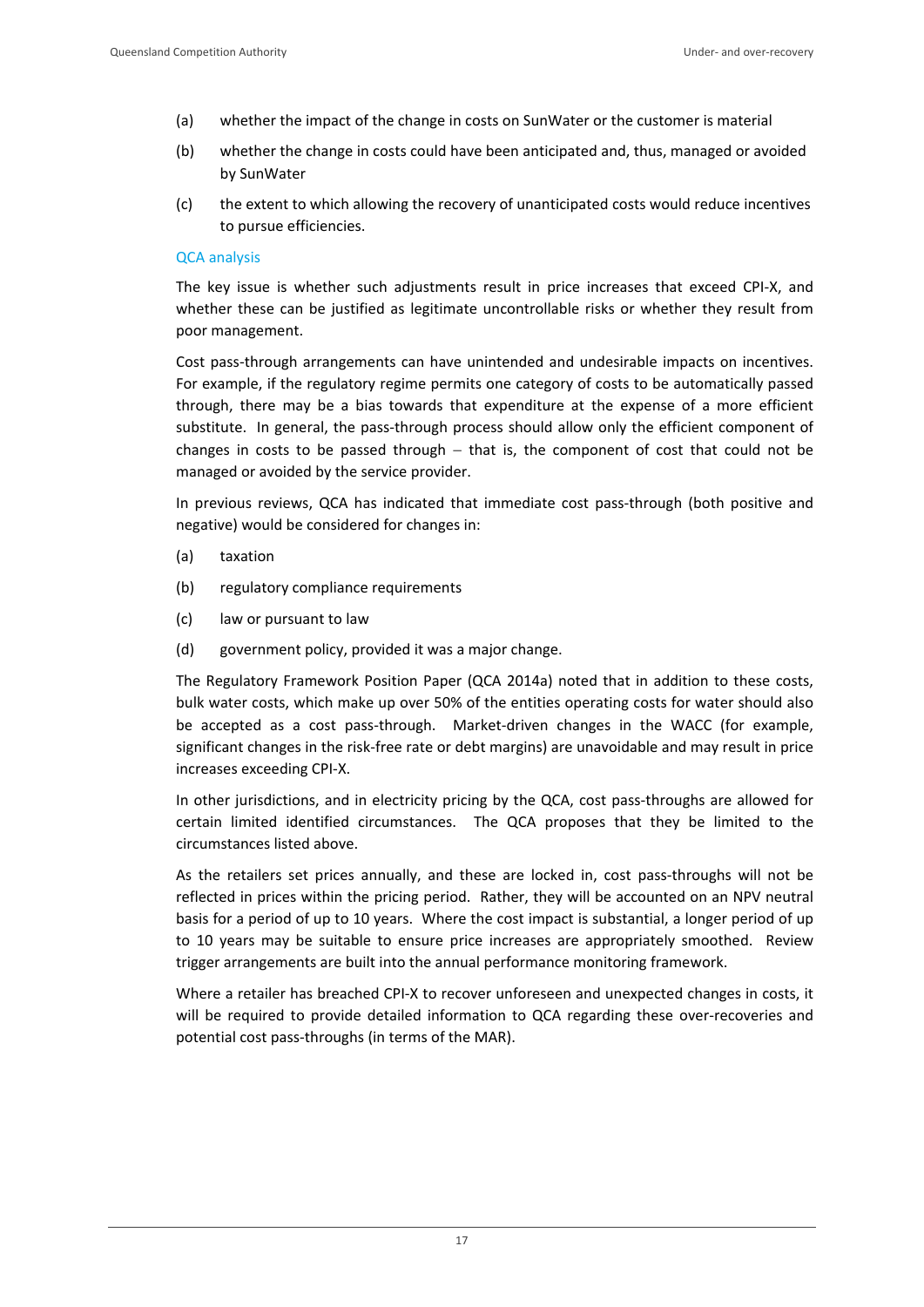# Draft Recommendation

**3.5 Under‐recovered uncontrollable costs be recovered on a NPV‐neutral basis over a period of up to 10 years from 1 July 2015.** 

# 3.5 Outperformance

A key feature of incentive regulation involves offering the regulated organisation an incentive to out-perform the X factor, as doing so will enable it to increase profitability. However, the incentive to out-perform is likely to be undermined if the organisation believes its outperformance will be immediately returned to customers.

The Regulatory Framework Position Paper (QCA 2014a) states that where entities demonstrate that price increases are in line with CPI‐X but costs increased by less than CPI‐X due to efficiency initiatives, these gains may be retained by the entities for up to three years before being passed through to customers. The retention of such gains would not be truncated in the event of a triggered or scheduled cost of service review.

#### QCA analysis

As proposed in the Regulatory Framework Position Paper (QCA 2014a), it is recommended that the benefit of outperformance be retained by the retailers for three years before prices need be adjusted to pass the benefit through to customers. This benefit is a permanent saving to the retailer over the three‐year period through the higher rate of return achieved. However, after three years, the benefit should be returned to customers either through a one‐off price adjustment, or by a series of suitable price adjustments through time.

Water retailers that are complying with the CPI-X framework, and therefore not providing annual cost information, may lack incentive to reveal to QCA undetected over‐recoveries or outperformance. Furthermore, without adequate cost information, QCA will have a limited ability to detect these over‐recoveries or outperformance.

QCA considers that this is a manageable risk to the extent that it is able to track these forms of over-recovery through the use of publicly available information regarding operating costs, net profit, dividend payments, debt repayments, etc., or from other information sources such as through customer engagement, to establish whether undetected over‐recovery is occurring. Reasonable expectations of a material undetected over-recovery can be expected to result in a request for detailed information or a subsequent full cost of service review.

# Draft Recommendation

**3.6 That the benefits of outperformance, adequately documented by retailers and approved by QCA, be retained by retailers for a period of three years, and then returned to customers.**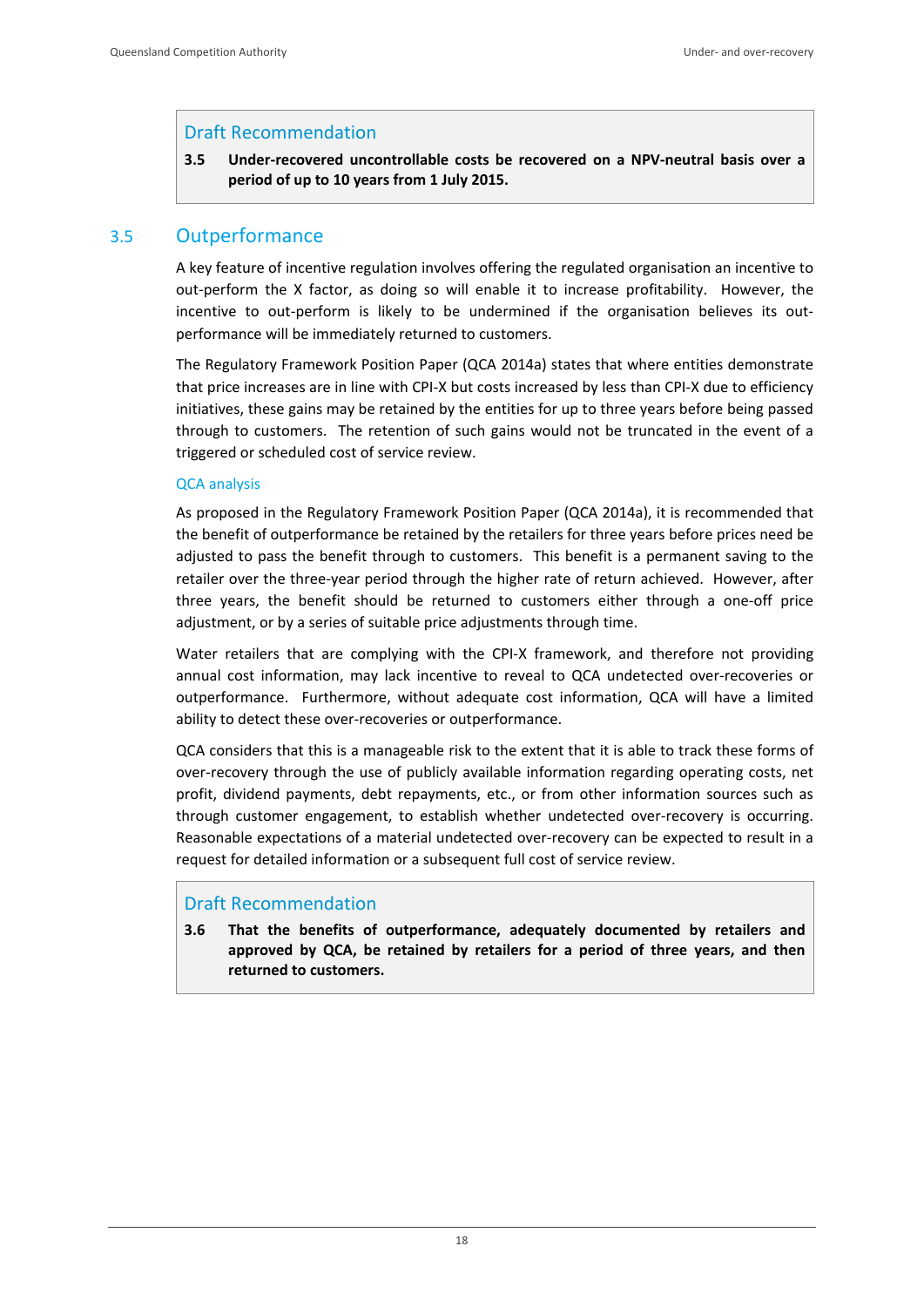# 4 INFORMATION REQUIREMENTS

# 4.1 Introduction

To implement the QCA's recommended regulatory framework it has been proposed (see Regulatory Framework Position Paper, QCA 2014a) that the level of information provided by entities will increase according to whether prices exceed CPI‐X:

*Entities will be required to submit an annual information return identifying increases in prices (as well as changes in other non‐financial measures).* 

*If prices (or the components of prices) exceed CPI‐X, further information will be required depending on the reason for the difference.*

Where prices or revenues have increased by more than CPI-X and cannot be justified on the basis *of cost pass‐throughs (see above), the QCA will require entities to provide broad data to estimate the MAR.*

This approach is designed to minimise the cost of regulation. Essentially, it is recommended that the information sought and provided to the QCA reflects that necessary to ascertain whether market power is being exercised.

# Information templates

In its Regulatory Framework Position Paper the QCA (2014a) indicated that it would work with the water retailers to prepare a more detailed information template by 31 May 2014. Such templates were previously requested by the water retailers and developed for price monitoring from 2010‐15.

However, recent experience and discussions with water retailers indicate that detailed templates are now not of assistance, as entities are pursuing different approaches for financial reporting information. Requiring a particular format to be applied uniformly by all water retailers specifically for regulatory purposes alone would impose unnecessary costs particularly when, after four previous reviews water retailers are now familiar with the nature and detail of information required for regulatory purposes.

Instead outlined below are indicative lists of the nature of the information required to be submitted.

# 4.2 Overview of information requirements

Four scenarios requiring increasing levels of information for the purposes of price monitoring from entities are identifiable. These are as outlined below. A final scenario occurs where a full cost review including prudency and efficiency of proposed expenditure is considered necessary.

Water retailers must therefore self‐assess that the appropriate level of information is submitted in support of their pricing decisions. Should the appropriate level of information not be provided by the due date for submissions, QCA will issue a public request for further information.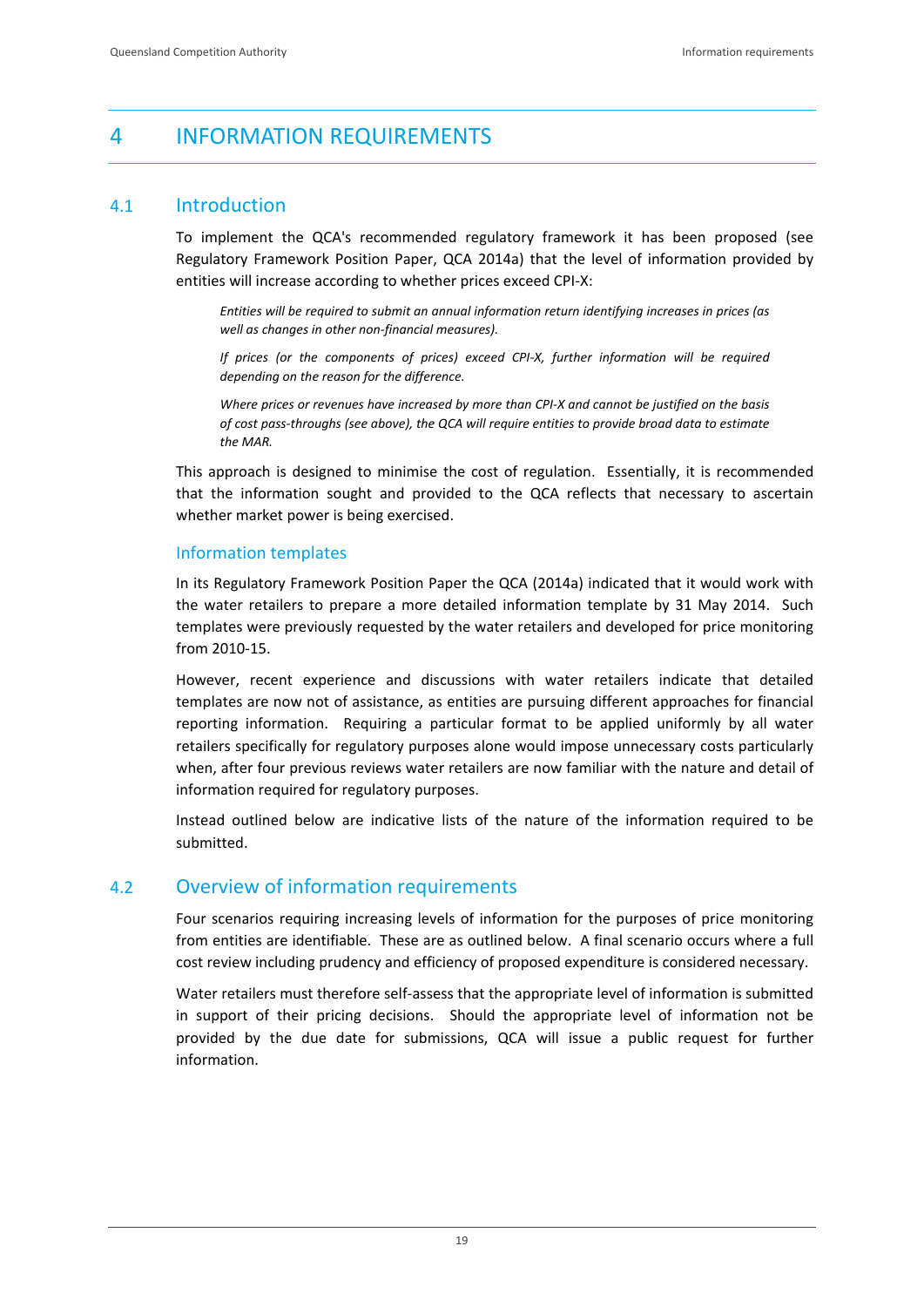| Level        | If, in the retailer's self-<br>assessment:                                                    | <b>Retailers submit:</b>                                                                                                              | The QCA then:                                                                                                                                                                               |
|--------------|-----------------------------------------------------------------------------------------------|---------------------------------------------------------------------------------------------------------------------------------------|---------------------------------------------------------------------------------------------------------------------------------------------------------------------------------------------|
| $\mathbf{1}$ | Changes in prices and<br>components of prices are<br>$\langle$ = CPI-X                        | Prices and tariff schedules,<br>details relevant to customer<br>engagement and strategic<br>investment, service quality<br>indicators | Compares price and price<br>component changes to CPI-X.<br>Reviews and assesses non-<br>price criteria.                                                                                     |
| 2            | Changes in some<br>components of prices > CPI-<br>X but average prices remain<br>$<$ /= CPI-X | In addition to above, revenue<br>data for water and sewerage,<br>residential and non-residential                                      | Derive average prices and<br>compare to CPI-X                                                                                                                                               |
| 3            | Changes in prices exceed<br>CPI-X due to increases in a<br>limited number of cost<br>items    | Details of reasons (including<br>relevant costs) for the increase<br>and the MAR equivalent                                           | Reviews additional cost<br>information and assesses<br>whether price increases are<br>consistent with cost<br>increases.<br>QCA compares submitted<br>MAR details to its 'reference<br>MAR' |
| 4            | Changes in prices exceed<br>CPI-X due to increases in a<br>wide range of costs                | Details of reasons (including<br>relevant costs) for the increase<br>and the MAR equivalent                                           | Reviews additional cost<br>information and assesses<br>whether price increases are<br>consistent with cost<br>increases.<br>QCA compares submitted<br>MAR details to its 'reference<br>MAR' |

|  | Table 4 Information requirements and assessment process |  |  |
|--|---------------------------------------------------------|--|--|
|  |                                                         |  |  |

Further information may also be requested by the QCA if considered necessary to its assessment.

Water retailers should be able to establish whether they need to provide further information before any such request is received from the QCA. The RFI will depend on the nature of the identified issues.

A full cost review, including a review of demand forecasts, the prudency and efficiency of opex and capex would be triggered if there is a concern that market power is being exercised (see potential circumstances to trigger a review in Table 9, Regulatory Framework Position Paper, QCA 2014a).

As noted in the Regulatory Framework Position Paper (QCA 2014a), where details of service quality indicate changes, breaches of standards set by technical regulators will be referred to the relevant regulator.

Also, where service quality standards are significantly higher than the minimum set by a regulator or changed evidence that the difference is supported by customers will be required when considering whether to trigger a more complete review.

# 4.3 Level 1

Level 1 provides the base-line information that each water retailer will be required to submit each year. It includes details of prices and price increases, as well as non-price information regarding customer engagement, strategic planning, service quality, and pricing principles.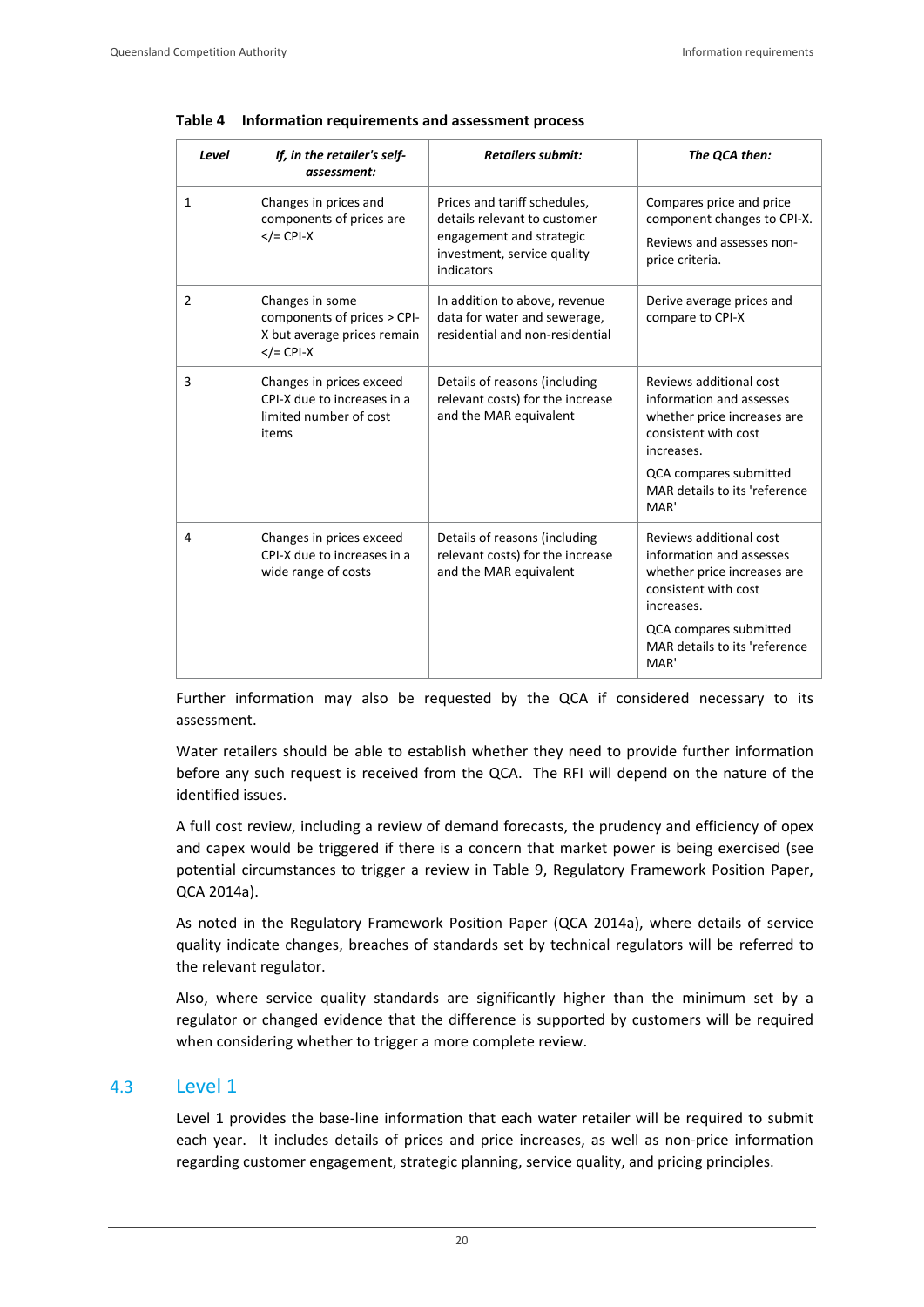The QCA will use this information to assess whether prices for different services or components of prices (for example fixed charges and variable charges) for water and sewerage services have breached CPI-X, Compliance with and changes to other non-financial matters will also be assessed.

## 4.3.1 Prices

Under the Ministers' Direction, the regulatory framework is to allow for the management of potential price shocks for customers, including price paths where appropriate, changes in tariff structures and pricing policies, and the treatment of subsidies.

#### QCA analysis

In annual performance monitoring, the QCA's proposed first step is to assess changes in prices (and price components) for water and sewerage against CPI‐X. A simple comparison of the separate tariff components may be all that is required if there are no tariff structure changes and limited changes in sales volumes.

#### Information requirements

Level 1 price information requirements necessary to perform the above analysis are set below.

#### **Table 5 Water prices**

| <i><u><b>Indicator</b></u></i>                                                                           | <b>Information Requirements</b>                                                                                                                                   |
|----------------------------------------------------------------------------------------------------------|-------------------------------------------------------------------------------------------------------------------------------------------------------------------|
| Bulk water charges                                                                                       | Bulk water charges per KL                                                                                                                                         |
| Tariff schedules                                                                                         | Full tariff schedules for the relevant and previous years, including charges<br>differentiated by regions, residential and non-residential, water and<br>sewerage |
| Residential bill 200kL and any<br>other volume considered<br>relevant by the water retailer<br>(by area) | Charges by tariff group/area/ council etc.                                                                                                                        |

#### **Table 6 Sewerage prices**

| Indicator                  | <b>Information Requirements</b>                                                                                |
|----------------------------|----------------------------------------------------------------------------------------------------------------|
| Tariff schedules           | Full Tariff schedules for the relevant and previous years, including trade<br>waste charges, discharge factors |
| Residential bill (by area) | Charges by tariff group/area/ council etc.                                                                     |

## 4.3.2 Customer engagement practices

The Regulatory Framework Position Paper (2014a) sets out the criteria for best practice customer engagement against which water retailers' customer engagement activities will be assessed.

In summary, customer engagement should be:

- (a) representative of customer views and responsive to different customer needs
- (b) relevant, with different forms of engagement employed for different purposes
- (c) evidence based ‐ information should be collected through market research, focus groups, customer surveys and willingness to pay (WTP) studies (where cost effective)
- (d) open and transparent ‐ the process should be objective and open to challenge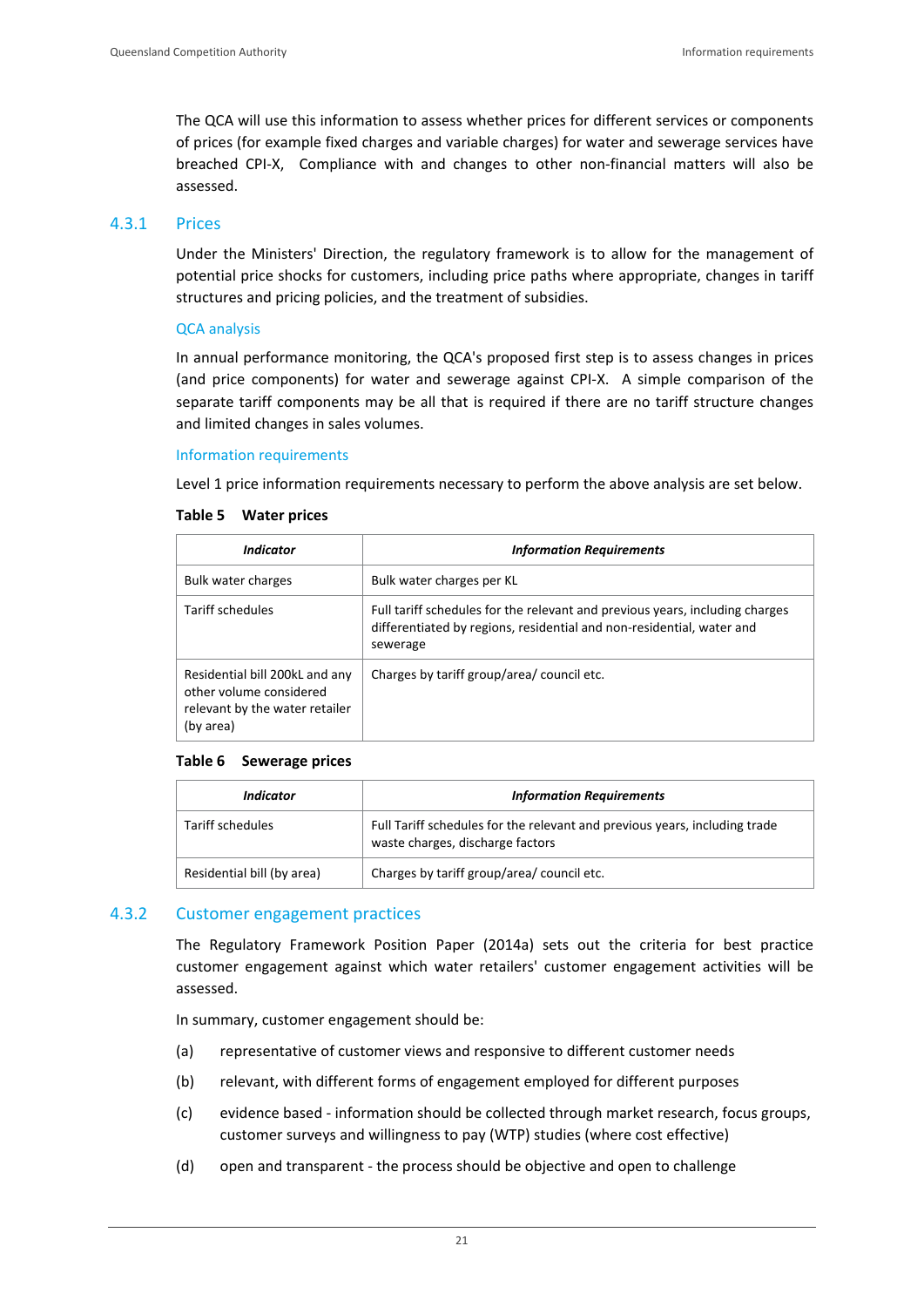- (e) timely ‐ the process needs to be continuous, and occur within timeframes necessary to assist decision‐making
- (f) collaborative ‐ enabling customers to define their expectations on service quality and price to the entity, and allows entities to provide relevant information to customers
- (g) cost‐effective ‐ the costs of engagement mechanisms and programs should be considered against their perceived benefits.

The water retailers are required to develop a customer engagement strategy, and by September 2015 provide an initial statement to the QCA of how the strategy complies with the above requirements. Further, as a minimum retailers should:

- (a) provide information to customers through multi‐media options
- (b) maintain a customer consultation committee or similar
- (c) maintain and update a Customer Charter.

#### Other jurisdictions

Ofwat (2011) considered that if a company's proposals would have a significant impact on bills or service levels, the onus will be on that company to demonstrate that it has engaged its customers and stakeholders effectively and that its plans are acceptable. The burden of evidence and need for robust assurance will be considerably higher in these cases.

Ofwat places weight on the need for assurance of customer buy‐in when considering whether to accept the company's proposal. Even so, customers' views alone will not be the only determinant. Every company will need to show that it is complying with its legal obligations and is operating efficiently. Ofwat also considers impacts on particular types of customer, including future customers.

#### QCA analysis

In addition to reviewing the initial statement for compliance with the above criteria, the QCA seek to assess how the water retailer has responded to customer concerns. This is likely to vary from review to review and entity to entity. The extent of detail would vary depending on the materiality of changes proposed by the water retailer.

Where there are significant changes that impact customer service or bills, the onus is on the water retailer to provide sufficient evidence that it has engaged with customers. Where changes in tariff structure and service quality are proposed an entity will need to demonstrate that these changes have the support of customers (or if not why such support is not required).

The QCA proposes to apply a rating or score of 'good' performance (meets or exceeds compliance with stated principles) or 'poor' performance (not consistent with principles).

While performance in customer engagement will not on its own trigger a review, it may be a contributory factor in such decisions.

#### Information requirements

Information required for the QCA to complete the above assessment is detailed below.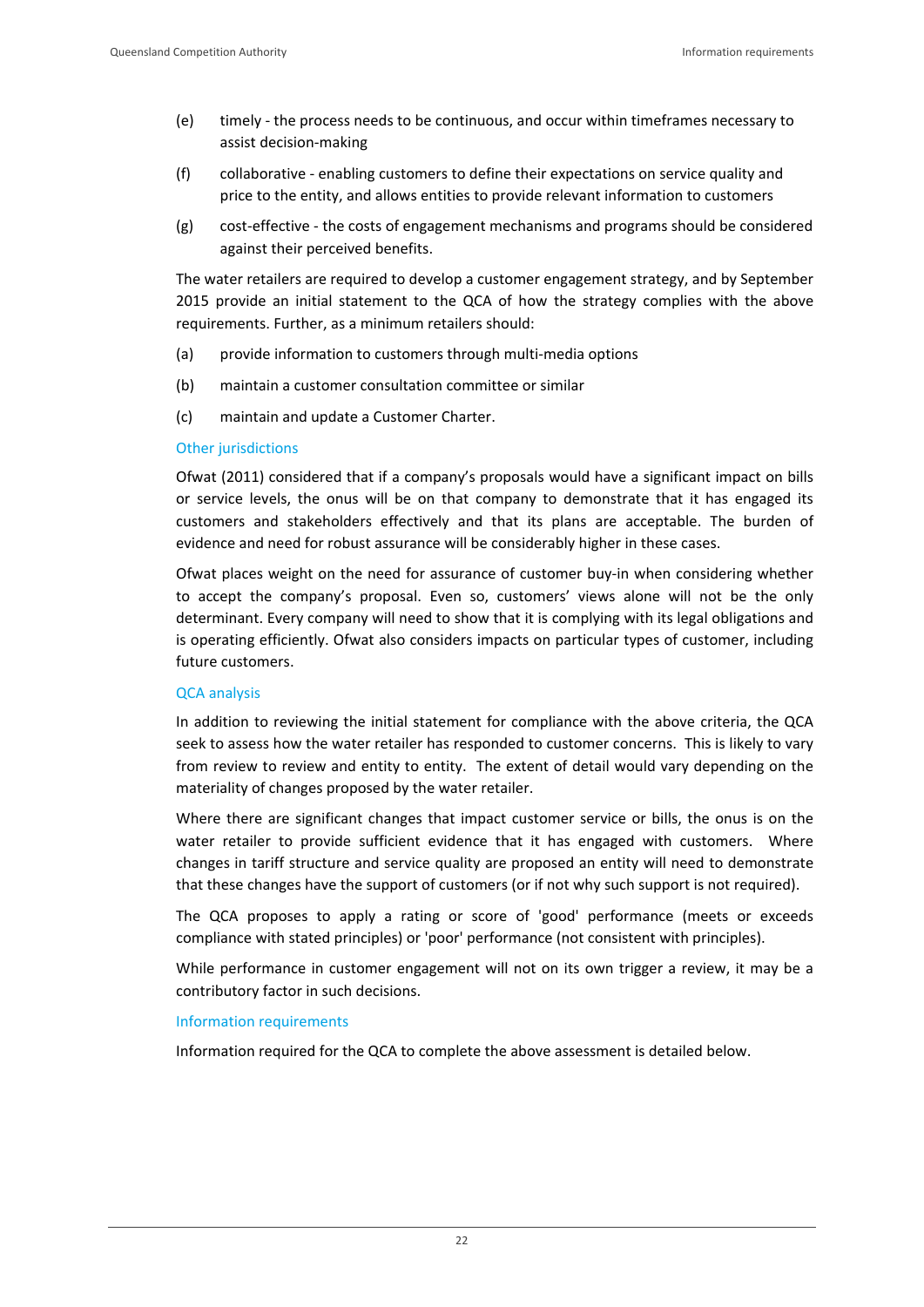| <b>Indicators</b>                         | <b>Information Requirements</b>                                                                                    |
|-------------------------------------------|--------------------------------------------------------------------------------------------------------------------|
| <b>Customer Engagement Strategy</b>       | Initial statement of customer engagement strategy or policy to<br>be submitted by water retailer in September 2015 |
| Direct Consultation - information         | Newsletters and media releases relevant to customers                                                               |
| provision                                 | Details of customer forums and other activities (if any)                                                           |
| <b>Customer Consultation Committee or</b> | Committee description - membership, meeting frequency                                                              |
| similar                                   | Issues nominated by customers (examples of meeting minutes<br>and submissions), responses to issues raised.        |
| Customer surveys and studies if any       | Purpose and objectives                                                                                             |
|                                           | Process and methodology, eg sampling approach                                                                      |
|                                           | Relevant findings and policy implications                                                                          |
| <b>Customer Charter</b>                   | <b>Customer Charter</b>                                                                                            |
|                                           | Customer feedback on the charter, if any                                                                           |
| <b>Customer Service Standards</b>         | <b>CSS Document</b>                                                                                                |
|                                           | Customer feedback, if any                                                                                          |

#### **Table 7 Information Return ‐ Customer Engagement Indicators**

#### 4.3.3 Strategic approach to long-term investment

As part of the recommended light‐handed framework, water retailers are required to demonstrate that they have followed appropriate procedures in planning and co-ordinating capital investment decisions.

The water retailers are required to demonstrate that:

- (a) there is a Netserv Plan in place with the requisite Board approval and Ministerial endorsement, together with any updates
- (b) annual capital works plans or annual performance plans are consistent with the Netserv Plan (or that any variations have the appropriate approvals)
- (c) relevant asset management standard are being applied, and evidence of compliance with that standard
- (d) project evaluation practices are appropriate and include options and risk analyses.

#### Other jurisdictions

<u> Andrew Maria (1989)</u>

Ofwat (2010) in its review of water and sewerage charges for water and sewerage companies in England and Wales for the period 2010‐15, conducted an asset management assessment of each company's final business plan to assess the technical and managerial processes applied in developing capital maintenance business plan submissions.

Ofwat scores, by sub-service<sup>6</sup>, each of the components from 0 (lowest) to 5 (highest) against an 'aspirational statement' which defines "the upper limit of expectations for a frontier company in the 2009 price review". A score of 4 out of 5 represents a fully justified plan.

 $6$  Sub-service areas are: (1) water infrastructure; (2) water non-infrastructure; (3) sewerage infrastructure; and (4) sewerage non‐infrastructure.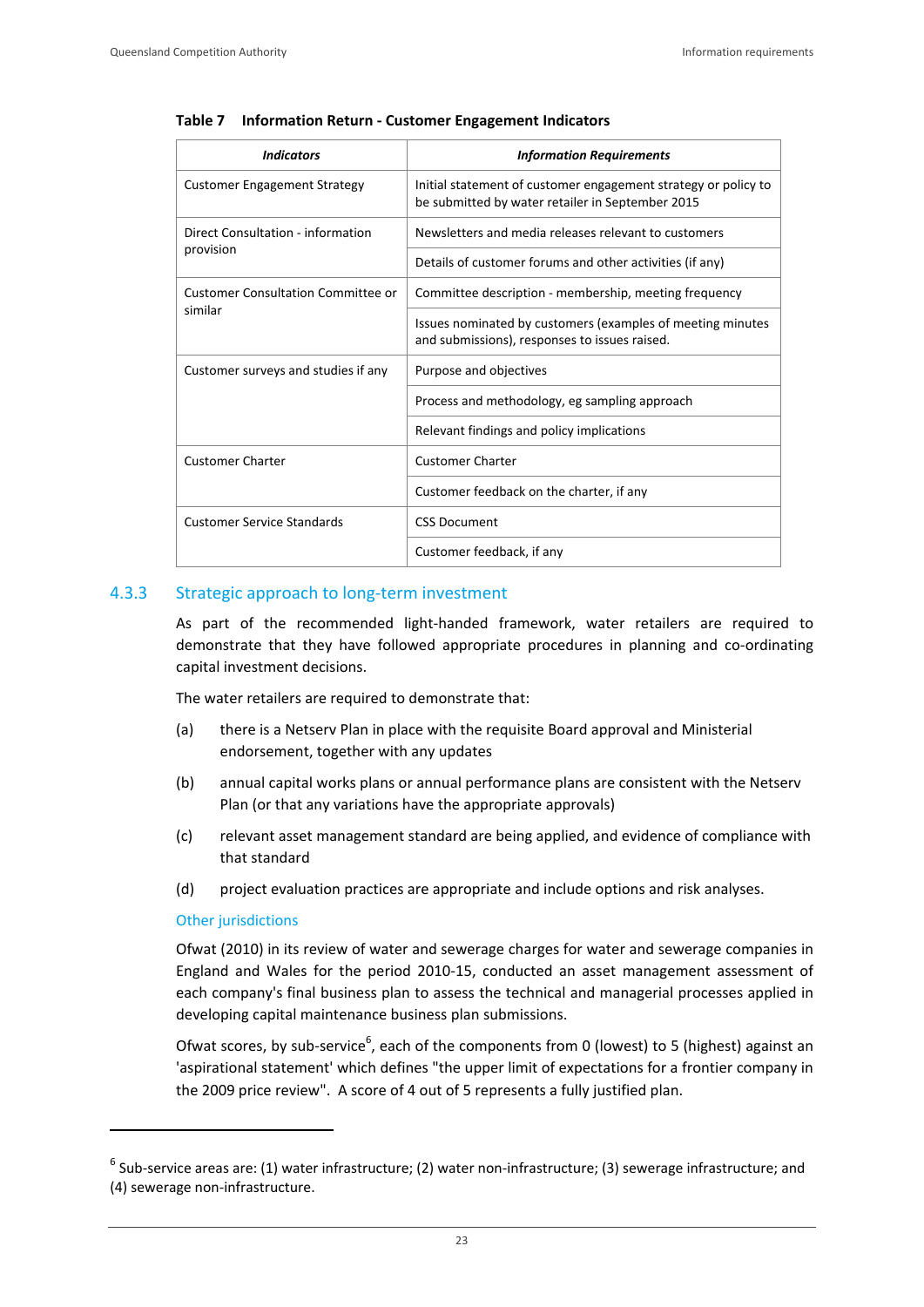#### QCA analysis

Assessment largely relates to reviewing evidence of planning activities and compliance.

Provision of Netserv Plans Part A and evidence of approval by the Board/Council and endorsement by the relevant Minister demonstrates to the QCA that a strategic approach to long term planning has been undertaken. The QCA may request information from Part B of the Netserv Plan if required.

Annual capital works plans are required to be prepared by QUU and Unitywater under section 100B of the South‐East Queensland Water (Distribution and Retail Restructuring) Act 2009. The councils have similar capex planning requirements in the Local Government Act 2009.

It is envisaged that the annual capital works plan (or annual performance plan) developed by each entity will serve as the initial reference for annual monitoring of capital investments.

The QCA does not propose to further monitor co-ordination with other planning instruments (other than the Water Netserv Plan) unless prices and/or costs are considered to have exceeded CPI‐X after allowing for relevant adjustments.

In relation to asset management standards, the QCA will review the statement of practices and evidence of compliance and review progress in improvements towards good industry practice.

The water retailers' approach to project evaluation will be assessed to ensure that for material capital expenditure, a process has been undertaken that incorporates:

- (a) cost-benefit analysis or cost-effectiveness analysis of various options, including noninfrastructure alternatives and reviewing non‐quantifiable costs and benefits
- (b) risk assessments including costs of risk mitigation measures.

The QCA's assessment of planning instruments will identify any material shortcomings. While performance in investment planning and co-ordination will not on its own trigger a review, it may be a contributory factor in such decisions.

Information requirements

In order for the QCA to assess planning processes, retailers should submit the information outlined below.

| Indicator                                                                | <b>Information requirement</b>                                                                                                                                                                  |
|--------------------------------------------------------------------------|-------------------------------------------------------------------------------------------------------------------------------------------------------------------------------------------------|
| Adopted Water Netsery Plan - strategic approach to<br>long-term planning | Submit Water Netsery Plan as at 1 October 2014 and<br>any subsequent updates. The QCA may request Part<br>B Netsery Plans or relevant extracts if it considers<br>more information is necessary |
| Co-ordination with other plans                                           | Water Netsery Plan as above. Submit annual capital<br>works programs (QUU and Unitywater) or annual<br>performance plans (councils)                                                             |
| Asset management standards                                               | Statement of asset management standard(s) being<br>implemented. Steps to address areas of<br>improvement                                                                                        |
| Project evaluation and options analysis                                  | Statement of processes applied for project<br>evaluation and options analysis. Examples of options<br>analyses for significant capex projects.                                                  |

#### **Table 8 Long term investment information requirements**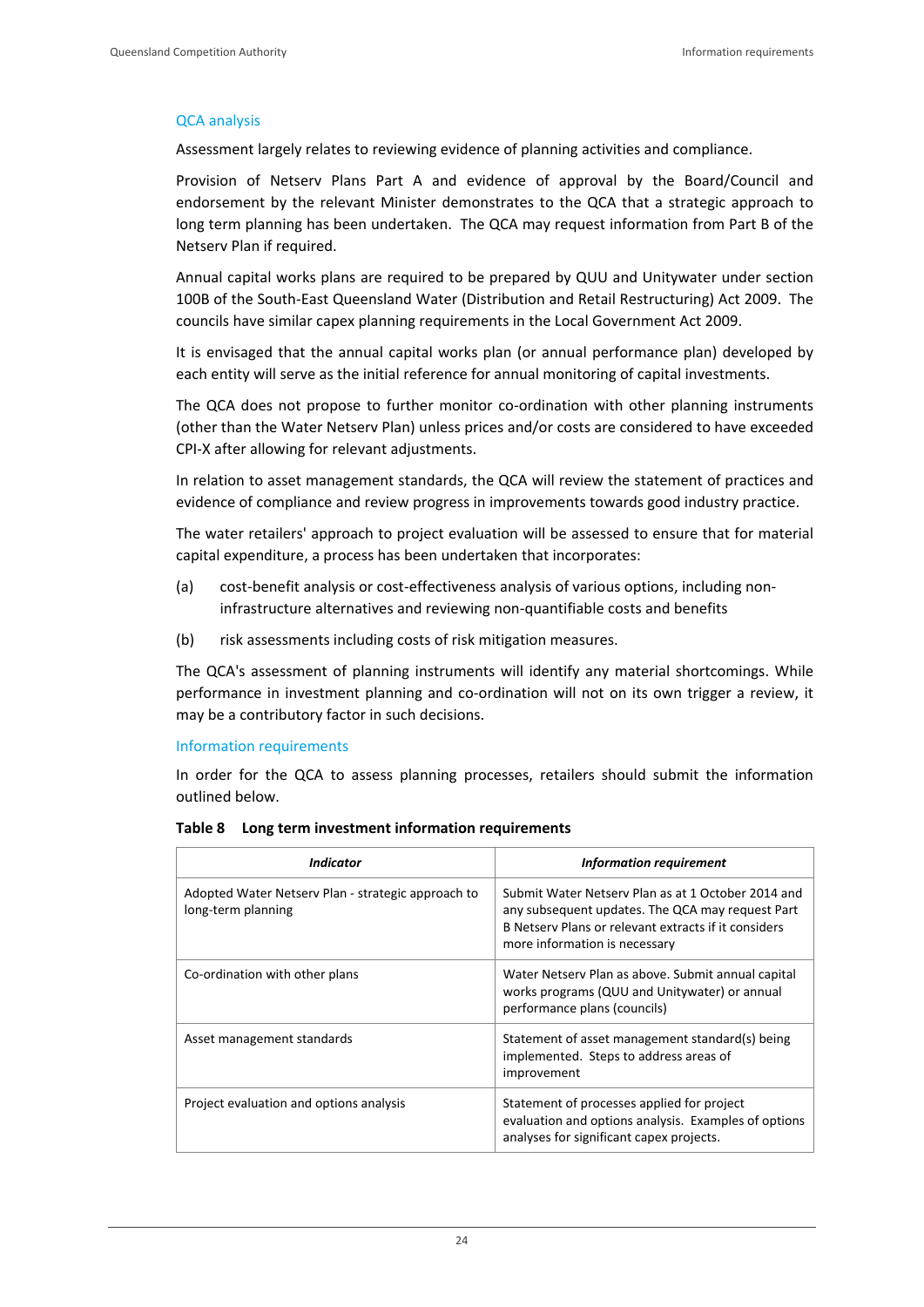# 4.3.4 Service quality

The QCA has established a range of service quality indicators to enable assessment of whether market power is being exercised through reductions in quality of service.

The indicators are categorised according to baseline and performance indicators, the latter being those of relevance to assessment of market power.

Approaches for assessment of service standards are:

- (a) simple comparative analysis of performance in the KPIs:
	- (i) against previous years for the service provider
	- (ii) against other utilities
	- (iii) against pre‐set or target standards (e.g. CSS)
- (b) comparative analysis of composite indicators assessing the entities' overall performance ‐ which may be derived from a subset of at least two KPIs:
	- (i) against previous years for the service provider
	- (ii) against other utilities, whether in their peer group or all groups
- (c) use of scoring techniques to categorise performance into levels, e.g. good, average or poor, for individual KPIs.
- (d) analysis of performance using parametric and non‐parametric approaches, such as Total Factor Productivity (TFP) and Data Envelopment Analysis (DEA), respectively.

#### Other jurisdictions

In Victoria, an annual Water Performance Report is published by the Essential Services Commission (ESC 2013a). The report presents Victorian service providers' achievement (or otherwise) of several KPIs. IPART (2013) annually reports on the performance of public water utilities, and uses comparative tables to provide information to the public.

Ofwat (2013) introduced a service incentive mechanism (SIM) in 2010 to measure customer service quality. It assigns a score out of 50 to a quantitative component (with 6 customer metrics - number of calls abandoned or engaged, unwanted phone contacts, written complaints and escalated complaints to the company and to the Consumer Council for Water). A score out of 50 is also applied to a qualitative component based on customer satisfaction surveys. Companies are rewarded (up to 0.5% of revenue) or penalised (up to 1% of revenue) according to whether they are above or below the average score.

In combination with composite indexes, Ofwat uses some descriptions to distinguish whether entities' achievements are in line with, or better or worse than expectation.

For simplicity Ofwat refers to this as the "traffic light" approach, as it presents utilities' performance in traffic light colours to indicate whether actual performance:

- (a) is in line with or better than expected (green)
- (b) not in line with expectation but performance has slipped only slightly (yellow)
- (c) is significantly below target or expectation (red).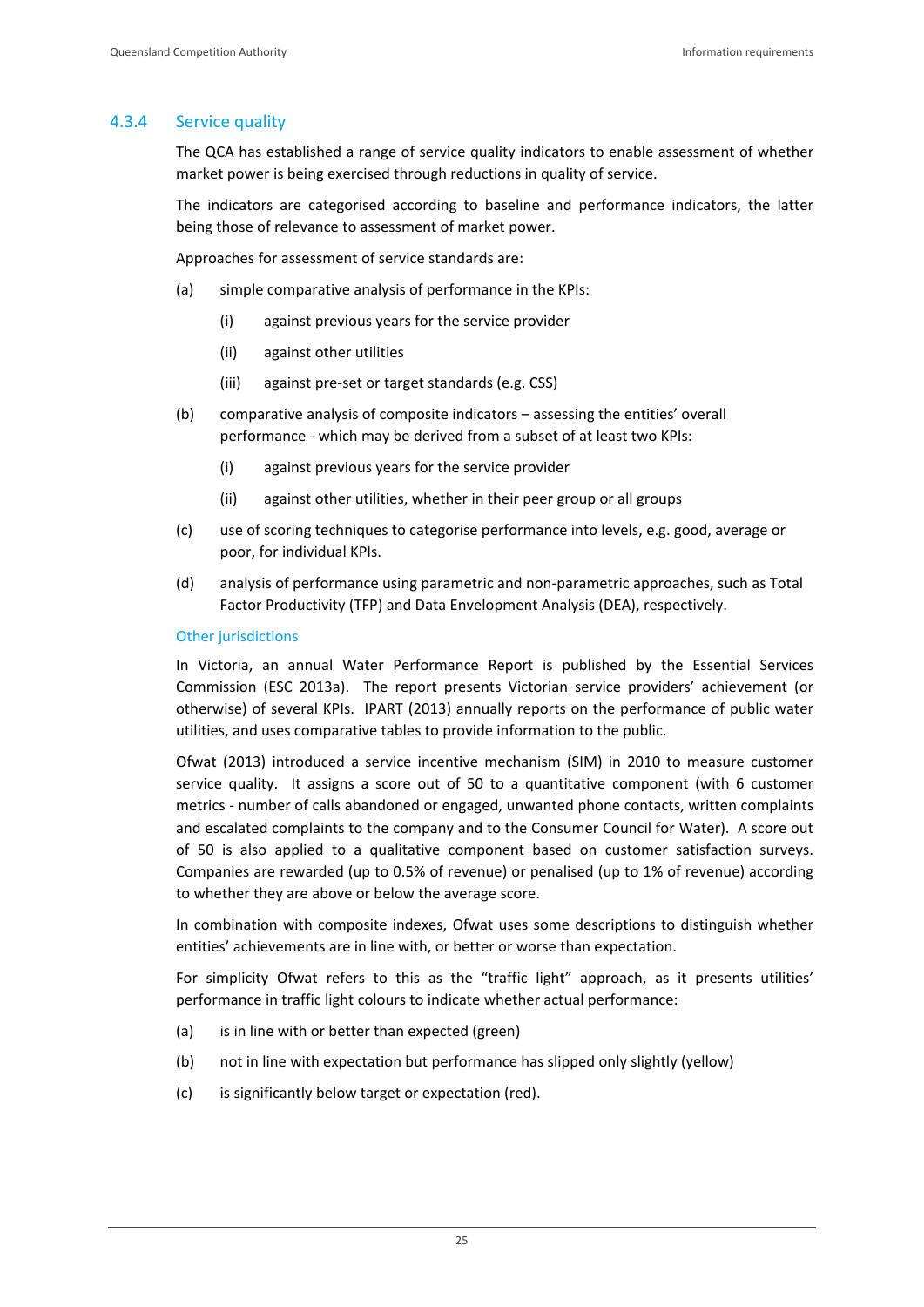# QCA analysis

Simple comparative analyses provide peer performance assessments and are easy to understand, but leave the interpretation to the reader. Individual measures may have particular relevance to particular customers.

Scoring techniques may be particularly useful in terms of evaluating whether market power is being exercised - for example, a score consistently below expectations may indicate excessive cost‐cutting.

However, such individual measures typically do not provide a summary of overall performance.

Composite indicators and scoring indexes can address performance against multiple criteria. However, the calculation of composite index requires that weights be placed on the individual KPIs. The weights chosen are often difficult to determine objectively, and hence, the composite index must be interpreted carefully.

The TFP approaches, including DEA and other techniques are sophisticated techniques that can provide a more objective analysis than the relatively subjective composite indicators or scoring techniques. However, they can be complex, potentially difficult for customers to understand, costly to apply and are data‐intensive. Nevertheless, such techniques may have merit and may be considered for application where sufficient information is available (over time).

The QCA initially proposes to analyse service quality through a combination of comparative analysis and scoring techniques involving:

- (a) a comparison of against customer service targets where relevant
- (b) a comparison against other SEQ retailers
- (c) a comparison against other jurisdictions, where provided in NPR
- (d) over time, compare trends in performance for the retailer.

It is recognised that performance in one or more indicators may vary from year to year due to external factors. Water retailers should provide any relevant explanations where such effects occur.

Against each performance indicator, the QCA will apply a score ‐ attributing performance to be good (surpassing targets, or demonstrating improving standards), average (meeting targets or maintaining standards) or poor (below targets or indicating declining standards). This approach is comparable to the 'traffic light' method used by Ofwat (2013).

Unless there are extenuating circumstances (for example flood impacts) or other explanations, an assessed poor overall performance may trigger a request for further information.

As service quality performance data is accumulated over a number of years, the QCA proposes to explore the use of more holistic approaches to performance measurement perhaps using such techniques as data envelopment analysis (DEA).

## Information requirements

The service quality indicators to be reported are as summarised in the Regulatory Framework Position Paper (QCA 2014a).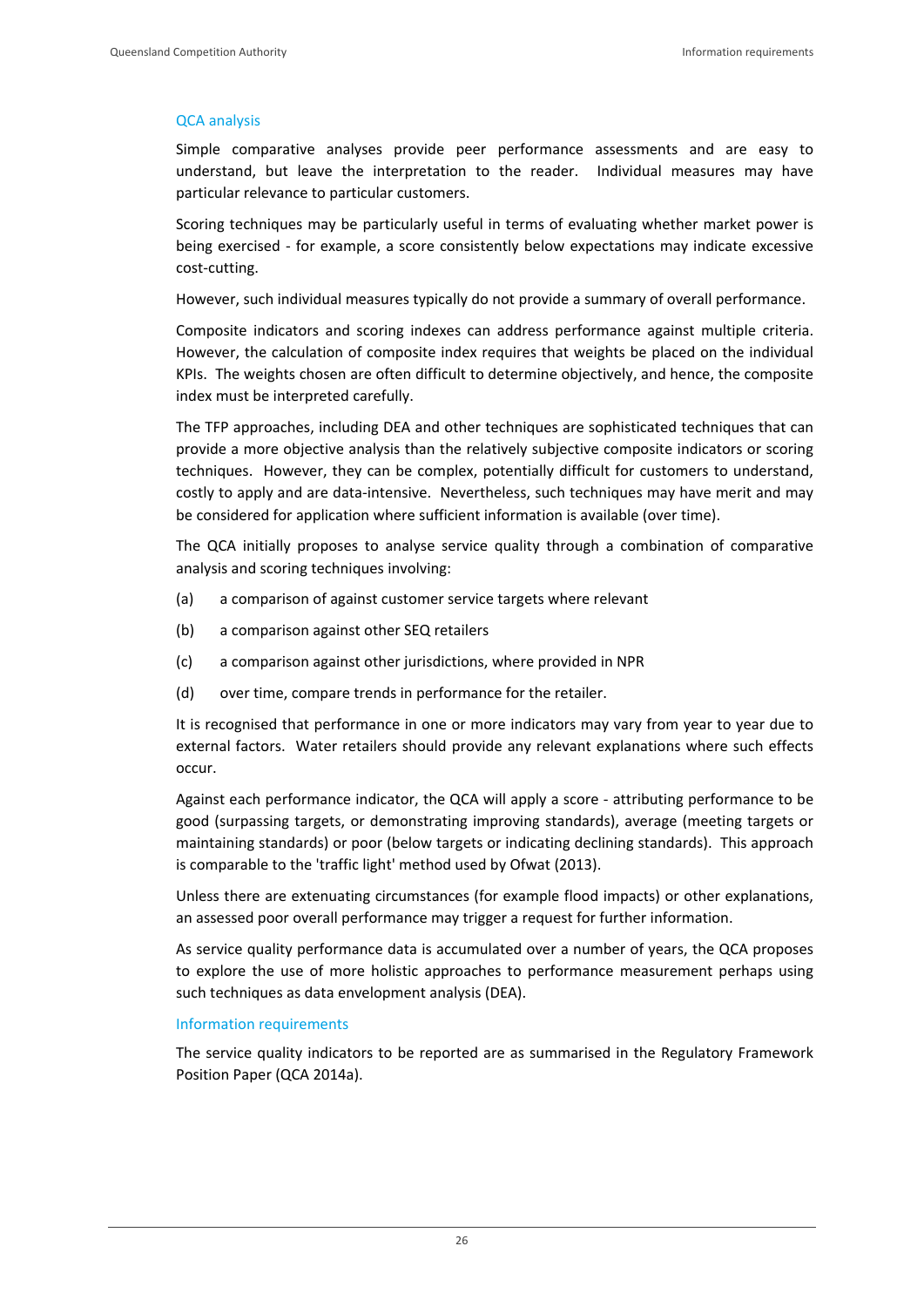The metrics for the indicators are proposed to be consistent with DEWS' proposed KPIs, and may be subject to revision before the first annual reporting process.<sup>7</sup>

# 4.3.5 Pricing principles

The QCA's Pricing Principles Position Paper (QCA 2014b) has set out principles for pricing of water and sewerage services, trade waste, recycled water and stormwater reuse, as required under the Ministers' Direction.

The QCA proposed to monitor performance against these pricing principles. Retailers will need to initially (in September 2015) establish that pricing principles are being applied, advise of any departures from the principles and provide reasons and supporting information for any departures.

#### Other jurisdictions

In most other jurisdictions, regulators assess service providers' proposed prices and tariff structures (ERA 2013, IPART 2012, ESC 2013b).

## QCA analysis

To assess water retailers' performance against pricing principles, the QCA will refer to the full tariff schedule submitted under Level 1 information requirements. The QCA will also review water retailers' calculation of LRMC.

The QCA will then seek to prioritise the actions required by water retailers to address the identified shortcomings.

While non-performance against the approved pricing principles will not on its own trigger a review, it may be a contributory factor in such decisions.

## Information requirements

<u> Andrew Maria (1989)</u>

Water retailers should include information to support their application of the QCA's pricing principles outlined in the Pricing Principles Position Paper (QCA 2014b). This includes:

- (a) relevant supporting details where tariff structures have changed, including
	- (i) analyses and studies used as a basis for the changes, including any assessments of demand responses, cost attribution, any material administration costs of changes, implications for cross‐subsidies
	- (ii) customer consultation processes and outcomes (see also customer engagement section of the information requirements)
	- (iii) anticipated implications if any for long term investment
- (b) basis for estimating LRMC for water and sewerage services (differentiated by residential and non‐residential where possible or appropriate).

Details should also be provided of any tariff differentiation or structural change that has been introduced over the previous year. For example:

- (a) inclining block tariffs ‐ basis for blocks and charges
- (b) nodal/ regional tariff differentials or moves to uniform tariffs (indicate area)

 $<sup>7</sup>$  The Water Supply Services Legislation Amendment Bill 2014, cl 71, proposes to amend the Water Supply Act</sup> to require water service providers to provide performance reports to the water supply regulator. The report must be about the KPIs stated in the "report requirement" given to the provider by the regulator.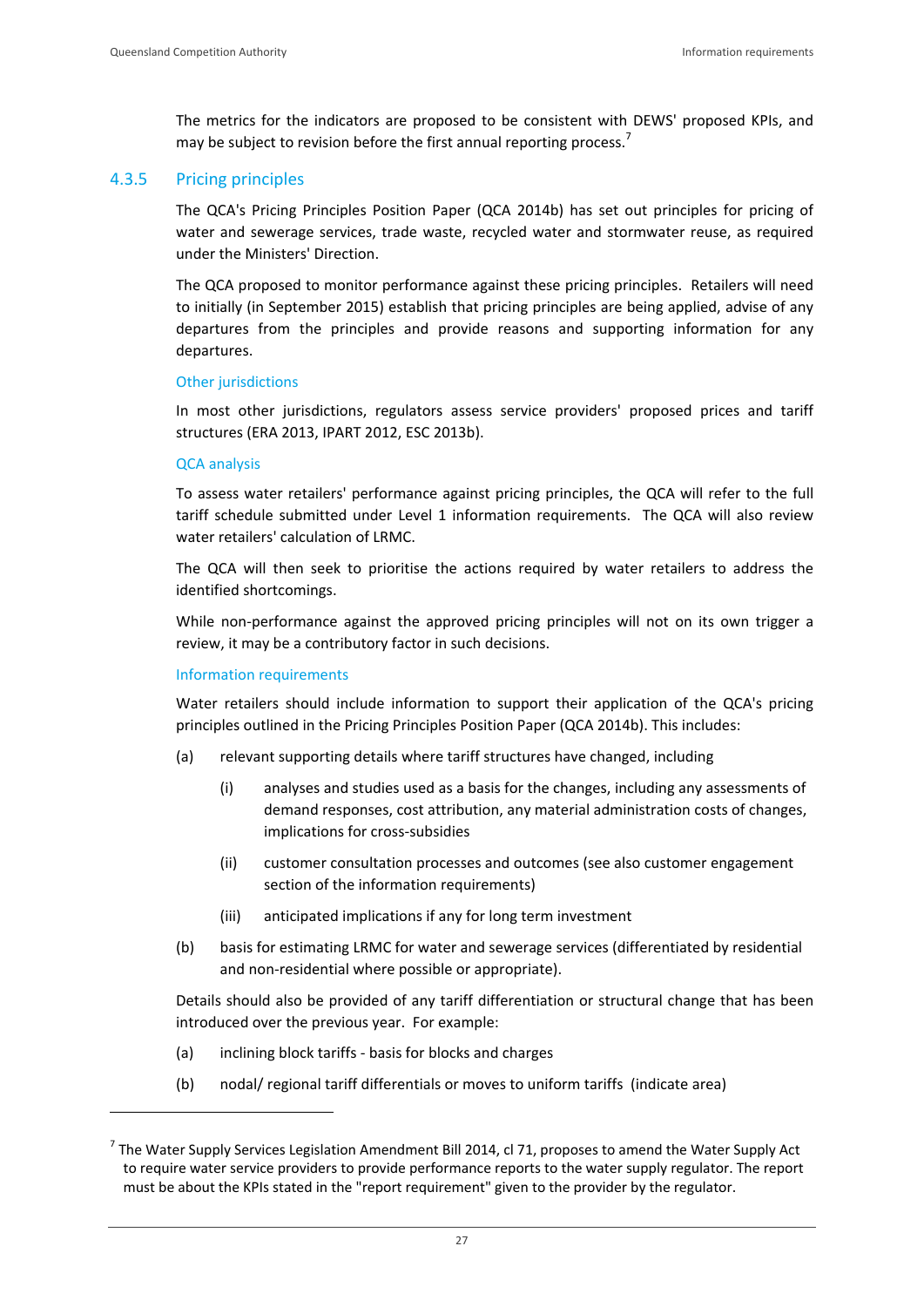(c) any other tariff differentiation (service quality, seasonal, peak period, etc)

# 4.4 Level 2

The Level 2 information requirement will only be required if increases in prices or components of prices exceed CPI‐X, that is, if the tariff structure has changed substantially.

Level 2 allows the retailer's average prices for water and sewerage services to be compared to CPI‐X.

# Other jurisdictions

ESCOSA's monitoring SA ports (2013b) provides a relevant example comparable to the QCA's Level 2 information requirements for prices.

ESCOSA collects and reports relevant throughput data (annual cargo volumes, vessel calls by port, and numbers of containerised goods). ESCOSA reports average prices for the separate services for the monitored and previous years, and determines the nominal % increase in average prices. Ports operators also provide any relevant information that would justify an average price increase above CPI.

# QCA analysis

For the Level 2 analysis, the QCA will identify average prices/revenues for water and sewerage for residential and non-residential customers and compare these to the previous year's average prices.

Where there have been tariff restructures, or changes to address cross-subsidies between user groups, this will provide a clearer comparison for identifying whether market power is being exercised by increasing unit revenues above CPI‐X.

However, there are potential errors if average revenue per kL or per connection in, for example, 2015‐16 is compared to the average revenues of 2014‐15. Fluctuations in demand can distort the average price comparisons from year to year. This can be avoided in this example by using the volumes in 2014‐15 to weight the average prices for both years, thus removing this distortion from the comparisons<sup>8</sup>. Alternatively comparisons against consistent usage may be employed.

## Information requirements

Level 2 information requirements are in addition to Level 1 information.

To determine average revenues, water retailers will be required to submit total revenues for water and sewerage services, residential and non-residential for the year being monitored as well as the prior year.

Relevant volume information (water sales volumes and number of connections) will be collected as part of the service quality baseline indicators.

Taken together, the QCA will be able to compile weighted average prices for water and sewerage, residential and non-residential. The information requirements are set out below.

<u> Andrew Maria (1989)</u>

 $8$  This approach is referred to as the Paasche index.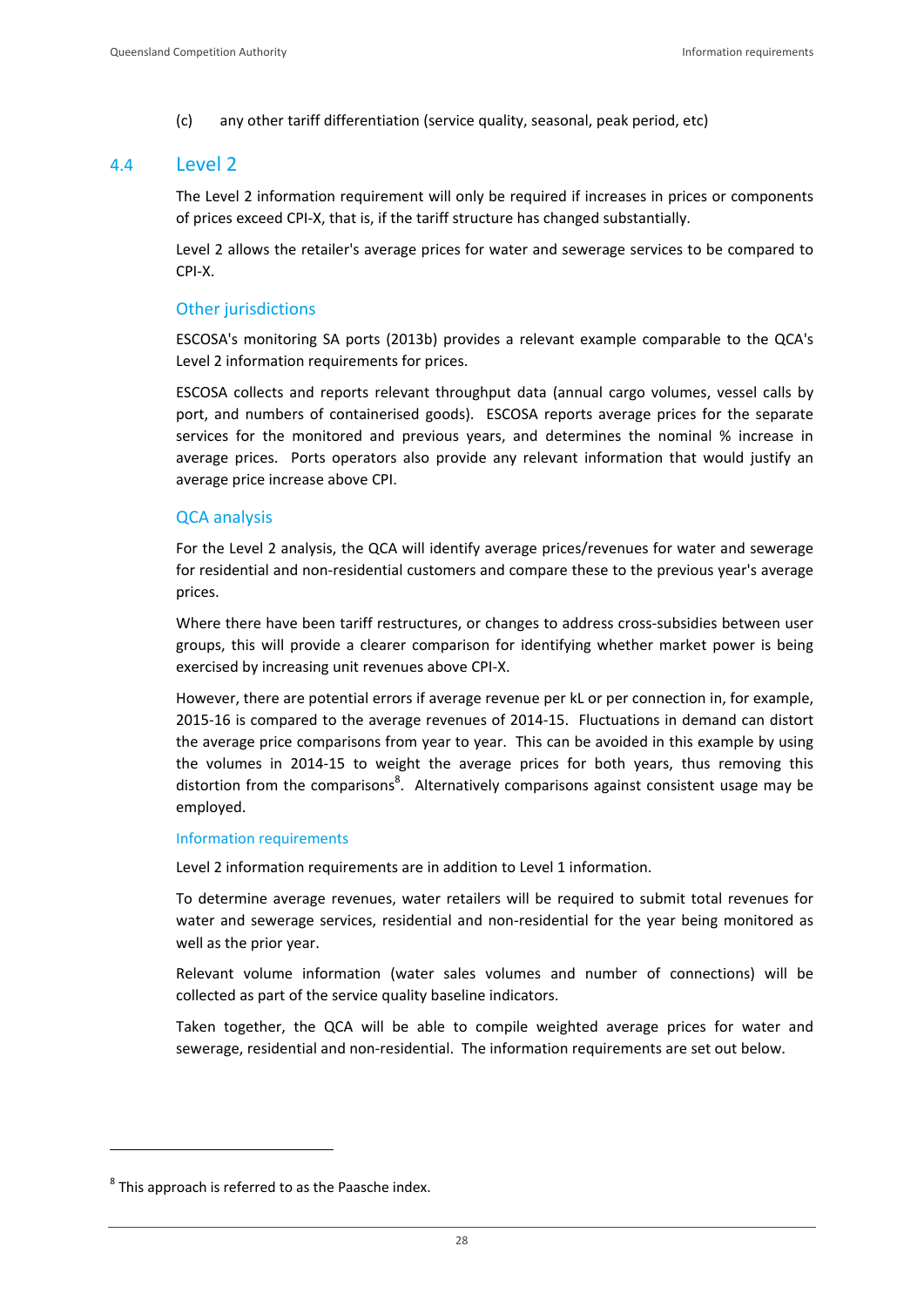#### **Table 9 Water revenues**

| Indicator                                           | <b>Information Requirements</b>                                                                      |
|-----------------------------------------------------|------------------------------------------------------------------------------------------------------|
| <b>Bulk water revenues</b>                          | Total volume delivered by bulk water entity. Bulk water charges passed<br>through for previous year. |
| Revenue per kL (average price)<br>- residential     | Total distribution/retail water revenue - residential                                                |
| Revenue per kL (average price)<br>- non-residential | Total distribution/retail water revenue, non-residential                                             |

#### **Table 10 Sewerage revenues**

| Indicator                                    | <b>Information Requirements</b>          |  |
|----------------------------------------------|------------------------------------------|--|
| Revenue per connection -<br>residential      | Total sewerage revenue - residential     |  |
| Revenue per connection - non-<br>residential | Total sewerage revenue - non-residential |  |

# 4.5 Level 3

Water retailers may find in their self-assessments that changes in average prices or revenues or other cost items for water and /or sewerage services exceed CPI‐X due to certain limited costs.

Where this is the case, Level 3 submissions of relevant cost data would be required.

The information should relate to the particular costs driving the change in price and could, for example, relate to specified adjustments (cost pass‐throughs, carry‐forward of past under‐ or over-recovery, other adjustments), or could reflect legitimate cost variations that result in a change in MAR.

# QCA analysis

The QCA proposes to assess the proposed changes in prices against the cost items identified by retailers. In addition, the QCA proposes to monitor the impact of the changes in costs against a Reference MAR that will be calculated and updated annually for each retailer using principles consistent with the CPI ‐X framework. The Reference MAR will be based upon that carried forward from the 2013‐15 price monitoring investigation.

The QCA may follow‐up with requests for further information on any particular item.

## Information requirements

At Level 3, cost information relevant to the increases in prices should be submitted, in addition to Level 1 and Level 2 information.

# 4.6 Level 4

Where prices have been increased beyond CPI-X due to increases in a wide range of costs, in addition to the relevant cost items, retailers will need to reconcile the changes with their total costs (effectively the retailers' MAR). For this potential purpose, retailers should maintain a MAR carried forward from the 2013‐15 review, and should submit this summary as part of Level 4 returns according to each of the categories of costs relevant to the water and sewerage activities. That is, for bulk water, operating costs, return on capital and return of capital.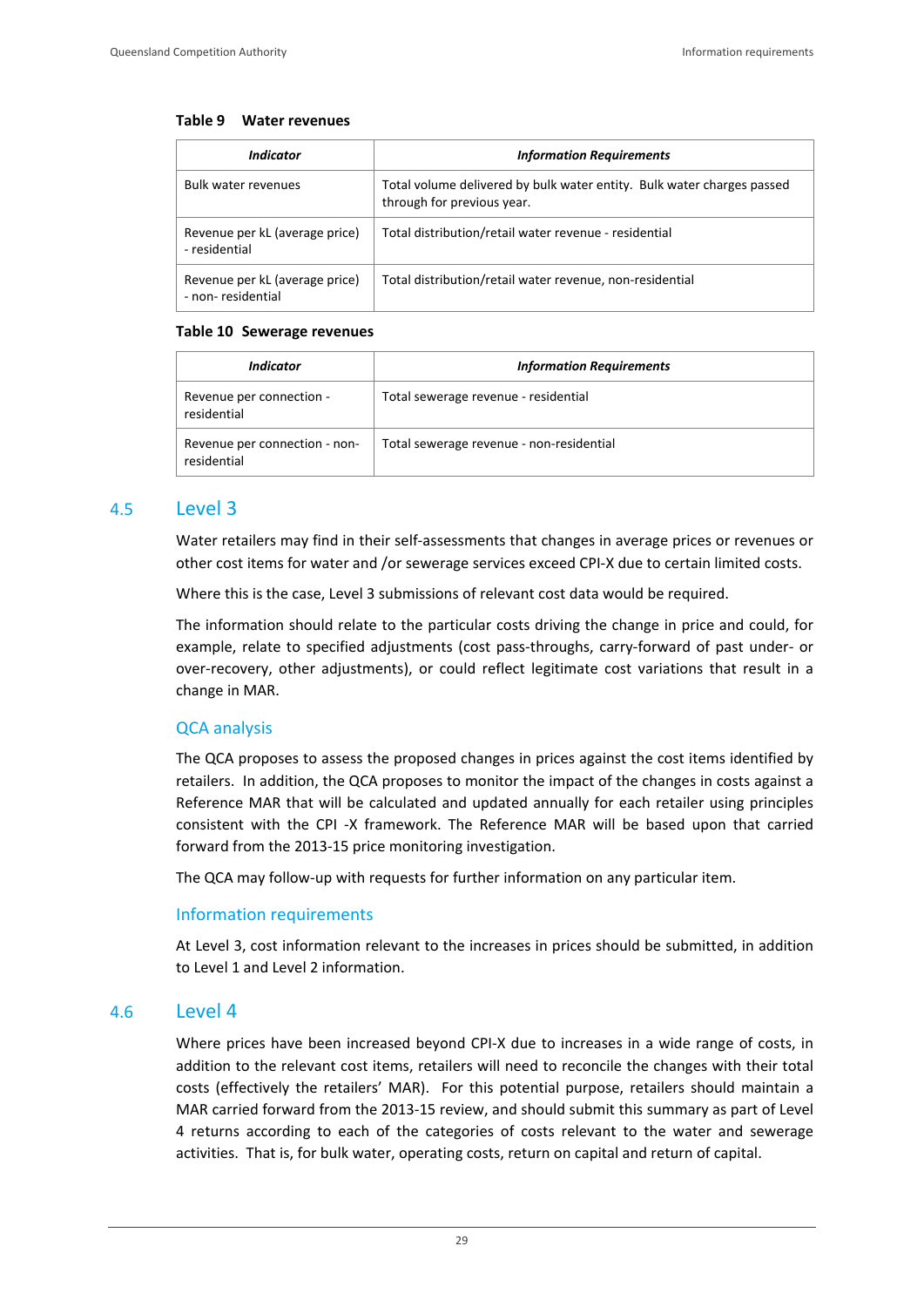# Regulatory Asset Base ‐ Roll‐forward

Entities should provide details of the asset base roll‐forward since 2014 as per below.

#### **Table 11 Asset Base Roll Forward**

|                           | Water         | <b>Sewerage</b> | <b>Other</b>  | Total           |               |
|---------------------------|---------------|-----------------|---------------|-----------------|---------------|
|                           | <b>Actual</b> | <b>Actual</b>   | <b>Actual</b> | <b>Forecast</b> | <b>Actual</b> |
| Opening 1 July 2014       |               |                 |               |                 |               |
| New Assets Total          |               |                 |               |                 |               |
| Disposals                 |               |                 |               |                 |               |
| Depreciation              |               |                 |               |                 |               |
| Escalation<br>adjustments |               |                 |               |                 |               |
| Capital<br>contributions  |               |                 |               |                 |               |
| Closing 30 June<br>2015   |               |                 |               |                 |               |

Where escalation for assets is based on an index other than CPI, the entity should provide all relevant details and supporting documentation.

## Capital Expenditure

Water retailers should provide details of their total water and sewerage capital expenditure as commissioned for the monitored and preceding year (2013‐14 and 2014‐15 in the first year of annual performance monitoring).

Capital expenditure should be included in the RAB when it is commissioned and contributes productive capacity to the system.

The capital expenditure recorded for the water retailer as a whole must reconcile to the relevant entries in its balance sheet.

#### Significant Capex Projects

Water retailers should provide details of the largest capital expenditure projects for water. sewerage and recycled water services commissioned in the monitored year. For these items, any variations occurring for the relevant year (2014‐15 for the first return) from those indicated in annual capital works plans, or any projects not previously identified, should be supported with relevant details, including cost drivers, consistency with higher level planning and reasons for any variations. Updates to Water Netserv Plans should also be submitted.

Actual costs should be compared to costs indicated in the annual capital works plan. Where the project was not identified in the annual capital works plan, water retailers should provide evidence that an appropriate approach to project evaluation, including options and risk analyses, has been applied.

#### Depreciation

To allow comparison with the QCA 2014‐15 forecast MAR, depreciation in the first year of monitoring (2014‐15) should be determined on a straight‐line basis.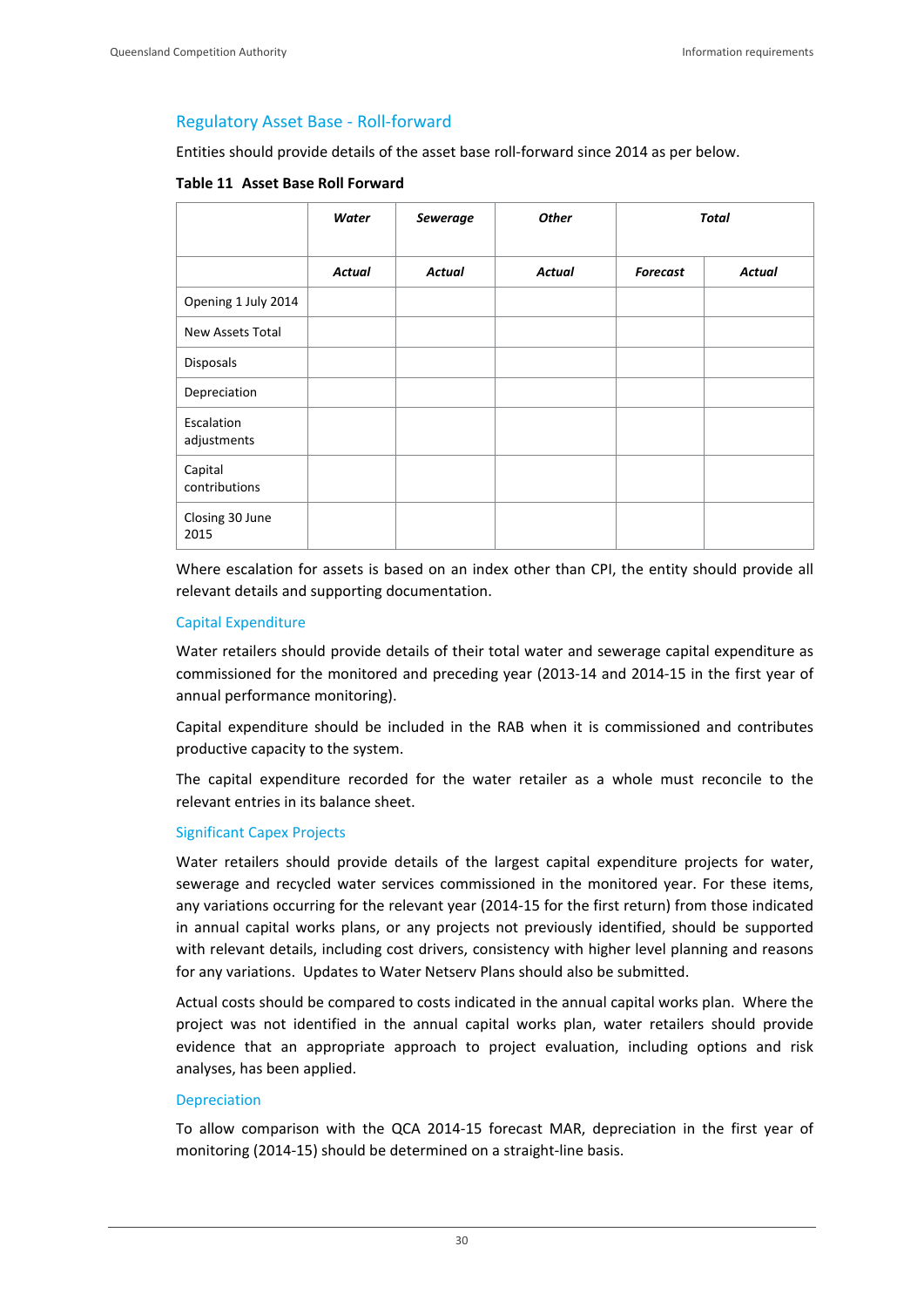As indicated in the Regulatory Framework Position Paper, water retailers may change to an alternative depreciation profile. Where alternative depreciation profiles are proposed for long‐ life assets, the relevant details should be provided. A reconciliation to the straight‐line method is also required for the initial year where the alternative approach is adopted. This will allow the QCA to adjust its Reference MAR.

This includes:

- (a) the assets to which the alternative method is applied, including value of assets
- (b) the profile adopted, and the basis for adopting the alternative profile
- (c) the estimated depreciation for the asset(s)

#### Return on capital

Water retailers must provide details of the target return on capital for each year including the values attached to the key underlying parameters and the method of calculating the WACC.

This includes the relevant cost of debt details.

#### Capital Contributions

Water retailers must provide details of actual contributed, donated and gifted assets for the monitored year.

#### Operating Costs

Operating costs are required for the regulated water and sewerage services.

The data should allow analysis of changes in operating expenditure from the preceding year. For example, in the first year of annual performance monitoring, operating costs for 2013-14 and 2014‐15 should be submitted.

The operating cost categories are proposed by activity and by type are outlined below.

#### **Table 12 Operating Costs**

| Costs by type                   | Costs by activity |                    |                 |               |
|---------------------------------|-------------------|--------------------|-----------------|---------------|
|                                 | <b>Operations</b> | <b>Maintenance</b> | Corporate costs | <b>Totals</b> |
| <b>Bulk water</b>               |                   |                    |                 |               |
| Employee expenses               |                   |                    |                 |               |
| Electricity                     |                   |                    |                 |               |
| Other materials and<br>services |                   |                    |                 |               |
| Tax                             |                   |                    |                 |               |
| Total                           |                   |                    |                 |               |

# 4.7 Binding Rulings

Water retailers may submit to the QCA for a binding ruling to reduce regulatory risk. To differentiate issues that are subject to binding ruling from under-recoveries or cost passthroughs, the QCA requires that binding rulings are:

(a) ex‐ante. That is, submitted to the QCA before the operating or capital expenditure has been expended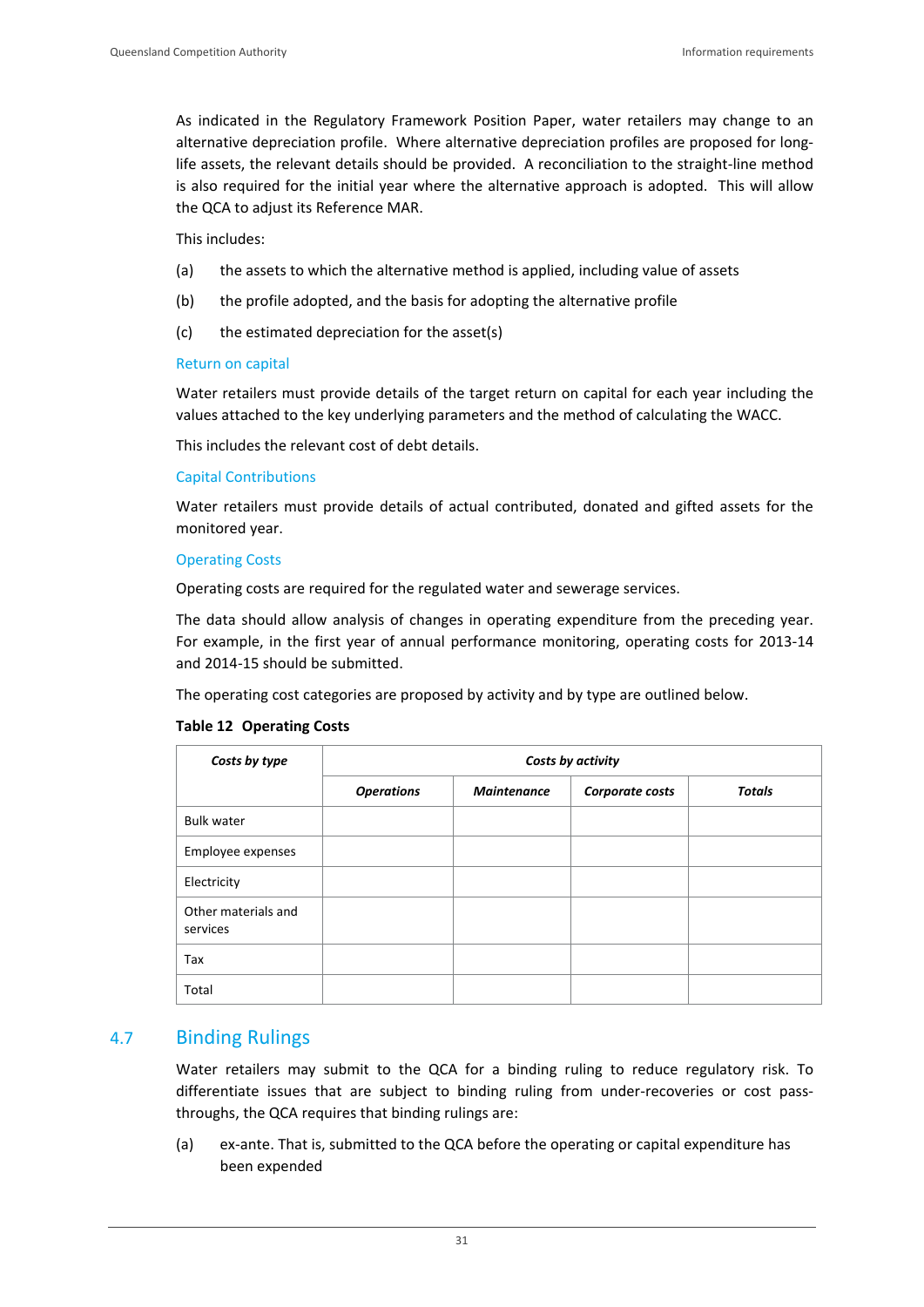(b) on costs that are controllable. Binding rulings should relate to material business decisions being considered by the retailers, such as large capital augmentation or a restructured operational model.

The QCA will assess the merits of a binding ruling in isolation. Water retailers will be required to submit all details relevant to the issue in question.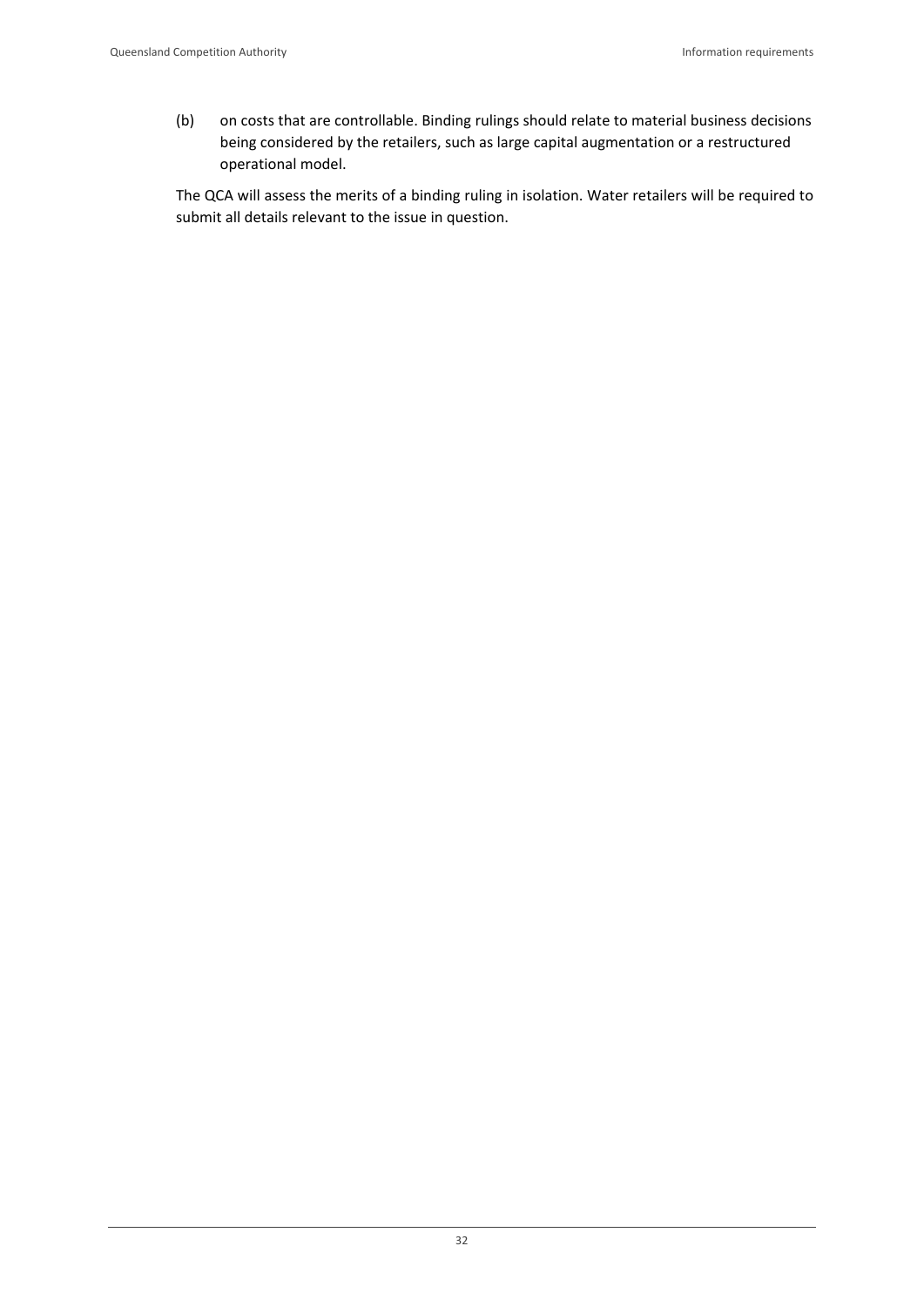| $\overline{A}$ |                                                |
|----------------|------------------------------------------------|
| <b>ABS</b>     | <b>Australian Bureau of Statistics</b>         |
| <b>ACCC</b>    | Australian Competition and Consumer Commission |
| AER            | Australian Energy Regulator                    |
| B              |                                                |

| $\overline{C}$ |                                                         |
|----------------|---------------------------------------------------------|
| <b>CPI</b>     | Consumer price index                                    |
| <b>CSS</b>     | Customer service standards                              |
| D              |                                                         |
| DEA            | Data envelopment analysis                               |
| E              |                                                         |
| ERA            | Economic Regulation Authority (WA)                      |
| <b>ESC</b>     | <b>Essential Services Commission (Victoria)</b>         |
| <b>ESCOSA</b>  | <b>Essential Services Commission of South Australia</b> |
| F              |                                                         |
| <b>FTE</b>     | Full time equivalent                                    |
| G              |                                                         |

**H**

| <b>ICRC</b>  | Independent Competition and Regulatory Commission (ACT) |
|--------------|---------------------------------------------------------|
| <b>IPART</b> | Independent Pricing and Regulatory Tribunal (NSW)       |
|              |                                                         |

| $\sf K$     |                            |
|-------------|----------------------------|
| KPI         | Key performance indicators |
| kL          | Kilolitre                  |
| $\mathsf L$ |                            |
| LRMC        | Long run marginal cost     |
| M           |                            |
| MAR         | Maximum allowable revenue  |
| N           |                            |
| <b>NPV</b>  | Net present value          |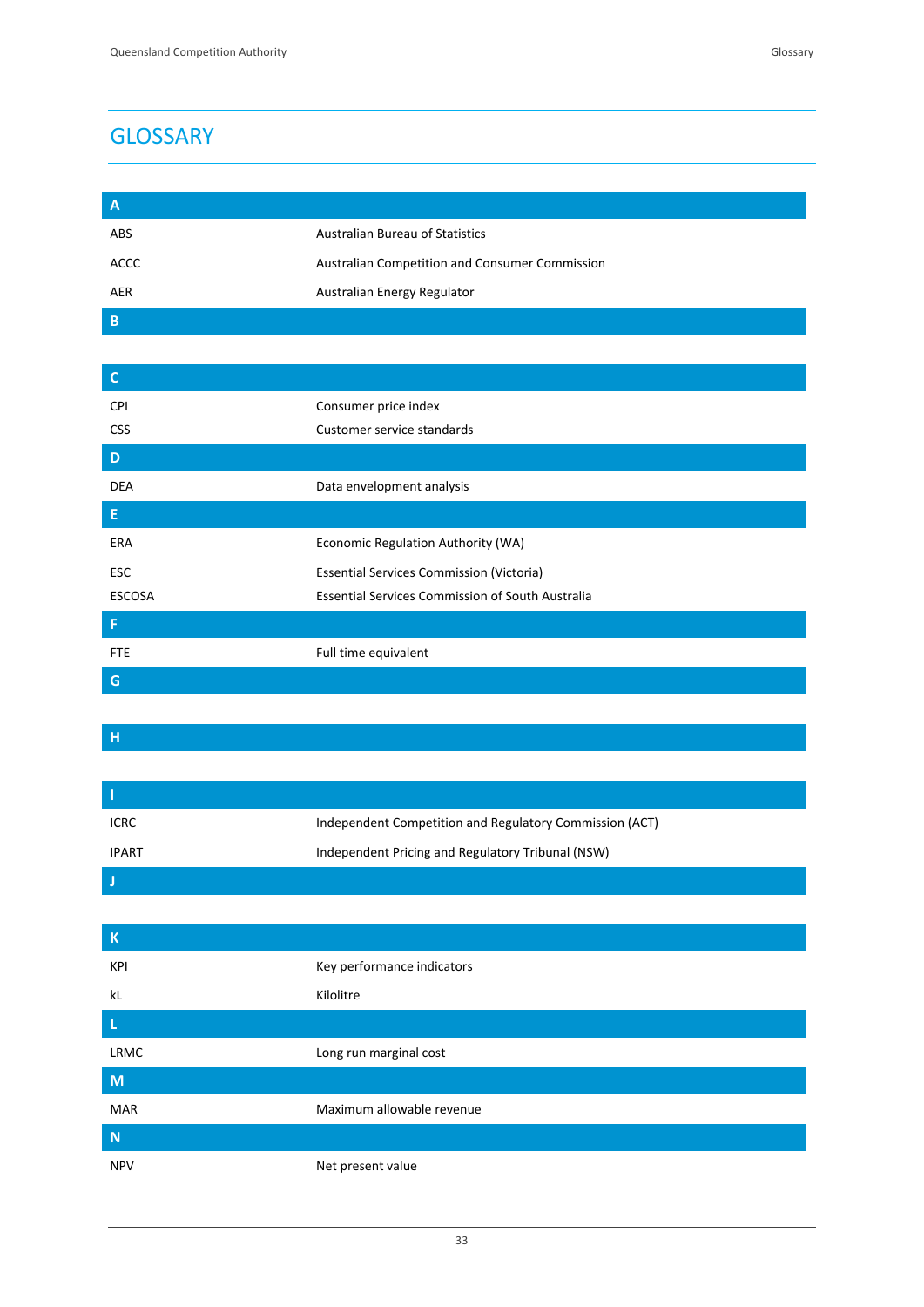**O**

**V**

**Z**

I

| ັ              |                                          |
|----------------|------------------------------------------|
| Ofwat          | Office of Water Services (UK regulator)  |
| P              |                                          |
| PPI            | Partial performance indicators           |
| Q              |                                          |
| QUU            | Queensland Urban Utilities               |
| $\mathbf R$    |                                          |
| RAB            | Regulatory asset base                    |
| <b>RBA</b>     | Reserve Bank of Australia                |
| $\mathsf{S}$   |                                          |
| <b>SCA</b>     | Sydney Catchment Authority               |
| SEQ            | South East Queensland                    |
| <b>SIM</b>     | Services incentive mechanism (Ofwat, UK) |
| т              |                                          |
| <b>TFP</b>     | Total factor productivity                |
| U              |                                          |
|                |                                          |
| <b>Service</b> |                                          |

| $\mathbf W$               |                                  |  |
|---------------------------|----------------------------------|--|
| <b>WACC</b>               | Weighted average cost of capital |  |
| $\boldsymbol{\mathsf{X}}$ |                                  |  |
|                           |                                  |  |
| Ÿ                         |                                  |  |
|                           |                                  |  |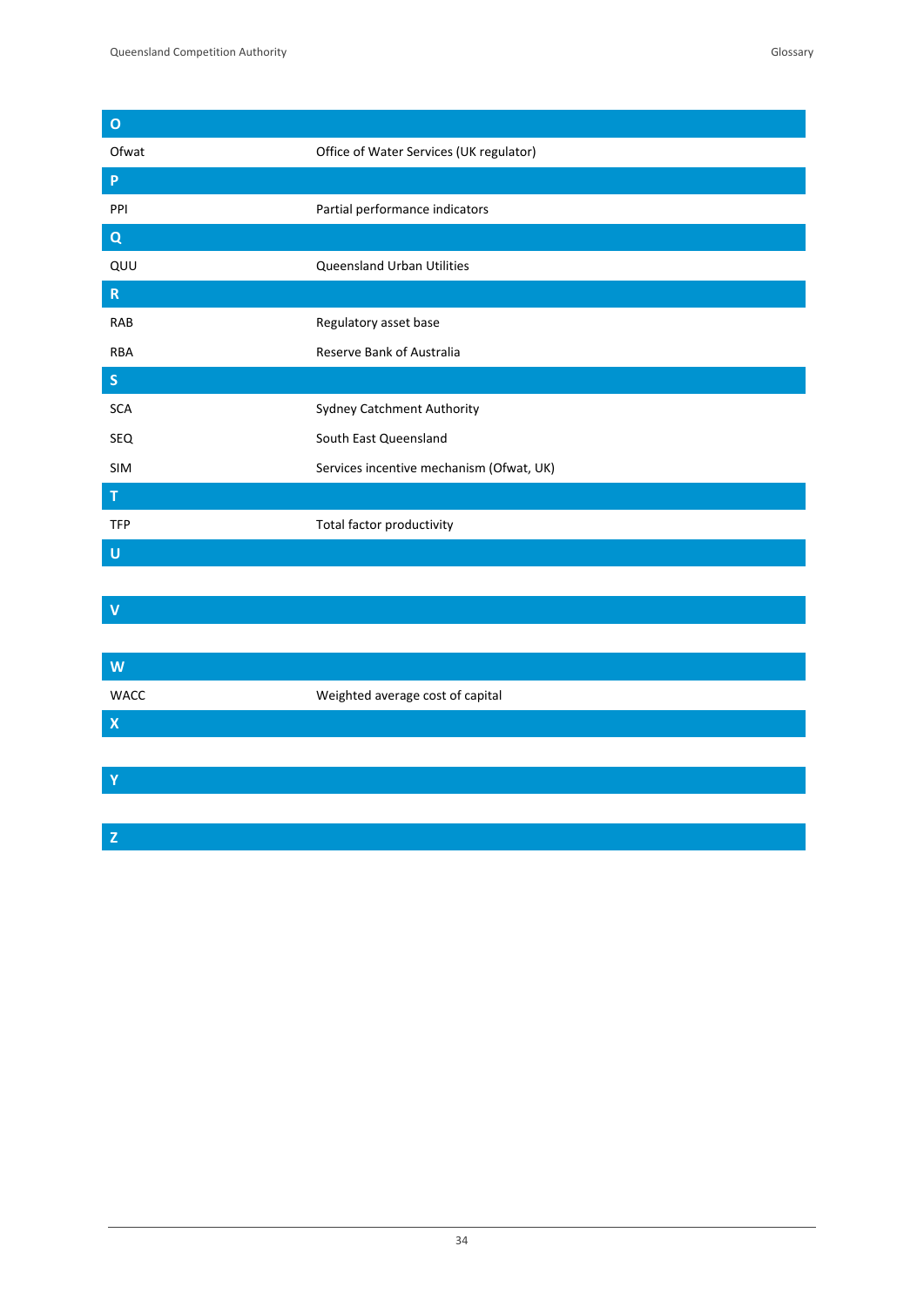# APPENDIX A: STUDIES OF TFP IN THE AUSTRALIAN WATER SECTOR

| <b>Study</b>                        | Method<br>ology | Sample size and<br>period of study                                                                                                   | <b>Measured inputs and</b><br>outputs                                                                                                                                                                                                                                                            | <b>Average</b><br>annual<br><b>TFP</b><br>growth<br>(%) | <b>Findings</b>                                                                                                                                                                                                                                                                                                                                                                 |
|-------------------------------------|-----------------|--------------------------------------------------------------------------------------------------------------------------------------|--------------------------------------------------------------------------------------------------------------------------------------------------------------------------------------------------------------------------------------------------------------------------------------------------|---------------------------------------------------------|---------------------------------------------------------------------------------------------------------------------------------------------------------------------------------------------------------------------------------------------------------------------------------------------------------------------------------------------------------------------------------|
| Coelli and<br><b>Walding (2006)</b> | <b>DEA</b>      | 18 major urban<br>water businesses<br>(excludes sewerage<br>services)<br>1994-95 to 2002-03                                          | Outputs: number of<br>properties connected,<br>volume of water<br>delivered<br>Inputs: operating and<br>capital expenditure                                                                                                                                                                      | $-1.1$                                                  | Demand management<br>policies were a significant<br>contributor to declining<br>productivity although much<br>better data would be<br>required for this result to<br>be conclusive.                                                                                                                                                                                             |
| Byrnes et al.<br>(2010)             | <b>DEA</b>      | 52 regional water<br>businesses in<br>Victoria and NSW<br>2001-02 to 2003-04                                                         | Outputs: water<br>supplied, customer<br>satisfaction<br>Inputs: operating costs                                                                                                                                                                                                                  | $-10$                                                   | The unusually high decline<br>in productivity was<br>attributed to water<br>conservation policies over<br>the period studied<br>- i.e. with a given network<br>size and given number of<br>customers, utilities with<br>higher demand per<br>customer tend to be<br>significantly more efficient                                                                                |
| Worthington<br>(2011)               | <b>DEA</b>      | 55 major urban<br>water businesses<br>(excludes sewerage<br>services)<br>2005-06 to 2008-09                                          | Outputs: quality of<br>water supplied,<br>customer satisfaction,<br>water losses, water<br>mains breaks<br>Inputs: total operating<br>costs                                                                                                                                                      | 1.0                                                     | The measured productivity<br>improvement was<br>attributed to efficiency<br>gains with little apparent<br>gain from technological<br>improvements. Regulatory<br>and compliance costs were<br>likely to have stifled<br>technological innovation.                                                                                                                               |
| ESC (2012)                          | <b>SFA</b>      | 11 major urban<br>water utilities and<br>43 regional water<br>businesses (excludes<br>bulk water<br>suppliers)<br>2005-06 to 2009-10 | Outputs: number of<br>customers, normalised<br>and quality adjusted<br>quantity of water<br>supplied, quality-<br>adjusted quantity of<br>treated sewage<br>Inputs: bulk water<br>purchases, non-bulk<br>operating and<br>maintenance<br>expenditure, gross<br>capital stock, length of<br>mains | $-0.5*$                                                 | Investments in desalination<br>plants in Perth, the Gold<br>Coast and Sydney were<br>possible contributing<br>factors to the measured<br>decline in productivity of<br>Major Utilities outside of<br>Victoria.<br>Increases in capital and<br>non-capital inputs per<br>customer were key<br>contributors to decreasing<br>productivity for Non-major<br>Utilities in Victoria. |

\* Represents the average annual decline in productivity for all utilities in the sample over the period studied. Within the sample, average annual productivity declined over the period by 0.1% for major urban Victorian utilities, 0.6% for major urban utilities in other states, 0.8% for regional Victorian urban water utilities and 0.4% for the non-major utilities in other *states.*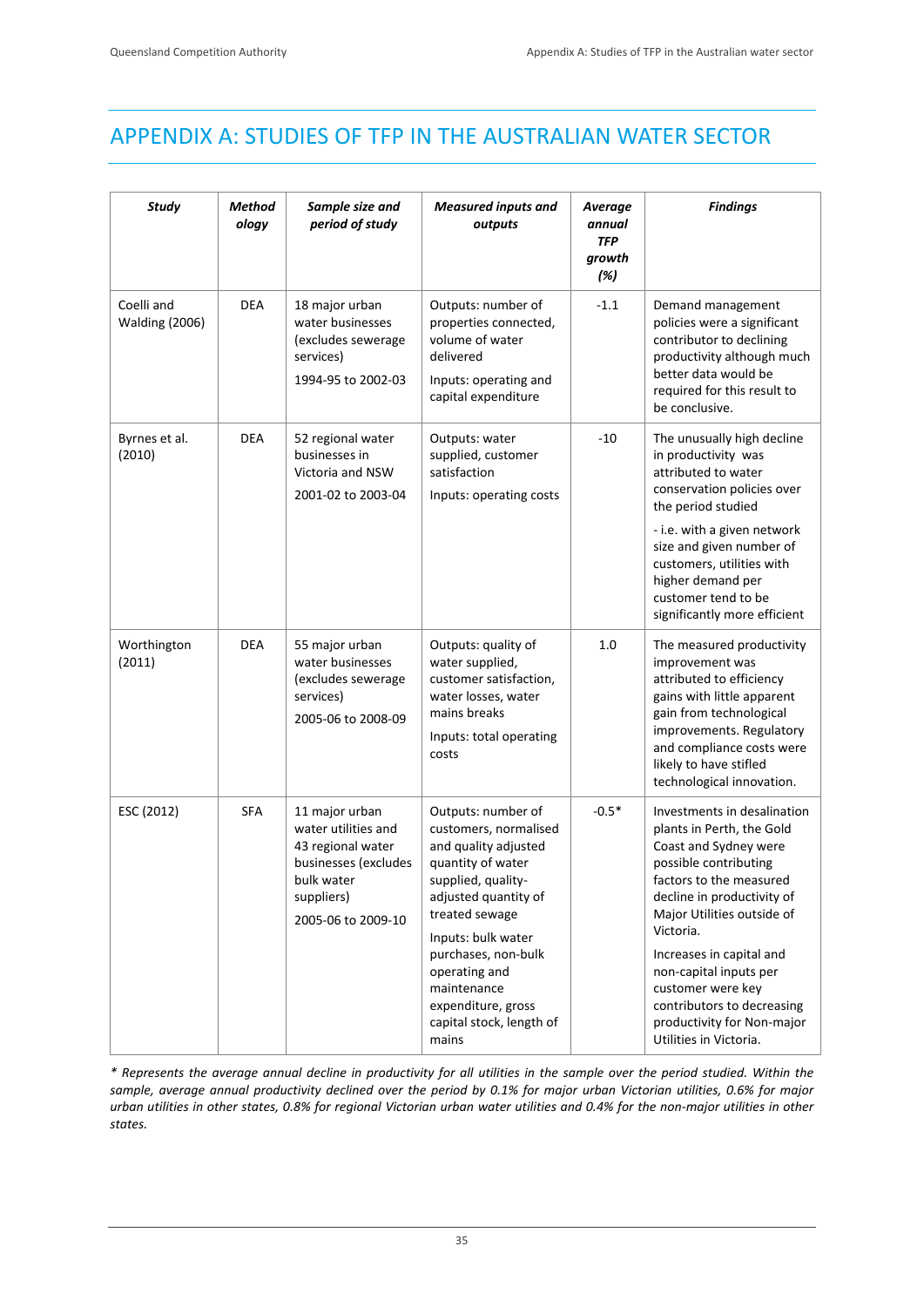# **REFERENCES**

- ACCC (2012a) Container stevedoring monitoring report, No 14, October.
- ACCC (2012b), Benchmarking Opex and Capex in Energy Networks, Working Paper 6, May 2012
- AER (2010), Victorian Electricity Distribution Network Service Providers Distribution Determination 2011‐ 15, October 2010
- Baumol, W (1982), "Productivity Incentive Clauses and Rate Adjustment for Inflation", Public Utilities Fortnightly, 22 July 1982, 11‐18
- Beesley M E, and Littlechild S.C. (1989), The regulation of privatised monopolies in the United Kingdom, RAND Journal of Economics, Vol 20, No 3.
- Bernstein, J. (2000), "Price Cap Regulation and Productivity Growth", International Productivity Monitor, 1, 23‐28, Fall 2000.
- Bernstein, J. and D. Sappington (1999), "Setting the X factor in Price-Cap Regulation Plans", Journal of Regulatory Economics, 16, 5‐25, 1999.
- Biggar, D (2005), Part II: The Use of Exogenous Estimates of Cost: Benchmarking, Yardstick Regulation and Factor Productivity Analysis, Report Prepared for the Australian Competition and Consumer Commission
- Brown, T. and B. Moselle (2008), "The Use of Total Factor Productivity Analysis in Network Regulation: Case Studies of Regulatory Practice", Report to the Australian Energy Market Commission
- Byrnes, J. Crase, L., Dollery, B and R. Villano (2010), "The Relative Economic Efficiency of Urban Water Utilities in Regional New South Wales and Victoria", Resource and Energy Economics, 32, 439‐55, 2010.
- Coelli, T. And S. Walding (2006), "Performance Measurement in the Australia Water Supply Industry: A preliminary analysis", in Performance Measurement and Regulation of Network Utilities, eds T. Coelli and D. Lawrence, Edward Elgar.
- ERA (2013), Inquiry into the Efficient Costs and Tariffs of the Water Corporation, Aqwest and Busselton Water Board, Revised Final Report, March.
- ERA (2009), Inquiry into the Tariffs of the Water Corporation, Aqwest and Busselton Water Board, August.
- ESC (2013a), Performance Report 2012‐13, Metropolitan and regional water businesses, December
- ESC (2013b), Price Review 2013: Greater Metropolitan Water Businesses, Final Decision, June.
- ESC (2012), An analysis of the productivity of the Victorian Water Industry, Staff Research Paper, 12.
- ESC (2009), Metropolitan Melbourne Water Price Review 2009‐13, Final Decision, June.
- ESCOSA (2013a), SA Water's water and sewerage revenues, 2013‐14 to 2015‐16, Final Determination, May
- ESCOSA (2013b), 2013 Ports price monitoring report, November
- ESCOSA (2012) Ports pricing and access review, Final report, October
- ICRC (2013), Price direction ‐ regulated water and sewerage services, June.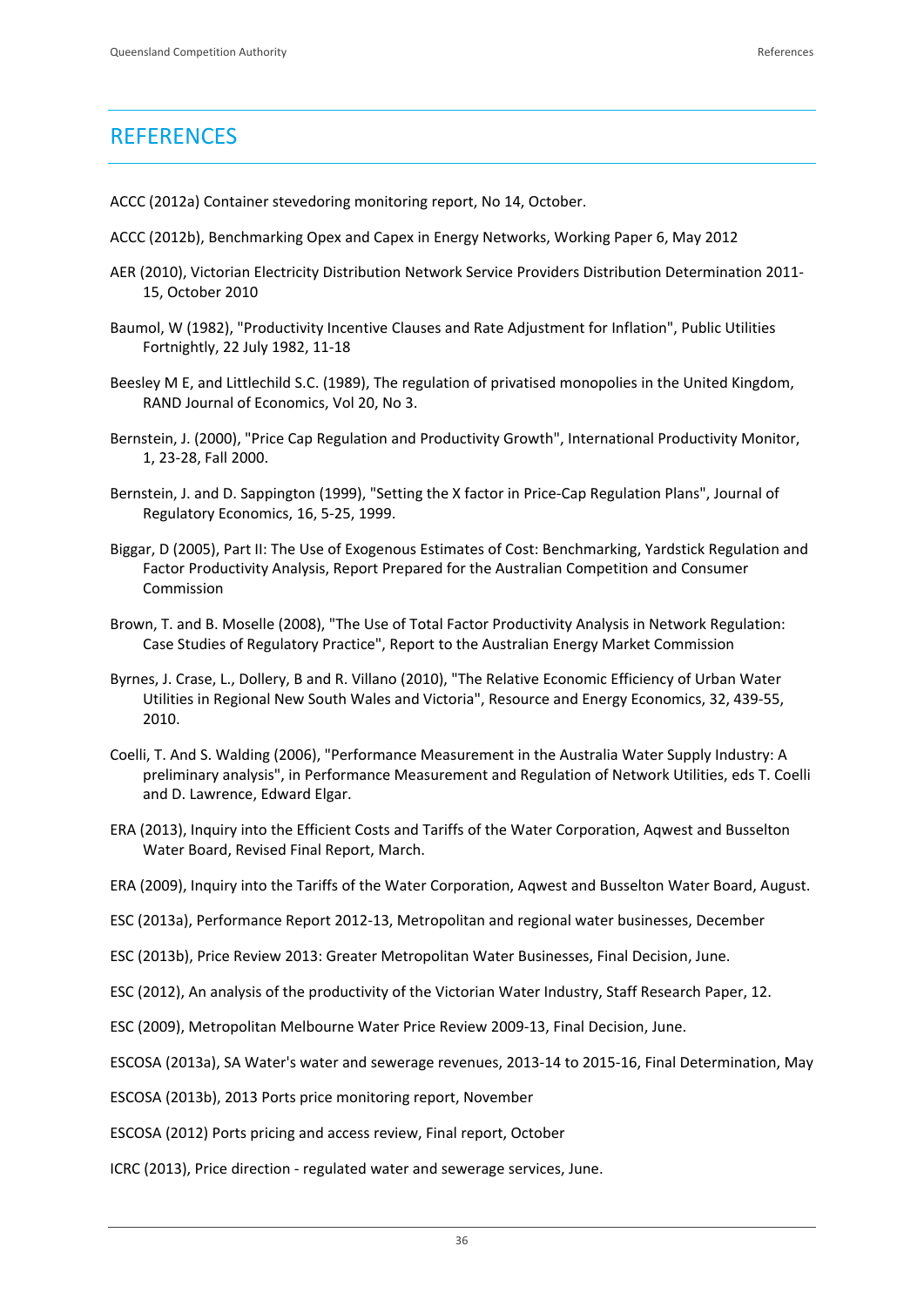- IRIC and GHD (2004), Estimation of CPI‐X in the WA Rail Industry, Report Prepared for the Economic Regulatory Authority, 29 May 2004
- ICRC (2008), water and wastewater price review, Final Report and Price Determination, Report 1, April
- IPART (2013), NSW water utilities performance, 2011‐12, February
- IPART (2012), Review of prices for Sydney Water Corporation's water, sewerage, stormwater drainage and other services, Water ‐ Determination and Final Report, June.
- IPART (2010), Review of bulk water charges for State Water Corporation, July 1 2010 to 30 June 2014, Determination
- IPART (1999), Benchmarking the Efficiency of Australian Gas Distributors, Research Paper, December.
- King S. P (undated), Principles of price cap regulation,
- Laffont J.J, and Tirole, J, (1994), Access pricing and competition, European Economic Review, 38(9), pp.1673‐1710
- Littlechild S (1986) Economic regulation of privatised water authorities, Department of Industry, London
- NER (2014), National Electricity Rules, Version 62, April.
- Ofwat (2013) Service incentive mechanism (SIM) for 2015 onwards ‐ a consultation, October
- Ofwat (2011), Involving customers in price setting ‐ Ofwat's customer engagement policy statement
- Ofwat 2010, The Form of the Price Control for Monopoly Water and Sewerage Services in England and Wales, Discussion Paper.
- Ofwat (2007), Forms of price control for the water industry, Report prepared for Ofwat by DotEcon Pty Ltd, June
- QCA (2014a). Long Term Regulatory Framework for SEQ Water Entities, Position Paper. February
- QCA (2014b), *SEQ Long Term Regulatory Framework ‐ Pricing Principles, Position Paper*, March.
- QCA (2014c), Regulated retail electricity prices 2014‐15, Final determination, May.
- QCA (2014d). SEQ Price Monitoring for 2013‐15 Part B ‐ Gold Coast Water, Final Report. March
- QCA (2014e). SEQ Price Monitoring for 2013‐15 Part B ‐ Logan Water, Final Report. March
- QCA (2014f). SEQ Price Monitoring for 2013‐15 Part B ‐ QUU, Final Report. March
- QCA (2014g). SEQ Price Monitoring for 2013‐15 Part B ‐ Redland Water, Final Report. March
- QCA (2014h). SEQ Price Monitoring for 2013‐15 Part B ‐ Unitywater, Final Report. March
- QCA (2014i), Incentive Regulation, a paper by Menezes, F.M, for QCA, unpublished.
- QCA (2013a), Seqwater Irrigation Price Review, 2013‐17, Volume 1. April
- QCA (2013b). SEQ Price Monitoring for 2012‐13 Part B: Detailed Assessment, Final Report. March
- QCA (2012a), SunWater Irrigation Price Review: 2012‐17, Volume 1, Final Report, May
- QCA (2012b), Risk and the form of regulation, Discussion paper, November